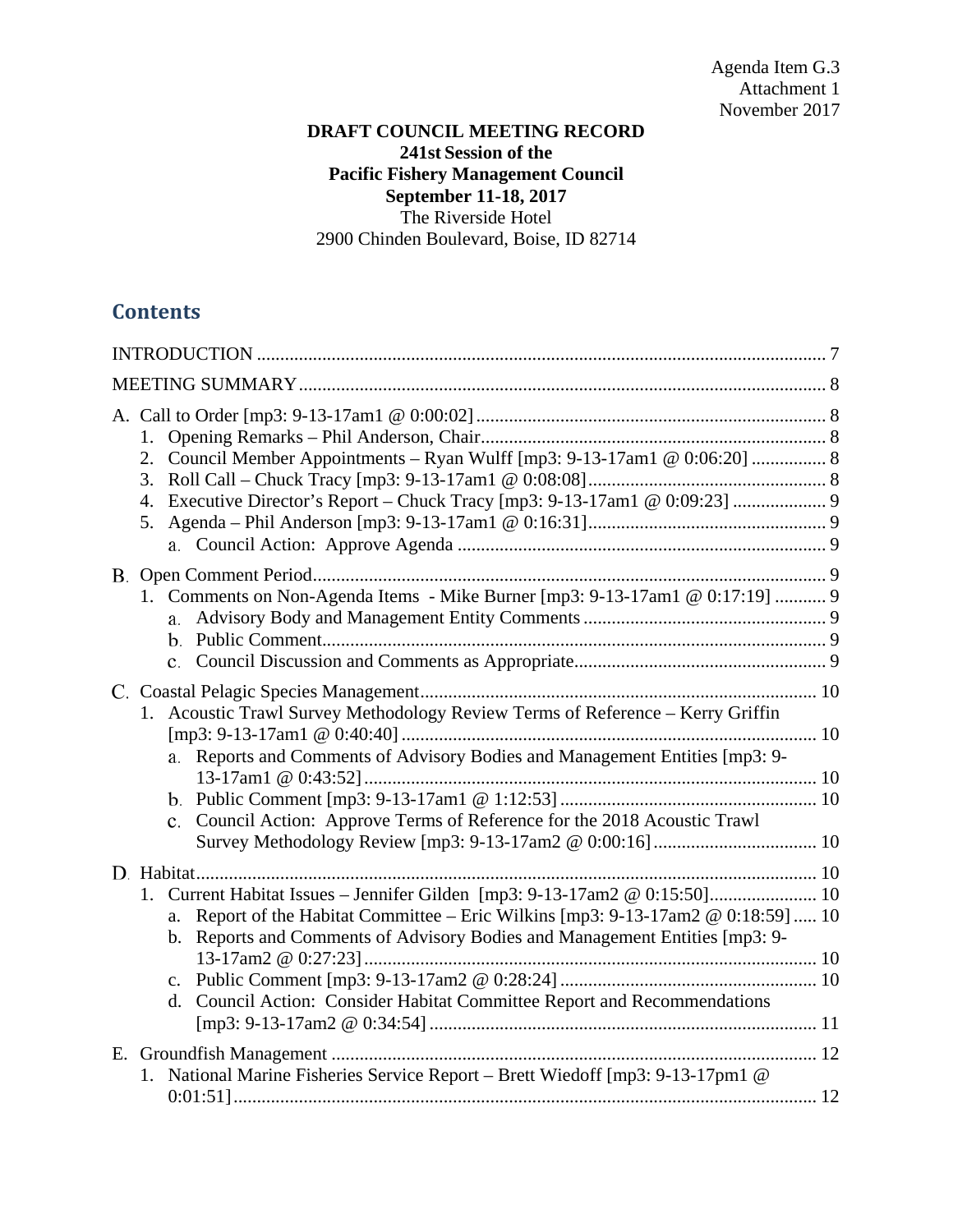|    | b. Fisheries Science Center Activities – Kevin Werner and Michelle McClure [mp3:           |  |
|----|--------------------------------------------------------------------------------------------|--|
|    |                                                                                            |  |
|    | Reports and Comments of Advisory Bodies and Management Entities [mp3: 9-<br>$\mathbf{c}$ . |  |
|    |                                                                                            |  |
|    |                                                                                            |  |
|    |                                                                                            |  |
| 2. | Off-Year Science Improvements - John DeVore [mp3: 9-14-17am1 @ 0:38:09] 13                 |  |
|    | Reports and Comments of Advisory Bodies and Management Entities [mp3: 9-<br>a.             |  |
|    |                                                                                            |  |
|    |                                                                                            |  |
|    | Council Action: Adopt a Plan for Improvements in Groundfish Management<br>$\mathbf{c}$ .   |  |
|    |                                                                                            |  |
| 3. | Stock Assessment Methodology Review - John DeVore [mp3: 9-14-17am2 @                       |  |
|    |                                                                                            |  |
|    | a. Reports and Comments of Advisory Bodies and Management Entities [mp3: 9-                |  |
|    |                                                                                            |  |
|    |                                                                                            |  |
|    | c. Council Action: Identify Priority Stock Assessment Methodology Review                   |  |
|    |                                                                                            |  |
| 4. | Coastwide Non-whiting Midwater Trawl Exempted Fishing Permit (EFP) Final                   |  |
|    | Action and Gear Modification EFP Review - Jim Seger [mp3: 9-14-17am2 @                     |  |
|    |                                                                                            |  |
|    | Report of the EFP Applicants - Lori Steele [mp3: 9-14-17am2 @ 0:58:46]  15<br>а.           |  |
|    | b. Reports and Comments of Advisory Bodies and Management Entities [mp3: 9-                |  |
|    |                                                                                            |  |
|    |                                                                                            |  |
|    | Council Action: Review Progress Reports of the 2017 Gear Modification EFPs<br>d.           |  |
|    | and Adopt Final 2018 Coastwide Non-whiting Midwater Trawl and Gear                         |  |
|    |                                                                                            |  |
|    | $\mathbf{c}$ .                                                                             |  |
|    | Council Action: Review Progress Reports of the 2017 Gear Modification EFPs<br>d.           |  |
|    | and Adopt Final 2018 Coastwide Non-whiting Midwater Trawl and Gear                         |  |
|    |                                                                                            |  |
| 5. | Flexibility in Annual Catch Limit Management Response, Scoping - John DeVore               |  |
|    |                                                                                            |  |
|    | Reports and Comments of Advisory Bodies and Management Entities [mp3: 9-<br>a.             |  |
|    |                                                                                            |  |
|    |                                                                                            |  |
|    | c. Council Action: Scope a Multi-Year Average Catch Policy and Carryover                   |  |
|    | Provisions, and Provide Guidance on Future Analyses and Considerations [mp3:               |  |
|    |                                                                                            |  |
| 6. | Electronic Monitoring - Preliminary Pacific Halibut Discard Mortality Rates and            |  |
|    |                                                                                            |  |
|    | Reports and Comments of Advisory Bodies and Management Entities [mp3: 9-<br>a.             |  |
|    |                                                                                            |  |
|    |                                                                                            |  |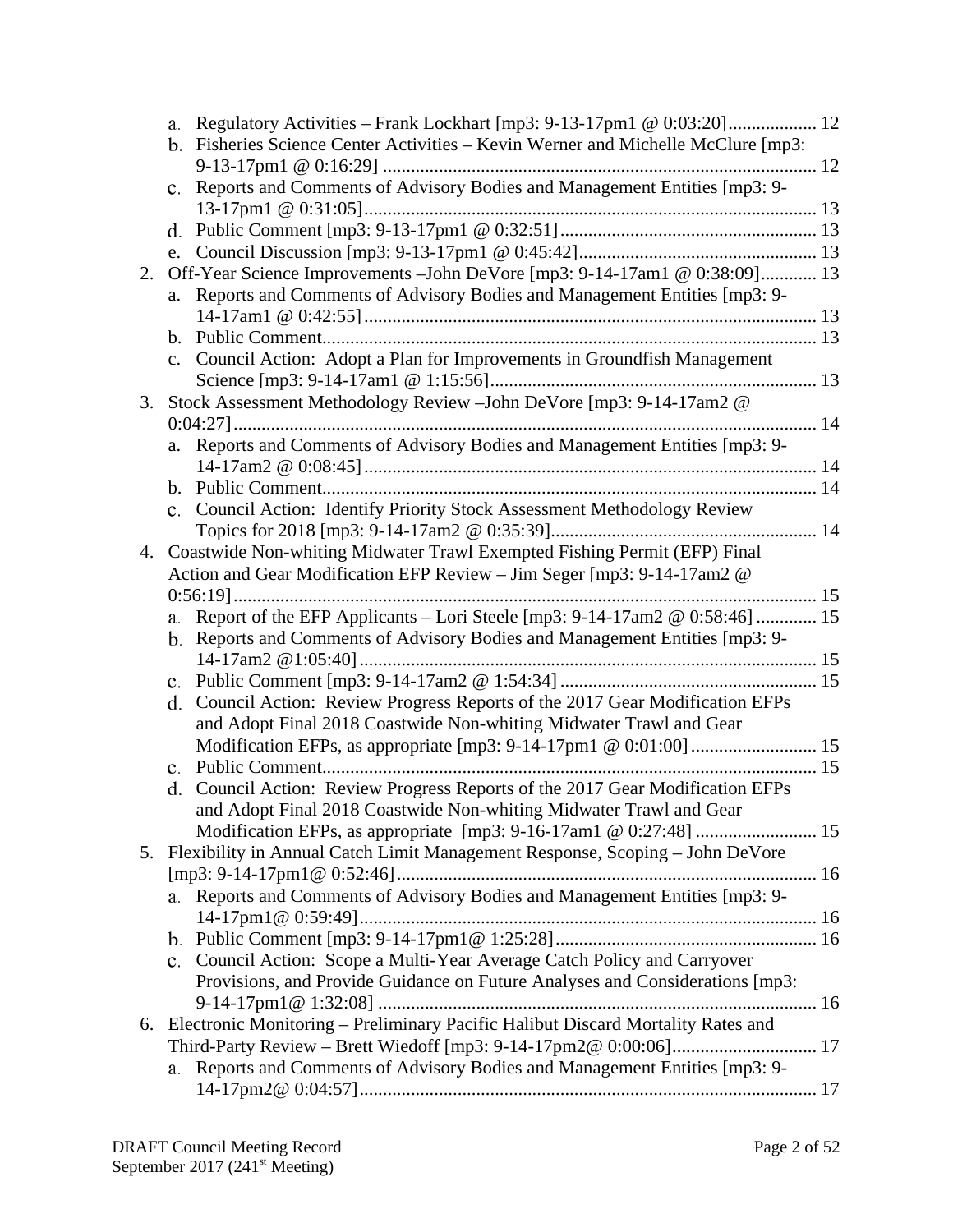|    | c. Council Action: Adopt Preliminary Pacific Halibut Discard Mortality Rates and     |  |
|----|--------------------------------------------------------------------------------------|--|
|    | a Third-Party Video Review Policy for Public Review [mp3: 9-14-17pm2@                |  |
|    |                                                                                      |  |
| 7. | Trawl Catch Share Review, Preliminary Range of Follow-on Actions, and Intersector    |  |
|    |                                                                                      |  |
|    | a. Reports and Comments of Advisory Bodies and Management Entities [mp3: 9-          |  |
|    |                                                                                      |  |
|    |                                                                                      |  |
|    | c. Council Action: Adopt Draft Catch Share Review Recommendations, Including         |  |
|    | Research and Data Needs, Adopt a Range of Alternatives for Follow-On                 |  |
|    | Actions, and Approve FMP Language on Set-Aside Management [mp3: 9-15-                |  |
|    |                                                                                      |  |
|    | 8. Adopt Final Stock Assessments - John DeVore [mp3: 9-16-17am2 @ 0:00:24]  21       |  |
|    | a. Reports and Comments of Advisory Bodies and Management Entities [mp3: 9-          |  |
|    |                                                                                      |  |
|    |                                                                                      |  |
|    | c. Council Action: Approve Final Stock Assessments for 2019-2020 Management          |  |
|    |                                                                                      |  |
| 9. | Initial Harvest Specifications and Management Measure Actions for 2019-2020          |  |
|    | Management – John DeVore and Kelly Ames [mp3: 9-17-17am1 @ 0:01:26] 23               |  |
|    | a. Reports and Comments of Advisory Bodies and Management Entities [mp3: 9-          |  |
|    |                                                                                      |  |
|    |                                                                                      |  |
|    | c. Council Action: Adopt Final Overfishing Limits and Sigma Values, a Range of       |  |
|    | P*/Acceptable Biological Catches, and a Preliminary Range of New                     |  |
|    | Management Measures [mp3: 9-17-17am1 @ 1:22:00] & [mp3: 9-17-17am2 @                 |  |
|    |                                                                                      |  |
|    | 10. Final Action on Inseason Adjustments - Kelly Ames [mp3: 9-18-17am1 @ 0:03:12] 25 |  |
|    | a. Reports and Comments of Advisory Bodies and Management Entities [mp3: 9-          |  |
|    |                                                                                      |  |
|    |                                                                                      |  |
|    | Council Action: Adopt Final Inseason Adjustments as Necessary, to Achieve,           |  |
|    | but Not Exceed, Annual Catch Limits, and Other Management Objectives [mp3:           |  |
|    |                                                                                      |  |
|    |                                                                                      |  |
|    | 1. Methodology Review Final Topic Selection - Robin Ehlke [mp3: 9-13-17pm1 @         |  |
|    |                                                                                      |  |
|    | a. Reports and Comments of Advisory Bodies and Management Entities [mp3: 9-          |  |
|    |                                                                                      |  |
|    |                                                                                      |  |
|    | c. Council Action: Identify Priority Projects for Review in 2017 [mp3: 9-13-17pm1    |  |
|    |                                                                                      |  |
| 2. | Sacramento River Winter Chinook Control Rule, Preliminary Recommendations -          |  |
|    |                                                                                      |  |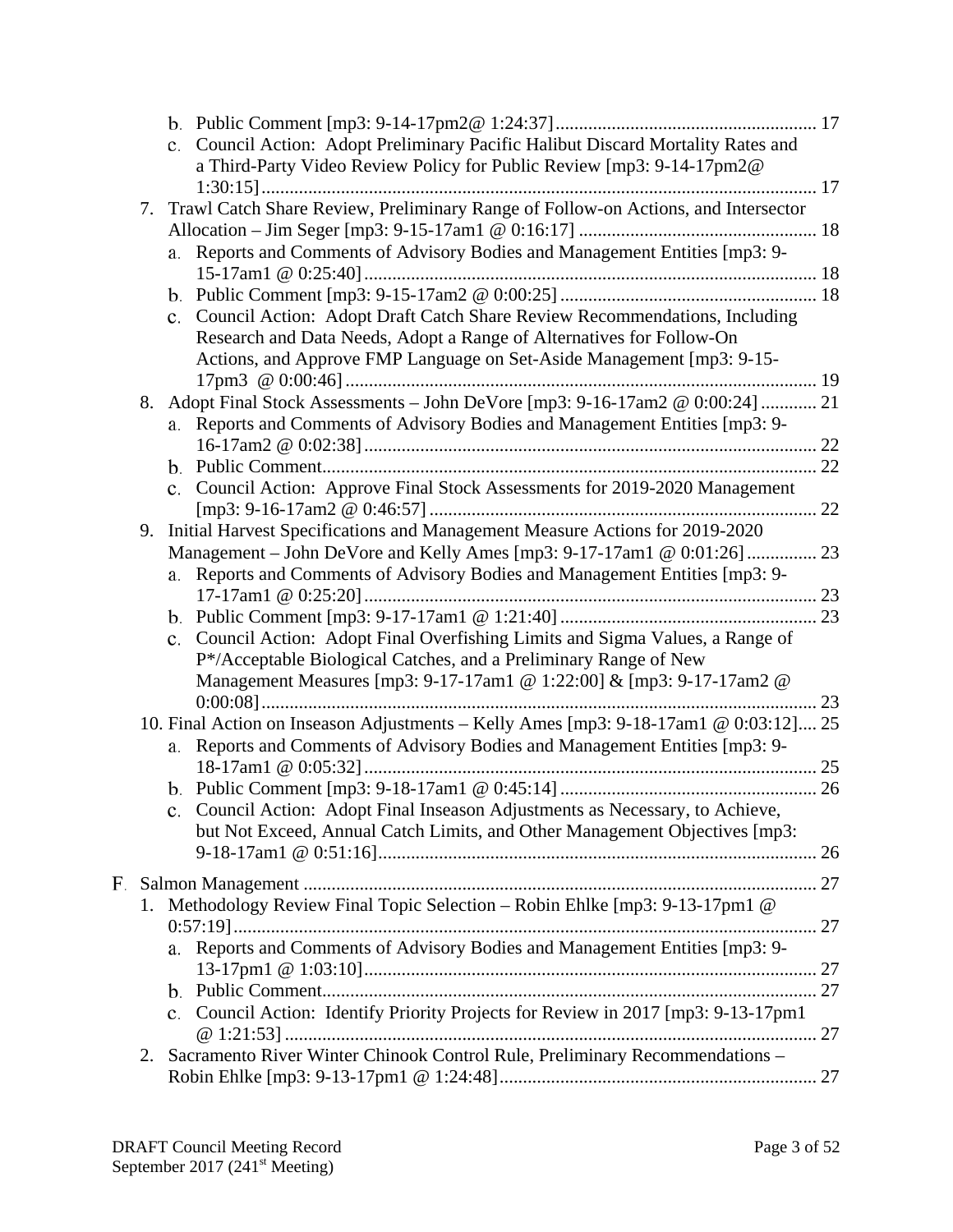|    | a. Reports and Comments of Advisory Bodies and Management Entities [mp3: 9-      |    |
|----|----------------------------------------------------------------------------------|----|
|    |                                                                                  |    |
|    | c. Council Action: Preliminary Recommendations for Control Rule Alternatives     | 28 |
|    |                                                                                  |    |
|    | 1. 2018 and Beyond Catch Sharing Plan and Annual Regulation Changes - Robin      |    |
|    |                                                                                  | 28 |
|    | Report of the International Pacific Halibut Commission-Steve Keith, Jamie<br>a.  | 28 |
|    | b. Reports and Comments of Advisory Bodies and Management Entities [mp3: 9-      |    |
|    |                                                                                  |    |
|    |                                                                                  |    |
|    | d. Council Action: Adopt for Public Review Proposed Changes for the 2018 and     |    |
|    | Beyond Pacific Halibut Catch Sharing Plan and Annual Fishing Regulations         |    |
|    |                                                                                  |    |
|    |                                                                                  |    |
|    | 1. Legislative Matters - Jennifer Gilden [mp3: 9-14-17pm2@ 1:57:03]  31          |    |
|    | a. Report of the Legislative Committee - Dave Hanson [mp3: 9-14-17pm2@           |    |
|    |                                                                                  |    |
|    | b. Reports and Comments of Advisory Bodies and Management Entities [mp3: 9-      |    |
|    |                                                                                  |    |
|    |                                                                                  |    |
|    | d. Council Action: Consider Legislative Committee Report and Recommendations     |    |
|    |                                                                                  |    |
| 2. |                                                                                  |    |
|    | Report of the Budget Committee – Dorothy Lowman [mp3: 9-18-17am1 @<br>a.         |    |
|    |                                                                                  |    |
|    |                                                                                  |    |
|    | $\mathbf{c}$ .                                                                   |    |
|    | d. Council Action: Consider Budget Committee Report and                          |    |
|    |                                                                                  |    |
|    | 3. Approval of Council Meeting Records - Phil Anderson [mp3: 9-18-17am1 @        |    |
|    | a. Council Action: Approve Previous Council Meeting Record [mp3: 9-18-17am1      |    |
|    |                                                                                  |    |
|    | 4. Membership Appointments and Council Operating Procedure – Mike Burner[mp3:    |    |
|    |                                                                                  |    |
|    | Reports and Comments of Advisory Bodies and Management Entities 32<br>a.         |    |
|    | $\mathbf{b}$ .                                                                   |    |
|    | c. Council Action: Consider Appointments to Council Committees and Advisory      |    |
|    | Bodies; Adopt Changes to Council Operating Procedures [mp3: 9-17-17pm2 @         |    |
|    |                                                                                  |    |
|    | 5. Future Council Meeting Agenda and Workload Planning – Chuck Tracy [mp3: 9-18- |    |
|    |                                                                                  |    |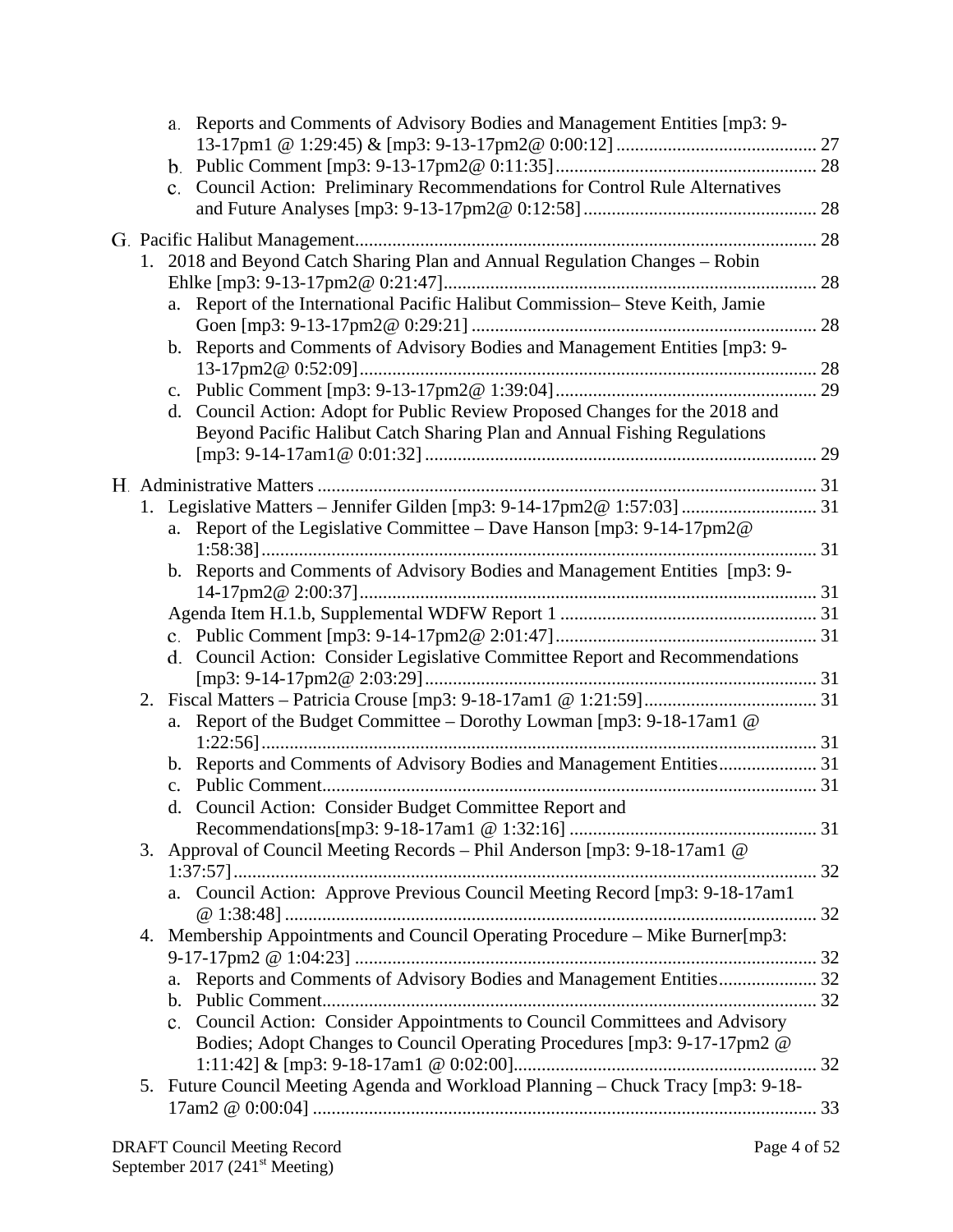|    |    |    | a. Reports and Comments of Advisory Bodies and Management Entities [mp3: 9-           |  |
|----|----|----|---------------------------------------------------------------------------------------|--|
|    |    |    |                                                                                       |  |
|    |    |    | c. Council Action: Discussion and Guidance on Future Meeting Agenda and               |  |
|    |    |    |                                                                                       |  |
| Ι. |    |    |                                                                                       |  |
|    |    |    | 1. Climate Vulnerability Assessment Report - Kit Dahl [mp3: 9-15-17pm1 @ 0:01:17]  34 |  |
|    |    |    | a. California Current Ecosystem Climate Vulnerability Report - Michelle McClure       |  |
|    |    |    |                                                                                       |  |
|    |    |    | b. Reports and Comments of Advisory Bodies and Management Entities [mp3: 9-           |  |
|    |    |    |                                                                                       |  |
|    |    |    |                                                                                       |  |
|    |    |    | d. Council Discussion and Comments as appropriate $[mp3: 9-15-17pm1 \&$               |  |
|    |    |    |                                                                                       |  |
|    | 2. |    | Fishery Ecosystem Plan Initiatives: Scoping and Selection - Kit Dahl [mp3: 9-15-      |  |
|    |    |    | a. Reports and Comments of Advisory Bodies and Management Entities [mp3: 9-           |  |
|    |    |    |                                                                                       |  |
|    |    |    |                                                                                       |  |
|    |    |    | c. Council Action: Review Scoping and Select a Final Initiative for Further           |  |
|    |    |    |                                                                                       |  |
| J. |    |    |                                                                                       |  |
|    |    |    | 1. National Marine Fisheries Service Report - Kit Dahl [mp3: 9-16-17am3 @ 0:00:26] 36 |  |
|    |    |    |                                                                                       |  |
|    |    |    |                                                                                       |  |
|    |    |    |                                                                                       |  |
|    |    |    |                                                                                       |  |
|    |    | e. |                                                                                       |  |
|    | 2. |    | Swordfish Management Project Planning - Kit Dahl [mp3: 9-16-17pm1 @ 0:13:08]  36      |  |
|    |    |    | a. Reports and Comments of Advisory Bodies and Management Entities [mp3: 9-           |  |
|    |    |    |                                                                                       |  |
|    |    |    | c. Council Action: Discussion and Guidance on Future Swordfish Fishery                |  |
|    |    |    | Management Including: 1) Drift Gillnet Fishery Monitoring Provisions, 2)              |  |
|    |    |    | Observer and Logbook Data Reporting Improvements for Deep-Set Buoy                    |  |
|    |    |    | (DSBG) Gear Exempted Fishing Permits (EFPs), 3) Update on DSBG EFP                    |  |
|    |    |    | Permitting Process and Timeline, and 4) Other Issues as Appropriate [mp3: 9-16-       |  |
|    |    |    |                                                                                       |  |
|    |    |    | 3. Recommendations for International Management Activities – Kit Dahl [mp3: 9-16-     |  |
|    |    |    |                                                                                       |  |
|    |    |    | a. Report from the International Scientific Committee for Tuna and Tuna-like          |  |
|    |    |    | Species in the North Pacific Ocean – Gerard DiNardo [mp3: 9-16-17am3 @                |  |
|    |    |    | b. Report from the Joint Session of the Western and Central Pacific Fisheries         |  |
|    |    |    | Commission Northern Committee and the Inter-American Tropical Tuna                    |  |
|    |    |    |                                                                                       |  |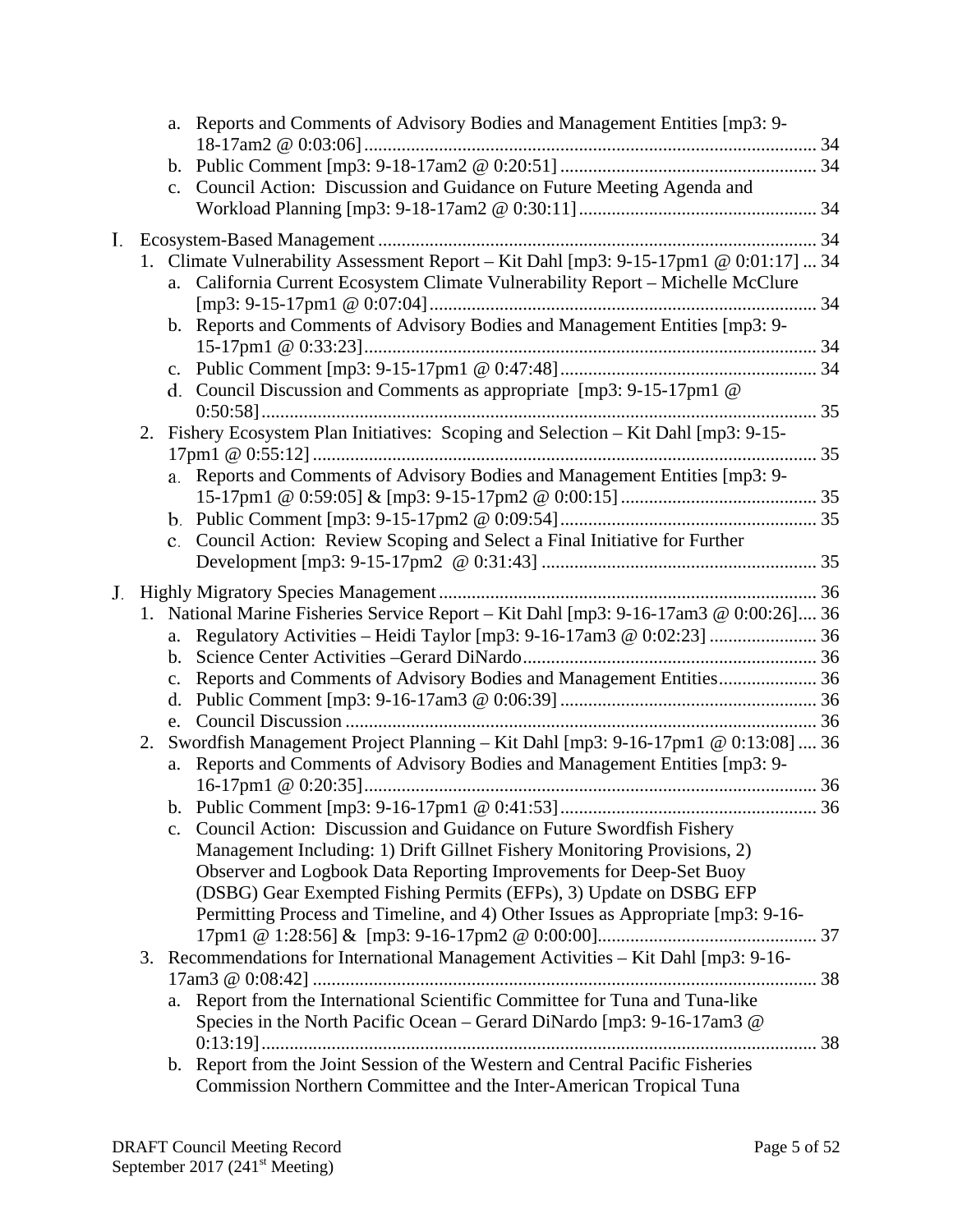|    | Commission Working Group on the Management of Pacific Bluefin Tuna –                           |  |
|----|------------------------------------------------------------------------------------------------|--|
|    |                                                                                                |  |
|    | Reports and Comments of Advisory Bodies and Management Entities [mp3: 9-<br>$\mathbf{c}$ .     |  |
|    |                                                                                                |  |
|    |                                                                                                |  |
|    | e. Council Action: Consider Reports on International Activities and Provide                    |  |
|    |                                                                                                |  |
| 4. | Fishery Management Plan Amendment 4: Status Determination Criteria Final Action                |  |
|    |                                                                                                |  |
|    | a. Reports and Comments of Advisory Bodies and Management Entities [mp3: 9-                    |  |
|    |                                                                                                |  |
|    |                                                                                                |  |
|    | c. Council Action: Adopt Final Highly Migratory Species Fishery Management                     |  |
|    |                                                                                                |  |
| 5. | Proposed Deep-Set Buoy Gear Exempted Fishing Permits - Kit Dahl [mp3: 9-17-                    |  |
|    |                                                                                                |  |
|    | Reports and Comments of Advisory Bodies and Management Entities [mp3: 9-<br>a.                 |  |
|    |                                                                                                |  |
|    |                                                                                                |  |
|    | Council Action: Provide Recommendations to National Marine Fisheries Service<br>$\mathbf{c}$ . |  |
|    | on Exempted Fishing Permit Applications to Test Deep-Set Buoy Gear [mp3: 9-                    |  |
|    |                                                                                                |  |
| 6. | Authorization of Deep-Set Buoy Gear and Federal Permitting - Kit Dahl [mp3: 9-17-              |  |
|    |                                                                                                |  |
|    | a. Reports and Comments of Advisory Bodies and Management Entities [mp3: 9-                    |  |
|    |                                                                                                |  |
|    |                                                                                                |  |
|    |                                                                                                |  |
|    |                                                                                                |  |
|    |                                                                                                |  |
|    |                                                                                                |  |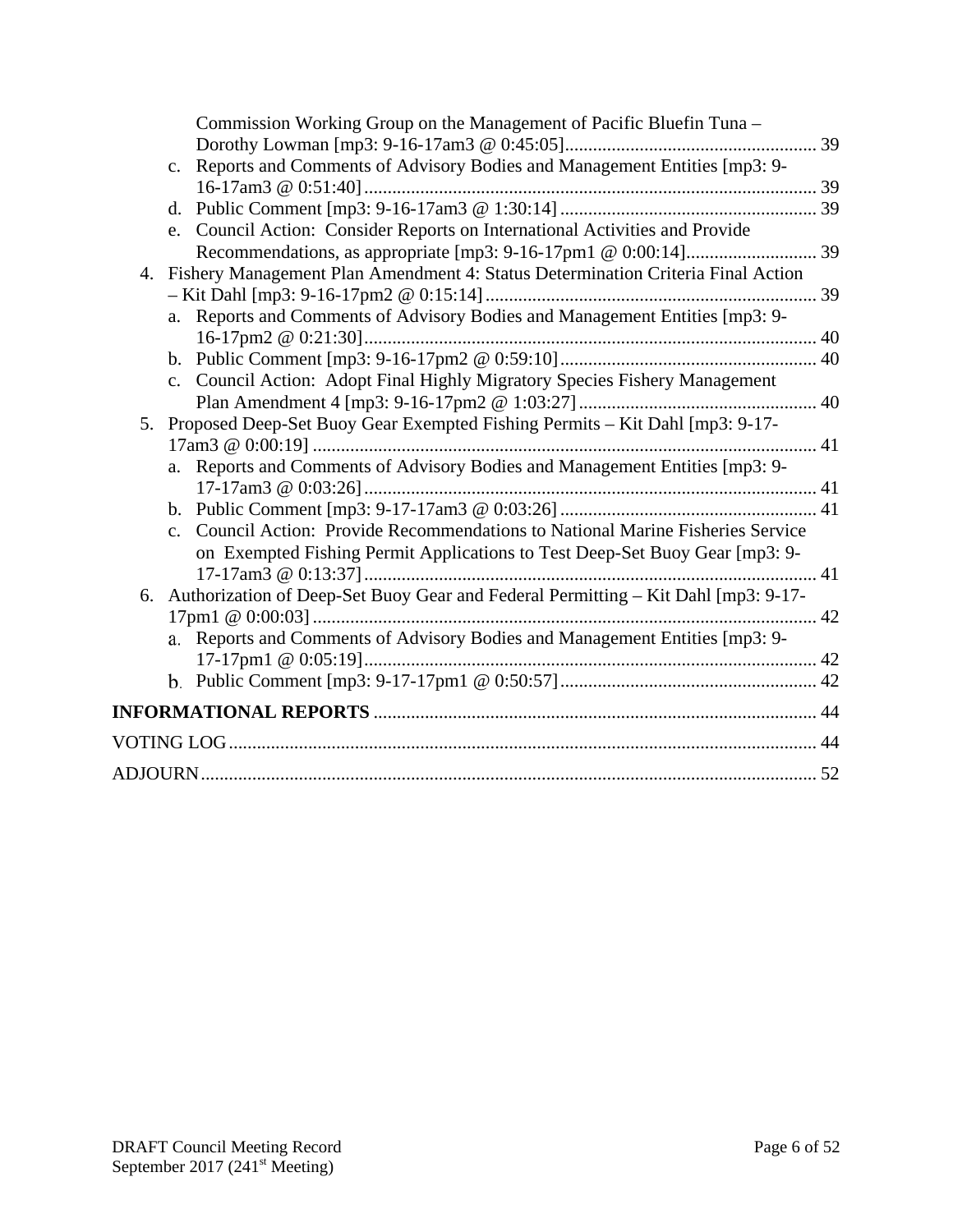## <span id="page-6-0"></span>**INTRODUCTION**

This document contains or identifies the various elements, documents, and sources comprising the complete and official record of Council meeting discussions and actions. In addition to the Meeting Summary, which follows this introductory section (see #7 below), it includes information or references that serve as the functional detailed minutes for this Council meeting as required by §302(i)(2)(E) of the Magnuson-Stevens Act. The full record is maintained at the Council office, is available on the Council website [\(http://www.pcouncil.org/\)](http://www.pcouncil.org/) or upon request from the Council office, and consists of the following:

- 1. **Meeting Notice and Proposed Agenda** These documents are available on the Council Website prior to and following each meeting at<http://www.pcouncil.org/>.
- 2. **Attendance Records** These documents are available for the Council meeting and each advisory body meeting by request from the Council office.
- 3. **All Documents, Reports, and Presentations for Council Consideration** These items include (1) all documents produced or received for the meeting briefing book, validated by a label assigned by the Council Secretariat and distributed to Council Members; (2) written public comments received at the Council meeting in accordance with agenda labeling requirements; and (3) electronic material or handout materials used in presentations to Council Members during the open session. They are available from links in the Meeting Summary of this document or at [http://www.pcouncil.org/council-operations/council-meetings/past](http://www.pcouncil.org/council-operations/council-meetings/past-meetings/)[meetings/.](http://www.pcouncil.org/council-operations/council-meetings/past-meetings/)
- 4. **Council Decisions Summary Document –** This document is distributed shortly after each Council meeting. It provides very brief descriptions of most key Council decisions and is available at<http://www.pcouncil.org/resources/archives/council-meeting-decisions/> and also provided by agenda item in the Meeting Summary of this document.
- 5. **Draft or Final Decision Documents Finalized after the Council Meeting** Documents such as Environmental Impact Statements or Environmental Assessments are available on the Council website as they are completed.
- 6. **Gavel-to-Gavel Audio Recordings** These recordings contain the testimony, presentations, discussions, and actions occurring at the meeting and are labeled by date and time (e.g., 04- 11-15am1) and have been annotated as to the time on the recording for the start of each agenda line item to help facilitate review. The recordings may be accessed from the links contained within the Meeting Summary of this document or at [http://www.pcouncil.org/council](http://www.pcouncil.org/council-operations/council-meetings/past-meetings/)[operations/council-meetings/past-meetings/.](http://www.pcouncil.org/council-operations/council-meetings/past-meetings/)
- 7. **Meeting Summary** (immediately follows this section) The Meeting Summary lists, in agenda item order, the briefing book documents, reports, presentations, and Council motions and actions, including a brief summary from the Council Decisions Summary Document for each agenda item. It constitutes the meeting record formally approved by the Council. The agenda heading for each agenda item, and most listed documents, serve as internet links to the actual briefing book documents. Internet links in brackets (e.g.,[\[mp3: 11-11-14pm1](ftp://ftp.pcouncil.org/pub/R1411_November_2014_Recordings/11-14-14pm1Copy.mp3) @01:21:15]) refer to the audio recording and elapsed time on the recording at which the agenda item was initiated. Links to the audio recordings are annotated by agenda item and may also be accessed at [http://www.pcouncil.org/council-operations/council-meetings/past-meetings/.](http://www.pcouncil.org/council-operations/council-meetings/past-meetings/)
- 8. **Voting Log –** The voting log lists, in Agenda order, the summarized Council motions and actions for each agenda item that took place during the meeting.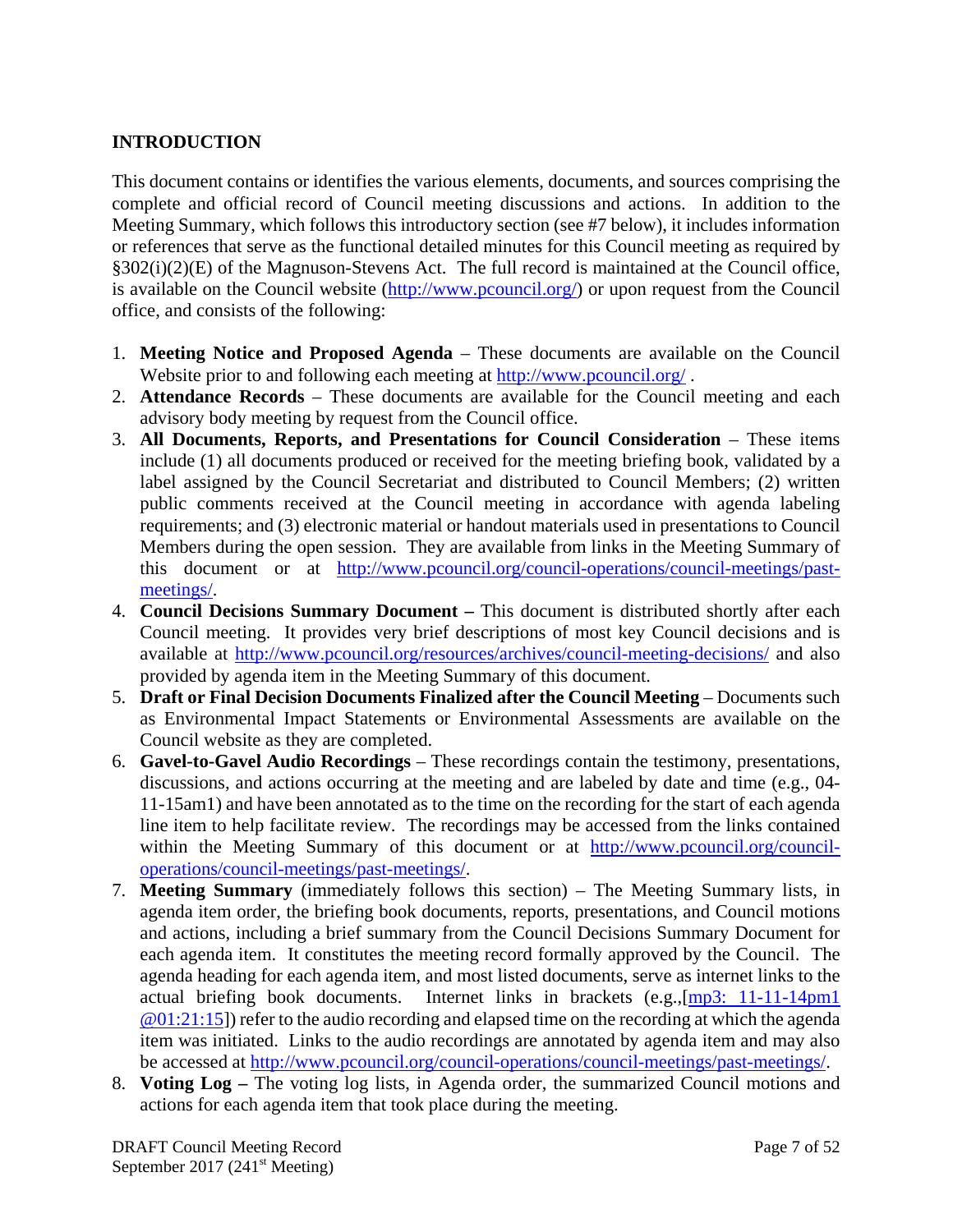#### <span id="page-7-0"></span>**MEETING SUMMARY**

#### <span id="page-7-1"></span>**A. Call to Order [\[mp3: 9-13-17am1](ftp://ftp.pcouncil.org/pub/R1709_September_2017_Recordings/9-13-17am1Copy.mp3) @ 0:00:02]**

#### <span id="page-7-2"></span>**1. Opening Remarks – Phil Anderson, Chair**

Mr. Phil Anderson, Council Chair, called the 241<sup>st</sup> meeting of the Pacific Fishery Management Council (Council) to order at 9:30 a.m. on September 13, 2017. A closed session was held before this open session to discuss litigation and personnel matters.

#### <span id="page-7-3"></span>**2. Council Member Appointments – Ryan Wulff [\[mp3: 9-13-17am1](ftp://ftp.pcouncil.org/pub/R1709_September_2017_Recordings/9-13-17am1Copy.mp3) @ 0:06:20]**

Mr. Wulff presented the newly-appointed Council members with their certificates of Appointments and Mr. Brad Pettinger was sworn in as a Council Member.

# <span id="page-7-4"></span>**3. Roll Call – Chuck Tracy [\[mp3: 9-13-17am1](ftp://ftp.pcouncil.org/pub/R1709_September_2017_Recordings/9-13-17am1Copy.mp3) @ 0:08:08]**

## **Council Members present during the meeting week**:

| <b>National Marine Fisheries Service:</b> | Mr. Ryan Wulff, designee                              |
|-------------------------------------------|-------------------------------------------------------|
|                                           | Dr. Peter Dygert, designee                            |
|                                           | Mr. Frank Lockhart, designee                          |
|                                           | Ms. Heidi Taylor, designee                            |
| <b>Washington State Official:</b>         | Ms. Michele Culver, designee                          |
|                                           | Mr. Corey Niles, designee                             |
| <b>Washington Obligatory:</b>             | Mr. Rich Lincoln                                      |
| Oregon State Official:                    | Dr. Caren Braby, designee                             |
|                                           | Ms. Maggie Sommer, designee                           |
| Oregon Obligatory:                        | Ms. Dorothy Lowman                                    |
| California State Official:                | Mr. John Ugoretz, designee                            |
|                                           | Mr. Brett Kormos, designee                            |
|                                           | Ms. Joanna Grebel, designee                           |
|                                           | Ms. Marci Yaremko, designee                           |
| California Obligatory:                    | Mr. David Crabbe, Vice-Chair                          |
| Idaho State Official:                     | Mr. Peter Hassemer, designee                          |
| Idaho Obligatory:                         | Mr. Herb Pollard                                      |
| Tribal Official:                          | Mr. Joseph Oatman, designee                           |
| At-Large:                                 | Mr. Phil Anderson, Chair                              |
|                                           | Mr. William L. "Buzz" Brizendine                      |
|                                           | Mr. Brad Pettinger                                    |
|                                           | Mr. Marc Gorelnik                                     |
| <b>Pacific States Marine Fisheries</b>    |                                                       |
| Commission:                               | Dr. David Hanson, Parliamentarian, nonvoting designee |
| U.S. Coast Guard:                         | LCDR Gregg Casad, nonvoting designee                  |
|                                           | CDR Jason Brand, nonvoting designee                   |
|                                           | Mr. Brian Corrigan, nonvoting designee                |
| U.S. Fish and Wildlife Service:           | Mr. Mike Clark, nonvoting designee                    |
| <b>Absent from the Meeting:</b>           |                                                       |

Alaska State Official: Mr. Charles Swanton (nonvoting)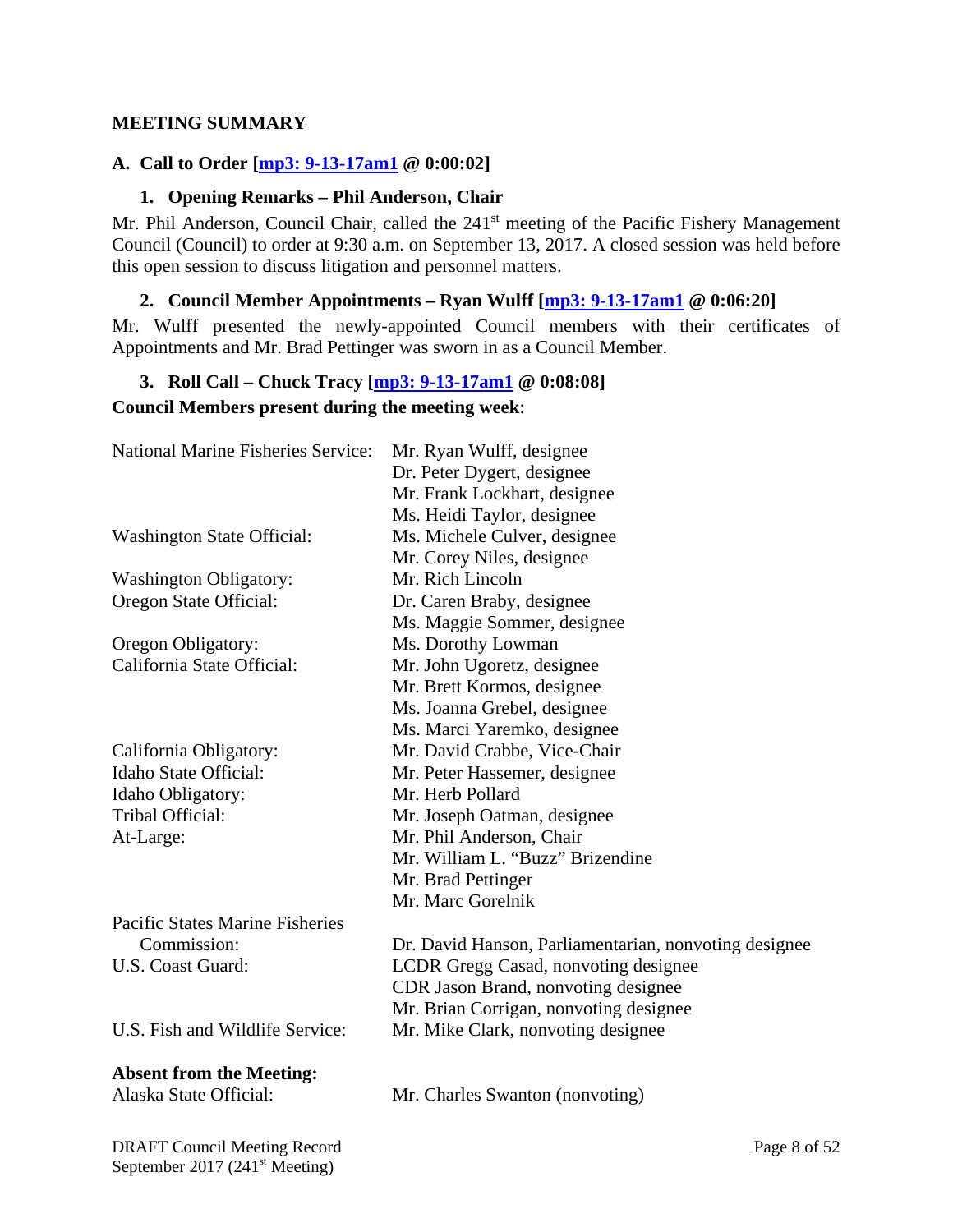U.S. State Department: Mr. David Hogan, nonvoting designee

## <span id="page-8-0"></span>**4. [Executive Director's Report](http://www.pcouncil.org/wp-content/uploads/2017/08/A4__SitSum_EDsRpt_SEPT2017BB.pdf) – Chuck Tracy [\[mp3: 9-13-17am1](ftp://ftp.pcouncil.org/pub/R1709_September_2017_Recordings/9-13-17am1Copy.mp3) @ 0:09:23]**

[Agenda Item A.4, Supplemental Attachment 1:](http://www.pcouncil.org/wp-content/uploads/2017/09/A4_Sup_Att1_PFMC_LetterToOliver_SEPT2017BB.pdf) Letter to Chris Oliver, Assistant Administrator for

NOAA Fisheries from Philip Anderson, dated September 2, 2017 regarding Pacific Council priorities

[Agenda Item A.4, Supplemental Attachment 2:](http://www.pcouncil.org/wp-content/uploads/2017/09/A4_Sup_Att2_CCC_to_Oliver_SEPT2017BB.pdf) Letter to Chris Oliver, Assistant Administrator for NOAA Fisheries from the CCC (Welcome letter, list of RFMC meetings)

## <span id="page-8-1"></span>**5. Agenda – Phil Anderson [\[mp3: 9-13-17am1](ftp://ftp.pcouncil.org/pub/R1709_September_2017_Recordings/9-13-17am1Copy.mp3) @ 0:16:31]**

## **Council Action: Approve Agenda**

<span id="page-8-2"></span>**Motion 1**: Adopt the agenda as shown in [Agenda Item A.5, September 11-18, 2017](http://www.pcouncil.org/wp-content/uploads/2017/08/A5__Agenda_SEPT2017BB.pdf) Dorothy Lowman/Buzz Brizendine (Motion carried unanimously)

## <span id="page-8-3"></span>**Open Comment Period**

<span id="page-8-4"></span>**1.** [Comments on Non-Agenda Items](http://www.pcouncil.org/wp-content/uploads/2017/08/B1__SitSum_SEPT2017BB.pdf) **- Mike Burner [\[mp3: 9-13-17am1](ftp://ftp.pcouncil.org/pub/R1709_September_2017_Recordings/9-13-17am1Copy.mp3) @ 0:17:19]**

## **Advisory Body and Management Entity Comments**

<span id="page-8-6"></span><span id="page-8-5"></span>None

#### **Public Comment**

[Agenda Item B.1.b, Public Comment 1:](http://www.pcouncil.org/wp-content/uploads/2017/08/B1b_PC1_Kiss-the-Fish-Goodbye_SEPT2017BB.pdf) Report by Mr. Gary Harden, *Kiss the Fish Goodbye*

[Agenda Item B.1.b, Supplemental Public Comment 2:](http://www.pcouncil.org/wp-content/uploads/2017/09/B1b_Sup_PC_2_WCPCG_SEPT2017BB.pdf) Letter and document from West Coast Pelagic Conservation Group re: "*Pelagic Survey Highlights NOAA's Collaborative Relationship With Industry*"

[Agenda Item B.1.b, Supplemental Public Comment 3:](http://www.pcouncil.org/wp-content/uploads/2017/09/B1b_Sup_PC_3_Oceana_Revised_SEPT2017BB.pdf) Oceana publication "*Exploring the Living Seafloor: Southern California Bight Expedition*"

[Agenda Item B.1.b, Supplemental Public Comment 4:](http://www.pcouncil.org/wp-content/uploads/2017/09/B1b_Sup_PC_4_SalmonMgmt_Kaplan_SEPT2017BB.pdf) E-mail from Ilene Kaplan re: aquaculture relevance and salmon returns regarding human consumption in 2017

Bob Dooley and Dan Wolford presented comments regarding the Marine Resource Education Program

Geoff Shester, Oceana discussed [Agenda Item B.1.b, Supplemental Public Comment 5:](http://www.pcouncil.org/wp-content/uploads/2017/09/B1b_Sup_PC_5_Oceana_sardineHCR_SEPT2017BB.pdf) Request for action on proposed rule to adjust Pacific sardine harvest guideline control rule (*Electronic Only*)

Ben Enticknap, Oceana presented [Agenda Item B.1.b, Supplemental Public Presentation 1:](http://www.pcouncil.org/wp-content/uploads/2017/09/B1b_Sup_Pub_Prestn1_Enticknap_SEPT2017BB.pdf) Exploring the Living Seafloor: Southern California Expedition (*Enticknap, Oceana*)

<span id="page-8-7"></span>Jonathan Gonzalez, Pacific Seafood, regarding the Essential Fish Habitat & Rockfish Conservation Area closures

#### **Council Discussion and Comments as Appropriate**

**Staff Summary**: None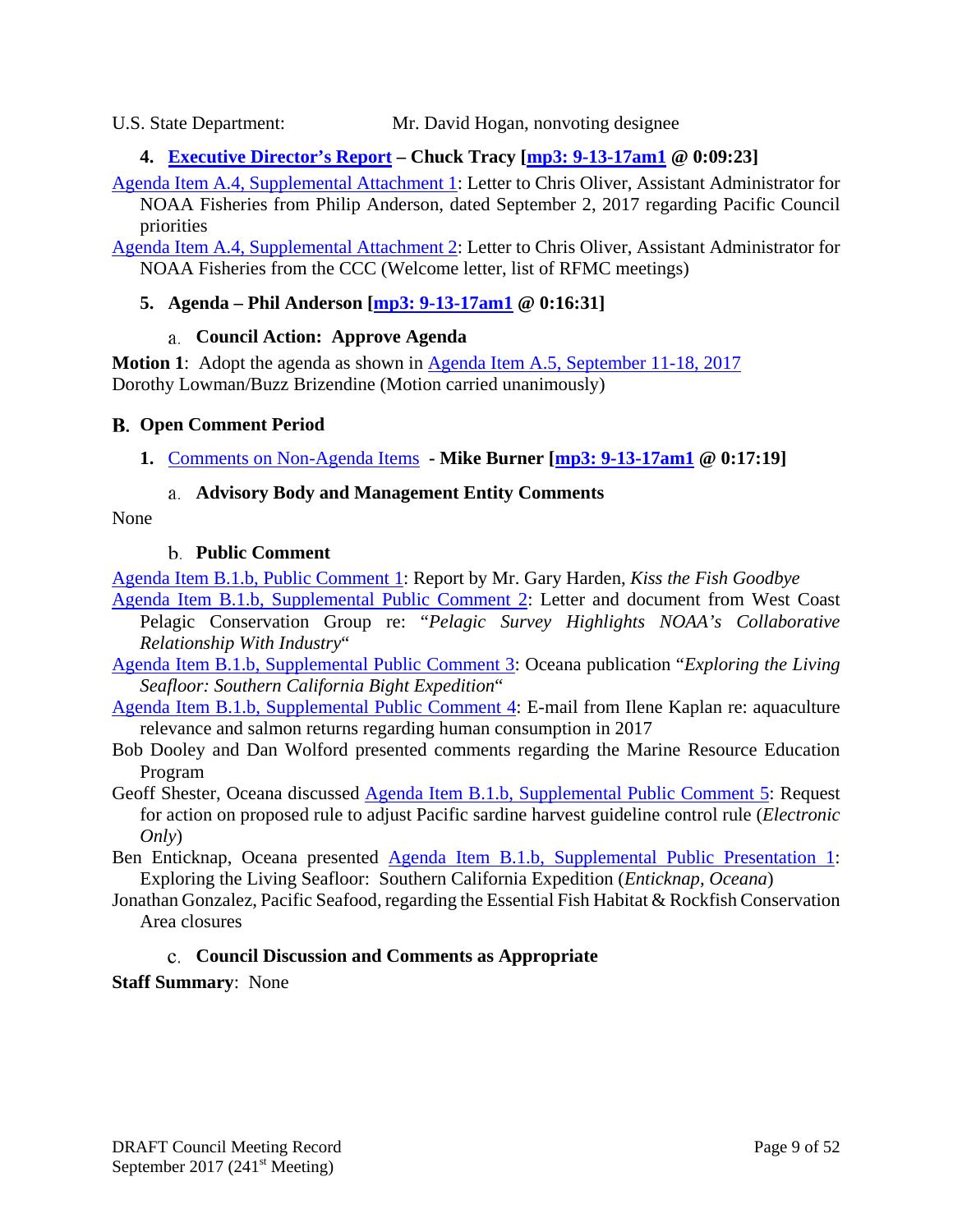## <span id="page-9-0"></span>**Coastal Pelagic Species Management**

<span id="page-9-1"></span>**1.** [Acoustic Trawl Survey Methodology Review Terms of Reference](http://www.pcouncil.org/wp-content/uploads/2017/08/C1__SitSum_Acoustic_Trawl_SurveyToR_SEPT2017BB.pdf) **– Kerry Griffin [\[mp3: 9-13-17am1](ftp://ftp.pcouncil.org/pub/R1709_September_2017_Recordings/9-13-17am1Copy.mp3) @ 0:40:40]**

<span id="page-9-2"></span>[Agenda Item C.1, Attachment 1:](http://www.pcouncil.org/wp-content/uploads/2017/08/C1_Att1_Methodology_ToR_SEPT2017BB.pdf) Draft Terms of Reference for the 2018 Acoustic-Trawl Survey Methodology Review

## **Reports and Comments of Advisory Bodies and Management Entities [\[mp3: 9-](ftp://ftp.pcouncil.org/pub/R1709_September_2017_Recordings/9-13-17am1Copy.mp3) [13-17am1](ftp://ftp.pcouncil.org/pub/R1709_September_2017_Recordings/9-13-17am1Copy.mp3) @ 0:43:52]**

[Agenda Item C.1.a, Supplemental USFWS Report 1](http://www.pcouncil.org/wp-content/uploads/2017/09/C1a_Sup_USFWS_Rpt1_SEPT2017BB.pdf) [Agenda Item C.1.a, Supplemental SSC Report](http://www.pcouncil.org/wp-content/uploads/2017/09/C1a_Sup_SSC_Rpt1_ToR_SEPT2017BB.pdf) [Agenda Item C.1.a, Supplemental CPSMT Report 1](http://www.pcouncil.org/wp-content/uploads/2017/09/C1a_Sup_CPSMT_Rpt1_SEPT2017BB.pdf) [Agenda Item C.1.a, Supplemental CPSAS Report 1](http://www.pcouncil.org/wp-content/uploads/2017/09/C1a_Sup_CPSAS_Rpt1_SEPT2017BB.pdf)

## **Public Comment [\[mp3: 9-13-17am1](ftp://ftp.pcouncil.org/pub/R1709_September_2017_Recordings/9-13-17am1Copy.mp3) @ 1:12:53]**

<span id="page-9-3"></span>[Agenda Item C.1.b, Supplemental Public Comment 1](http://www.pcouncil.org/wp-content/uploads/2017/09/C1b_Sup_PubCom_1_SEPT2017BB.pdf) Geoff Shester, Oceana Gilly Lyons, PEW Charitable Trusts Anna Weinstein, Audubon California

## <span id="page-9-4"></span>**Council Action: Approve Terms of Reference for the 2018 Acoustic Trawl Survey Methodology Review [\[mp3: 9-13-17am2](ftp://ftp.pcouncil.org/pub/R1709_September_2017_Recordings/9-13-17am2Copy.mp3) @ 0:00:16]**

**Motion 2** [\[mp3: 9-13-17am2](ftp://ftp.pcouncil.org/pub/R1709_September_2017_Recordings/9-13-17am2Copy.mp3) @ 0:02:46]: Approve the draft terms of reference for the 2018 acoustic-trawl survey methodology review as shown in Agenda Item C.1, Attachment 1: Draft Terms of Reference for the 2018 Acoustic-Trawl Survey Methodology Review, September 2017, and include the recommendations of the SSC in Agenda Item C.1.a, Supplemental SSC Report, September 2017.

Michael Clark/Michele Culver (motion carries unanimously)

**Staff Summary:** The Council approved the proposed [terms of reference,](http://www.pcouncil.org/wp-content/uploads/2017/08/C1_Att1_Methodology_ToR_SEPT2017BB.pdf) incorporating recommended edits described in the supplemental [SSC report.](http://www.pcouncil.org/wp-content/uploads/2017/09/C1a_Sup_SSC_Rpt1_ToR_SEPT2017BB.pdf) The Southwest Fisheries Science Center's (SWFSC) acoustic-trawl survey methodology review is scheduled for January 29 - February 2, 2018.

## <span id="page-9-5"></span>**Habitat**

<span id="page-9-6"></span>**1.** [Current Habitat Issues](http://www.pcouncil.org/wp-content/uploads/2017/08/D1__SitSum_Current_Habitat_Issues_SEPT2017BB.pdf) **– Jennifer Gilden [\[mp3: 9-13-17am2](ftp://ftp.pcouncil.org/pub/R1709_September_2017_Recordings/9-13-17am2Copy.mp3) @ 0:15:50]**

[Agenda Item D.1, Supplemental Attachment 1:](http://www.pcouncil.org/wp-content/uploads/2017/09/D1_Sup_Att1_HC_OrovilleDam_SEPT2017BB.pdf) Report on Habitat Committee Webinar on Oroville Dam Relicensing and Related Matters

- <span id="page-9-7"></span>a. [Report of the Habitat Committee](http://www.pcouncil.org/wp-content/uploads/2017/09/D1a_Sup_HC_Rpt1_SEPT2017BB.pdf) **– Eric Wilkins [\[mp3: 9-13-17am2](ftp://ftp.pcouncil.org/pub/R1709_September_2017_Recordings/9-13-17am2Copy.mp3) @ 0:18:59]**
- b. **Reports and Comments of Advisory Bodies and Management Entities [\[mp3: 9-](ftp://ftp.pcouncil.org/pub/R1709_September_2017_Recordings/9-13-17am2Copy.mp3) [13-17am2](ftp://ftp.pcouncil.org/pub/R1709_September_2017_Recordings/9-13-17am2Copy.mp3) @ 0:27:23]**

<span id="page-9-9"></span><span id="page-9-8"></span>[Agenda Item D.1.b, Supplemental SAS Report 1](http://www.pcouncil.org/wp-content/uploads/2017/09/D1b_Sup_SAS_Rpt1_Oroville_SEPT2017BB.pdf)

c. **Public Comment [\[mp3: 9-13-17am2](ftp://ftp.pcouncil.org/pub/R1709_September_2017_Recordings/9-13-17am2Copy.mp3) @ 0:28:24]**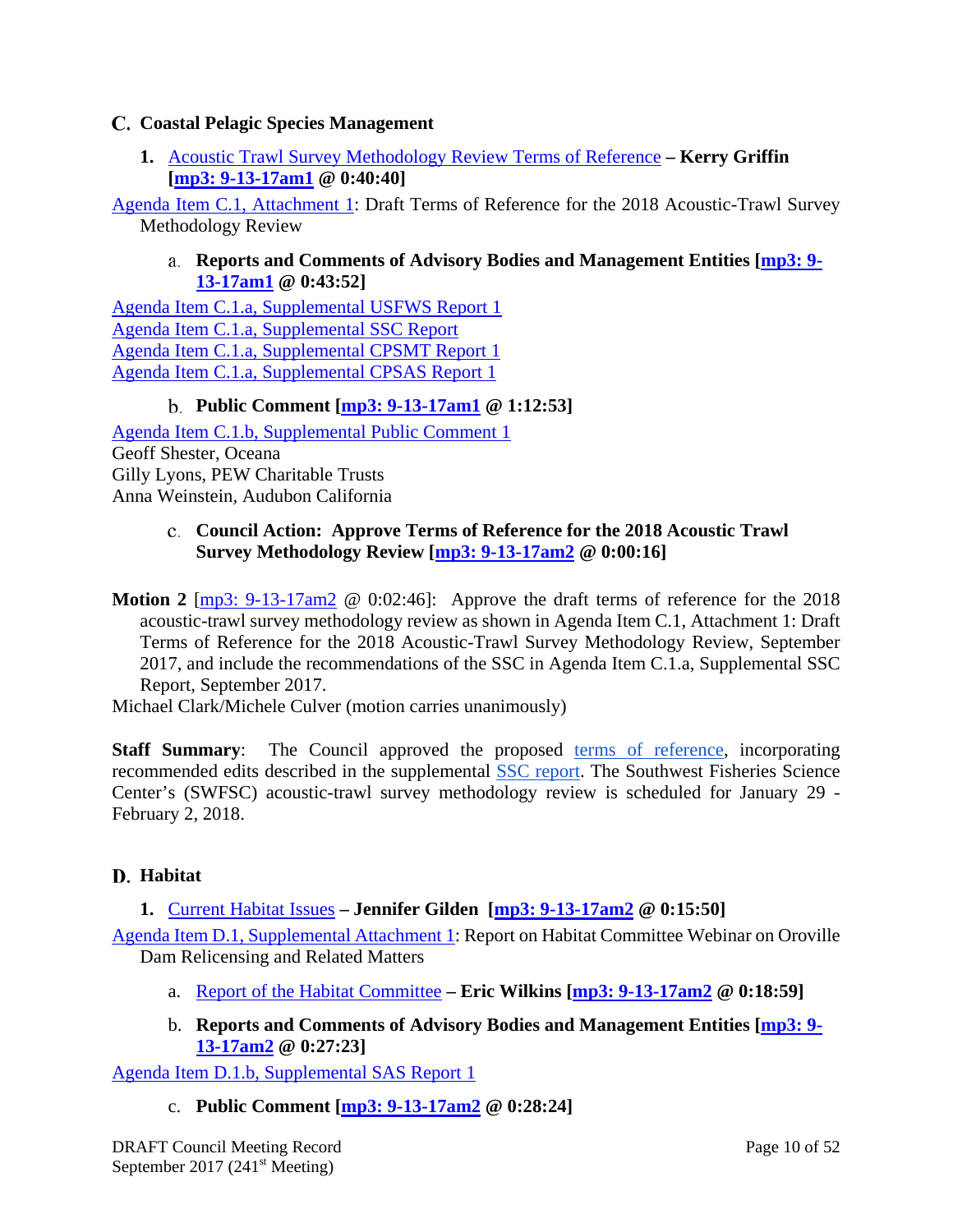<span id="page-10-0"></span>[Agenda Item D.1.c, Supplemental Public Presentation 1:](http://www.pcouncil.org/wp-content/uploads/2017/09/D1c_Sup_Pub_Prestn1_Weinstein_SEPT2017BB.pdf) Update on Coast Seafoods Aquaculture Development in Humboldt Bay (*Weinstein, Audobon*)

## d. **Council Action: Consider Habitat Committee Report and Recommendations [\[mp3: 9-13-17am2](ftp://ftp.pcouncil.org/pub/R1709_September_2017_Recordings/9-13-17am2Copy.mp3) @ 0:34:54]**

**Motion 3** [\[mp3: 9-13-17am2](ftp://ftp.pcouncil.org/pub/R1709_September_2017_Recordings/9-13-17am2Copy.mp3) @ 0:43:05]: Council direct staff to prepare two letters, one to the Federal Energy Regulatory Commission (FERC) and the other to the California Department of Water Resources (DWR), relating to essential fish habitat for fall Chinook and the operation of the Oroville Dam and related facilities.

The letter to DWR should:

- 1. Set forth the Council's prerogative under Section 305(b)(3) of the Magnuson-Stevens Act to "comment on and make recommendations to . . . any Federal or State agency concerning any [proposed] activity . . . that, in the view of the Council, may affect the habitat, including essential fish habitat, of a fishery resource under its authority."
- 2. Inform DWR that:
	- o the Council manages the Sacramento fall Chinook and that this stock's largest contribution to the fishery comes from the Feather River;
	- o the sole suitable spawning habitat for natural reproduction on the Feather River is in the "low flow channel," an eight-mile stretch from the Fish Barrier Dam down to the Thermalito Afterbay Outlet;
	- o habitat below the Thermalito Afterbay Outlet (the "high flow channel") is presently unsuitable for fall Chinook spawning primarily because of lethally high water temperatures;
	- o proposed activities under a Settlement Agreement will eliminate some or all of the currently available and essential spawning habitat for the fall Chinook on the Feather River through placement of a segregation weir; and
	- o the proposed weir will also prevent fall Chinook from directly reaching the fish hatchery.
- Encourage DWR to expedite implementation of the NFMS BiOp and Settlement Agreement Articles for temperature changes and habitat alterations to the low-flow and high flow channels prior to license renewal. (HC Recommendation No. 1, revised). Request that DWR proceed immediately with planning and other work that does not require advance FERC approval. To the extent that any work such as construction requires FERC approval, ask that DWR seek such approval during pendency of its relicensing application.
- 4. Encourage DWR to expedite the temperature changes to the low flow channel immediately, in compliance with the California State Water Quality Control Board request. (HC Recommendation No. 3).
- 5. Encourage DWR to prioritize developing methods to ensure that daily maximum temperatures are not exceeded. (HC Recommendation No. 4).
- 6. Continue to advocate for near-future solutions that directly (rather than indirectly) reduce water temp in the high flow channel. (HC Recommendation No. 5).
- Assess reasons for reduced spawning in the high flow channel. (HC Recommendation No. 6).

The letter to FERC should:

**1.** Set forth the Council's prerogative under Section  $305(b)(3)$  of the Magnuson-Stevens Act to "comment on and make recommendations to . . . any Federal or State agency concerning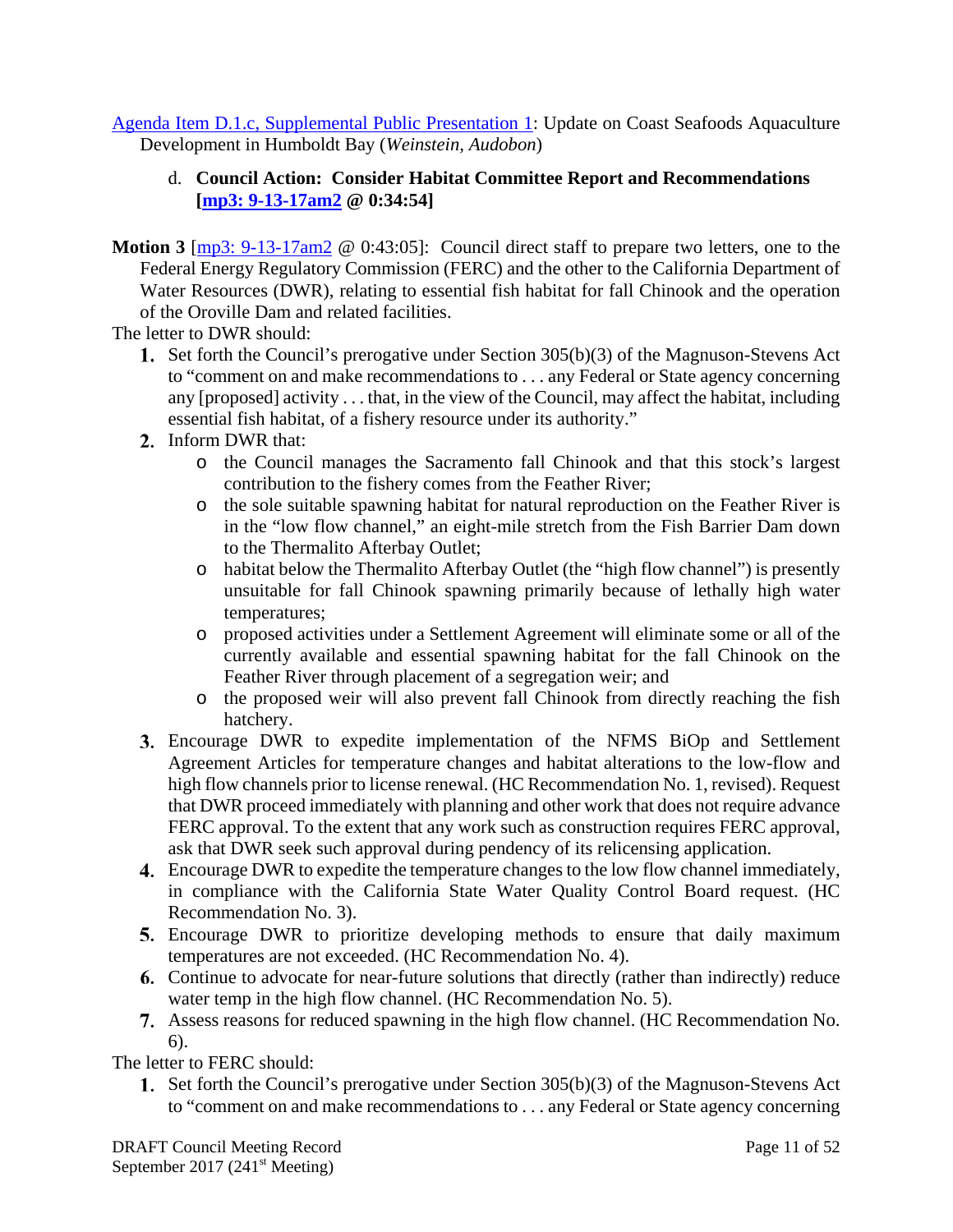any [proposed] activity . . . that, in the view of the Council, may affect the habitat, including essential fish habitat, of a fishery resource under its authority."

- 2. Inform FERC that:
	- the Council manages the Sacramento fall Chinook and that this stock's largest contribution to the fishery comes from the Feather River;
	- the sole suitable spawning habitat for natural reproduction on the Feather River is in the "low flow channel," an eight-mile stretch from the Fish Barrier Dam down to the Thermalito Afterbay Outlet;
	- habitat below the Thermalito Afterbay Outlet (the "high flow channel") is presently unsuitable for fall Chinook spawning primarily because of lethally high water temperatures;
	- proposed activities under a Settlement Agreement will eliminate some or all of the currently available and essential spawning habitat for the fall Chinook on the Feather River through placement of a segregation weir; and
	- the proposed weir will also prevent fall Chinook from directly reaching the fish hatchery.
- 3. Request that FERC:
	- require that suitable replacement habitat for fall Chinook, including thermal remediation, be in place before the implementation of the segregation weir;
	- require that provisions for continued hatchery fish production be implemented prior to implementation of the segregation weir; and
	- authorize DWR to proceed immediately with improvements to fish habitat, including satisfactory spawning temperature in the high-flow channel and low-flow channel, prior to renewal of operating license.

Marc Gorelnik/Rich Lincoln (motion carried, Ms. Yaremko and Mr. Lockhart abstained)

**Staff Summary**: The Council directed staff to send a letter to the California Department of Water Resources and the Federal Energy Regulatory Commission relating to essential fish habitat for fall Chinook and the operation of the Oroville Dam and related facilities.

## <span id="page-11-0"></span>**E. Groundfish Management**

<span id="page-11-1"></span>**1.** [National Marine Fisheries Service Report](http://www.pcouncil.org/wp-content/uploads/2017/08/E1__SitSum_NMFS_Rpt_SEPT2017BB.pdf) **– Brett Wiedoff [\[mp3: 9-13-17pm1](ftp://ftp.pcouncil.org/pub/R1709_September_2017_Recordings/9-13-17pm1Copy.mp3) @ 0:01:51]**

## **Regulatory Activities – Frank Lockhart [**[mp3: 9-13-17pm1](ftp://ftp.pcouncil.org/pub/R1709_September_2017_Recordings/9-13-17pm1Copy.mp3) **@ 0:03:20]**

<span id="page-11-3"></span><span id="page-11-2"></span>[Agenda Item E.1.a, NMFS WCR Report 1:](http://www.pcouncil.org/wp-content/uploads/2017/08/E1a_NMFS_WCR_Rpt_1_Groundfish_and_Halibut_Notices_SEPT2017BB.pdf) Groundfish and Halibut *Federal Register* Notices [Agenda Item E.1.a, NMFS WCR Report 2:](http://www.pcouncil.org/wp-content/uploads/2017/08/E1a_NMFS_WCR_Rpt_2-NMFS_Rulemaking_Plan_and_Major_Activities_SEPT2017BB.pdf) Rulemaking Plan for 2017, Groundfish

## **Fisheries Science Center Activities – Kevin Werner and Michelle McClure [**[mp3:](ftp://ftp.pcouncil.org/pub/R1709_September_2017_Recordings/9-13-17pm1Copy.mp3)  [9-13-17pm1](ftp://ftp.pcouncil.org/pub/R1709_September_2017_Recordings/9-13-17pm1Copy.mp3) **@ 0:16:29]**

[Agenda Item E.1.b, NMFS NWFSC Report 1:](http://www.pcouncil.org/wp-content/uploads/2017/08/E1b_NMFS_NWFSC_Rpt_1_discard_mortality_rates_NWFSC_Ltr_Revised_SEPT2017BB.pdf) Letter from NWFSC Regarding Discard Mortality Rates in Commercial Nearshore Fishery

[Agenda Item E.1.b, NMFS NWFSC Report 2:](http://www.pcouncil.org/wp-content/uploads/2017/08/E1b_NMFS_NWFSC_Rpt_2_E-Only_Groundfish_Mortality_2016_SEPT2017BB.pdf) Estimated Discard and Catch of Groundfish Species in the 2016 US West Coast Fisheries (*Electronic only*)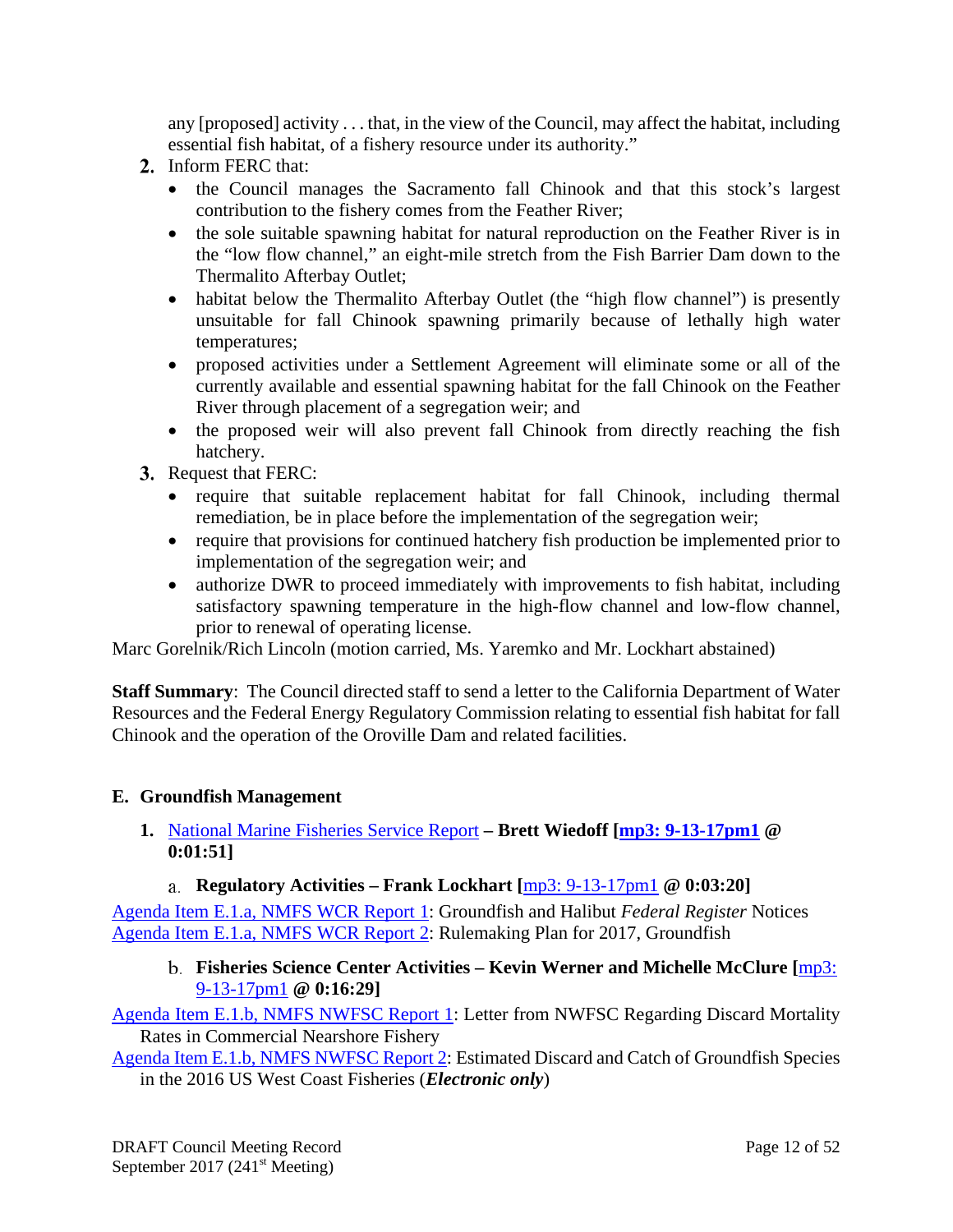[Agenda Item E.1.b, NMFS NWFSC Report 3:](http://www.pcouncil.org/wp-content/uploads/2017/08/E1b_NMFS_NWFSC_Rpt_3_E-Only_Pacific_halibut_Bycatch_Rpt_2002_2016_SEPT2017BB.pdf) Pacific Halibut Bycatch in US West Coast Fisheries (2002-2016) (*Electronic only*)

<span id="page-12-0"></span>[Agenda Item E.1.b, Supplemental NMFS NWFSC Presentation 1:](http://www.pcouncil.org/wp-content/uploads/2017/09/E1b_Sup_NMFS_NWFSC_Prestn1_McClure_SEPT2017BB.pdf) Groundfish Science Report (*McClure*)

## **Reports and Comments of Advisory Bodies and Management Entities [**[mp3: 9-](ftp://ftp.pcouncil.org/pub/R1709_September_2017_Recordings/9-13-17pm1Copy.mp3) [13-17pm1](ftp://ftp.pcouncil.org/pub/R1709_September_2017_Recordings/9-13-17pm1Copy.mp3) **@ 0:31:05]**

<span id="page-12-1"></span>Agenda Item [E.1.c, Supplemental IPHC Letter 1:](http://www.pcouncil.org/wp-content/uploads/2017/09/E1c_Sup_IPHC_Letter1_SEPT2017BB.pdf) Letter from IPHC to PFMC re: NWFSC Observer Program

## **Public Comment [**[mp3: 9-13-17pm1](ftp://ftp.pcouncil.org/pub/R1709_September_2017_Recordings/9-13-17pm1Copy.mp3) **@ 0:32:51]**

Geoff Shester, Oceana Heather Mann, Midwater Trawlers Cooperative Tom Rudolph, PEW Charitable Trusts

**Council Discussion [**[mp3: 9-13-17pm1](ftp://ftp.pcouncil.org/pub/R1709_September_2017_Recordings/9-13-17pm1Copy.mp3) **@ 0:45:42]**

<span id="page-12-2"></span>**Motion**: None

## **Staff Summary**: None

## <span id="page-12-3"></span>**2.** [Off-Year Science Improvements](http://www.pcouncil.org/wp-content/uploads/2017/08/E2__SitSum_OffYearScience_SEPT2017BB.pdf) **–John DeVore [**[mp3: 9-14-17am1](ftp://ftp.pcouncil.org/pub/R1709_September_2017_Recordings/9-14-17am1Copy.mp3) **@ 0:38:09]**

[Agenda Item E.2, Attachment 1:](http://www.pcouncil.org/wp-content/uploads/2017/08/E2_Att1_E-Only_ResearchDataNeeds_OffYearScience_SEPT2017BB.pdf) Recommendations for Future Research and Data Needs from Recent Stock Assessments, STAR Panel Reports, SSC Methodology Reviews, and Past Advisory Body Reports on Off-Year Science Improvements (*Electronic only*)

## <span id="page-12-4"></span>**Reports and Comments of Advisory Bodies and Management Entities [**[mp3: 9-](ftp://ftp.pcouncil.org/pub/R1709_September_2017_Recordings/9-14-17am1Copy.mp3) [14-17am1](ftp://ftp.pcouncil.org/pub/R1709_September_2017_Recordings/9-14-17am1Copy.mp3) **@ 0:42:55]**

[Agenda Item E.2.a, Supplemental SSC Report 1](http://www.pcouncil.org/wp-content/uploads/2017/09/E2a_Sup_SSC_Rpt1_SEPT2017BB.pdf) [Agenda Item E.2.a, Supplemental GMT Report 1](http://www.pcouncil.org/wp-content/uploads/2017/09/E2a_Sup_GMT_Rpt1_OffYearScience_SEPT2017BB.pdf) [Agenda Item E.2.a, Supplemental GAP Report 1](http://www.pcouncil.org/wp-content/uploads/2017/09/E2a_Sup_GAP_Rpt1_OffYearScience_SEPT2017BB.pdf)

#### **Public Comment**

<span id="page-12-6"></span><span id="page-12-5"></span>None

## **Council Action: Adopt a Plan for Improvements in Groundfish Management Science [**[mp3: 9-14-17am1](ftp://ftp.pcouncil.org/pub/R1709_September_2017_Recordings/9-14-17am1Copy.mp3) **@ 1:15:56]**

**Motion 6 [\[mp3: 9-14-17am1](ftp://ftp.pcouncil.org/pub/R1709_September_2017_Recordings/9-14-17am1Copy.mp3) @ 1:29:35]**: Council preliminarily approve the following off-year science improvement workshops with further discussion and final approval scheduled for November 2017. Using Agenda Item E.2.a Supplemental SSC Report 1: The follow-up workshop on catch reconstruction, transboundary issues; conditional age at length data; and follow-up on productivity workshop.

Michele Culver/Rich Lincoln (motion carried unanimously)

**Motion 7 [\[mp3: 9-14-17am2](ftp://ftp.pcouncil.org/pub/R1709_September_2017_Recordings/9-14-17am2Copy.mp3) @ 0:00:23]:** Reconsider Motion 5 from Agenda Item G.1. Pacific Halibut

Maggie Sommer/Herb Pollard (motion carried unanimously)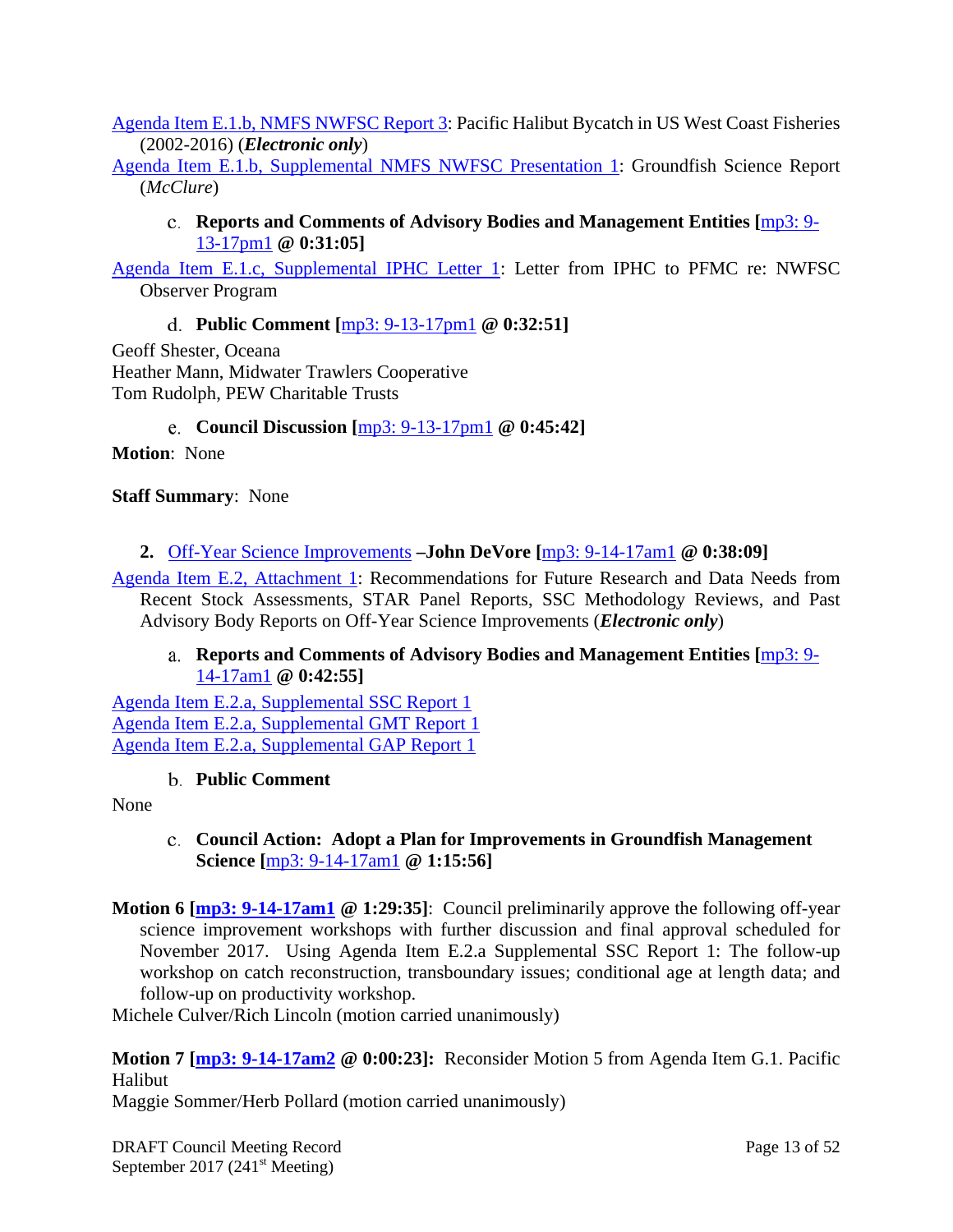**Staff Summary:** The Council adopted for public review the following off-year science [improvements](http://www.pcouncil.org/wp-content/uploads/2017/09/E2a_Sup_SSC_Rpt1_SEPT2017BB.pdf) to be conducted next year by the Scientific and Statistical Committee (SSC): a follow-up workshop on historical catch reconstruction, a workshop on transboundary issues in groundfish stock assessments, a workshop on best practices for modeling conditional age-at-length data, and a follow-up workshop on modeling stock productivity in groundfish assessments. The Council is soliciting feedback on the October workshop on natural mortality sponsored by the Center for the Advancement of Population Assessment Methodology (CAPAM) and from Council staff and the National Marine Fisheries Service (NMFS) science centers on their ability to commit resources to these workshops.

## <span id="page-13-0"></span>**3. [Stock Assessment Methodology Review](http://www.pcouncil.org/wp-content/uploads/2017/08/E3__SitSum_AssessmentMethodologyRvw_SEPT2017BB.pdf) –John DeVore [\[mp3: 9-14-17am2](ftp://ftp.pcouncil.org/pub/R1709_September_2017_Recordings/9-14-17am2Copy.mp3) @ 0:04:27]**

[Agenda Item E.3, Attachment 1:](http://www.pcouncil.org/wp-content/uploads/2017/08/E3_Att1_ImprovingCatchEst_SEPT2017BB.pdf) Improving Catch Estimation Methods in Sparsely Sampled Mixed Stock Fisheries

[Agenda Item E.3, Attachment 2:](http://www.pcouncil.org/wp-content/uploads/2017/08/E3_Att2_PFMC_Methodological_Review_DLMtool_Proposal_SEPT2017BB.pdf) Proposal for a Methodological Review of the Data-Limited Methods Toolkit (DLMtool) for Use in the Pacific Fishery Management Council's Stock Assessment Review (STAR) Process

## <span id="page-13-1"></span>**Reports and Comments of Advisory Bodies and Management Entities [\[mp3: 9-](ftp://ftp.pcouncil.org/pub/R1709_September_2017_Recordings/9-14-17am2Copy.mp3) [14-17am2](ftp://ftp.pcouncil.org/pub/R1709_September_2017_Recordings/9-14-17am2Copy.mp3) @ 0:08:45]**

[Agenda Item E.3.a, Supplemental ODFW Report 1](http://www.pcouncil.org/wp-content/uploads/2017/09/E3a_Sup_ODFW_Rpt1_SEPT2017BB.pdf) [Agenda Item E.3.a, Supplemental CDFW Report 1](http://www.pcouncil.org/wp-content/uploads/2017/09/E3a_Sup_CDFW_Rpt1_SEPT2017BB.pdf) [Agenda Item E.3.a, Supplemental SSC Report 1](http://www.pcouncil.org/wp-content/uploads/2017/09/E3a_Sup_SSC_Rpt1_SEPT2017BB.pdf) [Agenda Item E.3.a, Supplemental GMT Report 1](http://www.pcouncil.org/wp-content/uploads/2017/09/E3a_Sup_GMT_Rpt1_SEPT2017BB.pdf) [Agenda Item E.3.a, Supplemental GAP Report 1](http://www.pcouncil.org/wp-content/uploads/2017/09/E3a_Sup_GAP_Rpt1_SEPT2017BB.pdf)

## **Public Comment**

<span id="page-13-3"></span><span id="page-13-2"></span>None

## **Council Action: Identify Priority Stock Assessment Methodology Review Topics for 2018 [\[mp3: 9-14-17am2](ftp://ftp.pcouncil.org/pub/R1709_September_2017_Recordings/9-14-17am2Copy.mp3) @ 0:35:39]**

**Motion 8** [**[mp3: 9-14-17am2](ftp://ftp.pcouncil.org/pub/R1709_September_2017_Recordings/9-14-17am2Copy.mp3) @ 0:44:55]**: Council preliminarily approve stock assessment methodology review topics as described in Agenda Item E.3.a, Supplemental SSC Report 1, Supplemental GMT Report 1, Supplemental GAP Report 1, and the recreational fisheries data CPUE from Agenda Item E.2.a, Supplemental GMT Report 1 for further consideration in November.

Michele Culver/Rich Lincoln (motion carried unanimously)

**Staff Summary**: The Council adopted for public review the stock assessment methodology review topics recommended by the [Scientific and Statistical Committee](http://www.pcouncil.org/wp-content/uploads/2017/09/E3a_Sup_SSC_Rpt1_SEPT2017BB.pdf) (SSC), the [Groundfish](http://www.pcouncil.org/wp-content/uploads/2017/09/E3a_Sup_GMT_Rpt1_SEPT2017BB.pdf)  [Management Team](http://www.pcouncil.org/wp-content/uploads/2017/09/E3a_Sup_GMT_Rpt1_SEPT2017BB.pdf) (GMT), and the [Groundfish Advisory Subpanel](http://www.pcouncil.org/wp-content/uploads/2017/09/E3a_Sup_GAP_Rpt1_SEPT2017BB.pdf) for a formal methodology review by the SSC next year. They also adopted th[e GMT recommendation](http://www.pcouncil.org/wp-content/uploads/2017/09/E2a_Sup_GMT_Rpt1_OffYearScience_SEPT2017BB.pdf) to conduct a workshop to determine best practices for modeling recreational catch per unit effort data in groundfish assessments. The Council will determine both the off-year science improvements and the methodology review topics recommended concurrently at its November meeting.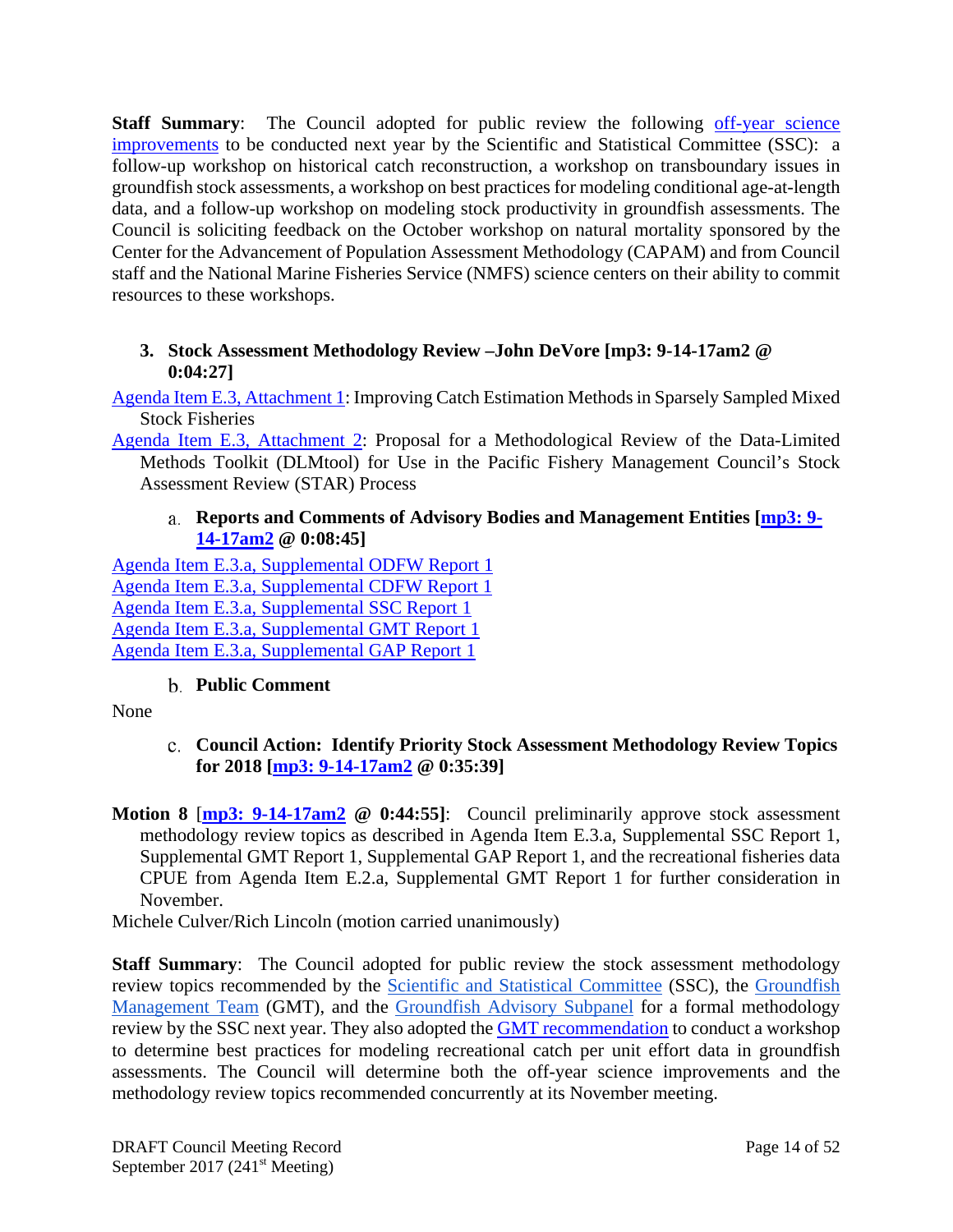<span id="page-14-0"></span>**4. [Coastwide Non-whiting Midwater Trawl Exempted Fishing Permit \(EFP\) Final](http://www.pcouncil.org/wp-content/uploads/2017/08/E4__SitSum_EFPs_SEPT2017BB.pdf)  [Action and Gear Modification EFP Review](http://www.pcouncil.org/wp-content/uploads/2017/08/E4__SitSum_EFPs_SEPT2017BB.pdf) – Jim Seger [\[mp3: 9-14-17am2](ftp://ftp.pcouncil.org/pub/R1709_September_2017_Recordings/9-14-17am2Copy.mp3) @ 0:56:19]**

## **Report of the EFP Applicants – Lori Steele [\[mp3: 9-14-17am2](ftp://ftp.pcouncil.org/pub/R1709_September_2017_Recordings/9-14-17am2Copy.mp3) @ 0:58:46]**

<span id="page-14-1"></span>[Agenda Item E.4.a, Supplemental EFP Application 1:](http://www.pcouncil.org/wp-content/uploads/2017/09/E4a_Sup_EFP_App1_SEPT2017BB.pdf) Year-Round Coastwide Midwater Rockfish EFP: Monitoring and Minimizing Salmon Bycatch When Targeting Rockfish in the Shorebased IFQ Fishery

## <span id="page-14-2"></span>**Reports and Comments of Advisory Bodies and Management Entities [\[mp3: 9-](ftp://ftp.pcouncil.org/pub/R1709_September_2017_Recordings/9-14-17am2Copy.mp3) [14-17am2](ftp://ftp.pcouncil.org/pub/R1709_September_2017_Recordings/9-14-17am2Copy.mp3) @1:05:40]**

[Agenda Item E.4.b, Supplemental NMFS Report 1](http://www.pcouncil.org/wp-content/uploads/2017/09/E4b_Sup_NMFS_Rpt1_SEPT2017BB.pdf) [Agenda Item E.4.b, Supplemental GMT Report 1](http://www.pcouncil.org/wp-content/uploads/2017/09/E4b_Sup_GMT_Rpt1_SEPT2017BB.pdf) [Agenda Item E.4.b, Supplemental GAP Report 1](http://www.pcouncil.org/wp-content/uploads/2017/09/E4b_Sup_GAP_Rpt1_SEPT2017BB.pdf) [Agenda Item E.4.b, Supplemental SAS Report 1](http://www.pcouncil.org/wp-content/uploads/2017/09/E4b_Sup_SAS_Rpt1_SEPT2017BB.pdf)

## **Public Comment [\[mp3: 9-14-17am2](ftp://ftp.pcouncil.org/pub/R1709_September_2017_Recordings/9-14-17am2Copy.mp3) @ 1:54:34]**

<span id="page-14-4"></span><span id="page-14-3"></span>Mike Okoniewski, Shems Jud, Travis Hunter & Jana Henning Lori Steele, West Coast Seafood Processors Association

## **Council Action: Review Progress Reports of the 2017 Gear Modification EFPs and Adopt Final 2018 Coastwide Non-whiting Midwater Trawl and Gear Modification EFPs, as appropriate [\[mp3: 9-14-17pm1](ftp://ftp.pcouncil.org/pub/R1709_September_2017_Recordings/9-14-17pm1Copy.mp3) @ 0:01:00]**

Brad Pettinger announced he would be recusing himself from this action as an author of the EFP.

## *Council reconvened this agenda item on Saturday, Sept 16* **[\[mp3: 9-16-17am1](ftp://ftp.pcouncil.org/pub/R1709_September_2017_Recordings/9-16-17am1Copy.mp3) @ 0:03:14]***.*

[Agenda Item E.4.d, Supplemental Staff Report:](http://www.pcouncil.org/wp-content/uploads/2017/09/E4d_Sup_Staff_Rpt_EFP_Summary_Final_09152017v2_SEPT2017BB.pdf) Staff Report on Initial Council Deliberations on Coastwide Non-Whiting Trawl Exempted Fishing Permits Final Action and Gear Modification Review

**Public Comment**

<span id="page-14-6"></span><span id="page-14-5"></span>None

- **Council Action: Review Progress Reports of the 2017 Gear Modification EFPs and Adopt Final 2018 Coastwide Non-whiting Midwater Trawl and Gear Modification EFPs, as appropriate** [**[mp3: 9-16-17am1](ftp://ftp.pcouncil.org/pub/R1709_September_2017_Recordings/9-16-17am1Copy.mp3)** @ 0:27:48]
- **Motion 14 [\[mp3: 9-16-17am1](ftp://ftp.pcouncil.org/pub/R1709_September_2017_Recordings/9-16-17am1Copy.mp3) @ 0:28:14]**: Council recommend approval of the overall approach and provisions applying to both trawl Exempted Fishing Permits as described in Agenda Item E.4.d, Supplemental Staff Report, September 2017
- Maggie Sommer/Brad Pettinger (motion carried, Mr. Lockhart abstained and Mr. Pettinger recused himself)

**Motion 15 [\[mp3: 9-16-17am1](ftp://ftp.pcouncil.org/pub/R1709_September_2017_Recordings/9-16-17am1Copy.mp3) @ 0:32:35]:** Council approve the following additional EFP activities and the following additional EFP constraints for the areas south of 42°:

1. An exemption that would allow use of midwater gear to target non-whiting from Jan 1- May 15 in the RCA, seaward of the RA and shoreward of the RCA, in the area from 42<sup>°</sup> to 40° 10', and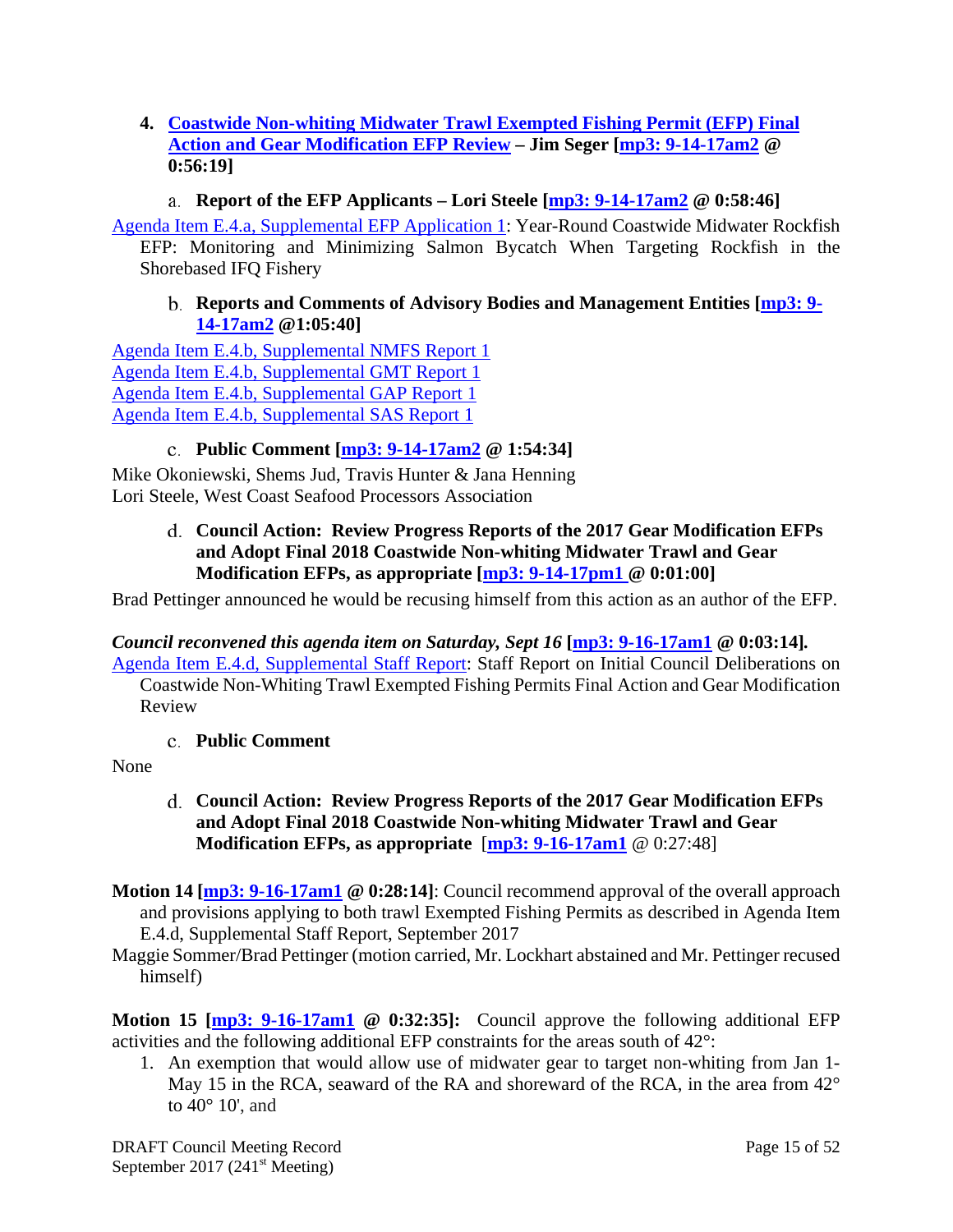- 2. An exemption that would allow use of midwater gear to target non-whiting in the RCA south of 40° 10' (the gear is already allowed seaward in regulation. The gear would not be allowed shoreward, as proposed by applicants).
- 3. Should the SFFT bottom trawl exemption (e.g., the 2017 EFP) be allowed to extend South of 42° (post the 2018 salmon forecast; see item 2 from Agenda Item E.4.d, Supplemental Staff Report): this gear would be authorized shoreward of the RCA from  $42^{\circ}$  to  $40^{\circ}$  10', from the time of issuance through the end of the year.
- 4. For all EFP activities authorized in items 1, 2, and 3 above that occur South of 42°, an 80 fish Chinook bycatch cap shall apply.

Marci Yaremko/Buzz Brizendine (motion carried, Mr. Lockhart abstained and Mr. Pettinger recused himself)

**Staff Summary:** The Council recommended the use of EFPs to provide exemptions to gear regulations and expand the times and areas in which midwater trawl gear can be used to target non-whiting species. The Council approved provisions and a process for moving forward with a gear and non-whiting midwater trawl EFP (or EFPs) for 2018, as described on the first two pages of the [Staff Report,](http://www.pcouncil.org/wp-content/uploads/2017/09/E4d_Sup_Staff_Rpt_EFP_Summary_Final_09152017v2_SEPT2017BB.pdf) and continuing onto the first four items listed on the third page. Additionally, under the EFP the opportunity to use midwater gear to target non-whiting species would be expanded as follows: prior to May 15, north of 40° 10' N. latitude in all depths (seaward, shoreward, and within the Rockfish Conservation Area [RCA]); and year-round within the RCA south of 40° 10' N. latitude. All midwater trawling will still be prohibited shoreward of the RCA in the area south of 40° 10' N. latitude. Further, pending a review of the salmon preseason forecasts for 2018, the southern boundary of the bottom trawl gear EFP provisions, which includes an exemption to the requirement to use of selective flatfish trawl shoreward of the RCA, could be extended from 42° N. latitude to 40° 10' N. latitude through the end of the year or until such time as the EFP is otherwise modified or closed. All fishing activities south of 42° covered by the EFP (or EFPs) would be subject to an 80 Chinook bycatch limit for the entire year.

## <span id="page-15-0"></span>**5. [Flexibility in Annual Catch Limit Management Response, Scoping](http://www.pcouncil.org/wp-content/uploads/2017/08/E5__SitSum_MultiYearCatchPolicies_SEPT2017BB.pdf) – John DeVore [\[mp3: 9-14-17pm1@](ftp://ftp.pcouncil.org/pub/R1709_September_2017_Recordings/9-14-17pm1Copy.mp3) 0:52:46]**

[Agenda Item E.5, Attachment 1:](http://www.pcouncil.org/wp-content/uploads/2017/08/E5_Att1_NS1_Guidelines_SEPT2017BB.pdf) National Standard 1 – Optimum Yield [Agenda Item E.5, Attachment 2:](http://www.pcouncil.org/wp-content/uploads/2017/08/E5_Att2_Considerations_for_Carryover_Provisions_SEPT2017BB.pdf) Considerations and Focus Questions for the Carryover Provisions Envisioned in Revised National Standard 1 Guidelines

## <span id="page-15-1"></span>**Reports and Comments of Advisory Bodies and Management Entities [**[mp3: 9-](ftp://ftp.pcouncil.org/pub/R1709_September_2017_Recordings/9-14-17pm1Copy.mp3) [14-17pm1](ftp://ftp.pcouncil.org/pub/R1709_September_2017_Recordings/9-14-17pm1Copy.mp3)**@ 0:59:49]**

[Agenda Item E.5.a, Supplemental GMT Report 1](http://www.pcouncil.org/wp-content/uploads/2017/09/E5a_Sup_GMT_Rpt1_SEPT2017BB.pdf) [Agenda Item E.5.a, Supplemental GAP Report 1](http://www.pcouncil.org/wp-content/uploads/2017/09/E5a_Sup_GAP_Rpt1_SEPT2017BB.pdf)

**Public Comment [**[mp3: 9-14-17pm1](ftp://ftp.pcouncil.org/pub/R1709_September_2017_Recordings/9-14-17pm1Copy.mp3)**@ 1:25:28]**

<span id="page-15-3"></span><span id="page-15-2"></span>Linda Buell, Oregon Charter Boat Association

**Council Action: Scope a Multi-Year Average Catch Policy and Carryover Provisions, and Provide Guidance on Future Analyses and Considerations [**[mp3:](ftp://ftp.pcouncil.org/pub/R1709_September_2017_Recordings/9-14-17pm1Copy.mp3)  [9-14-17pm1](ftp://ftp.pcouncil.org/pub/R1709_September_2017_Recordings/9-14-17pm1Copy.mp3)**@ 1:32:08]**

## **Motion**: None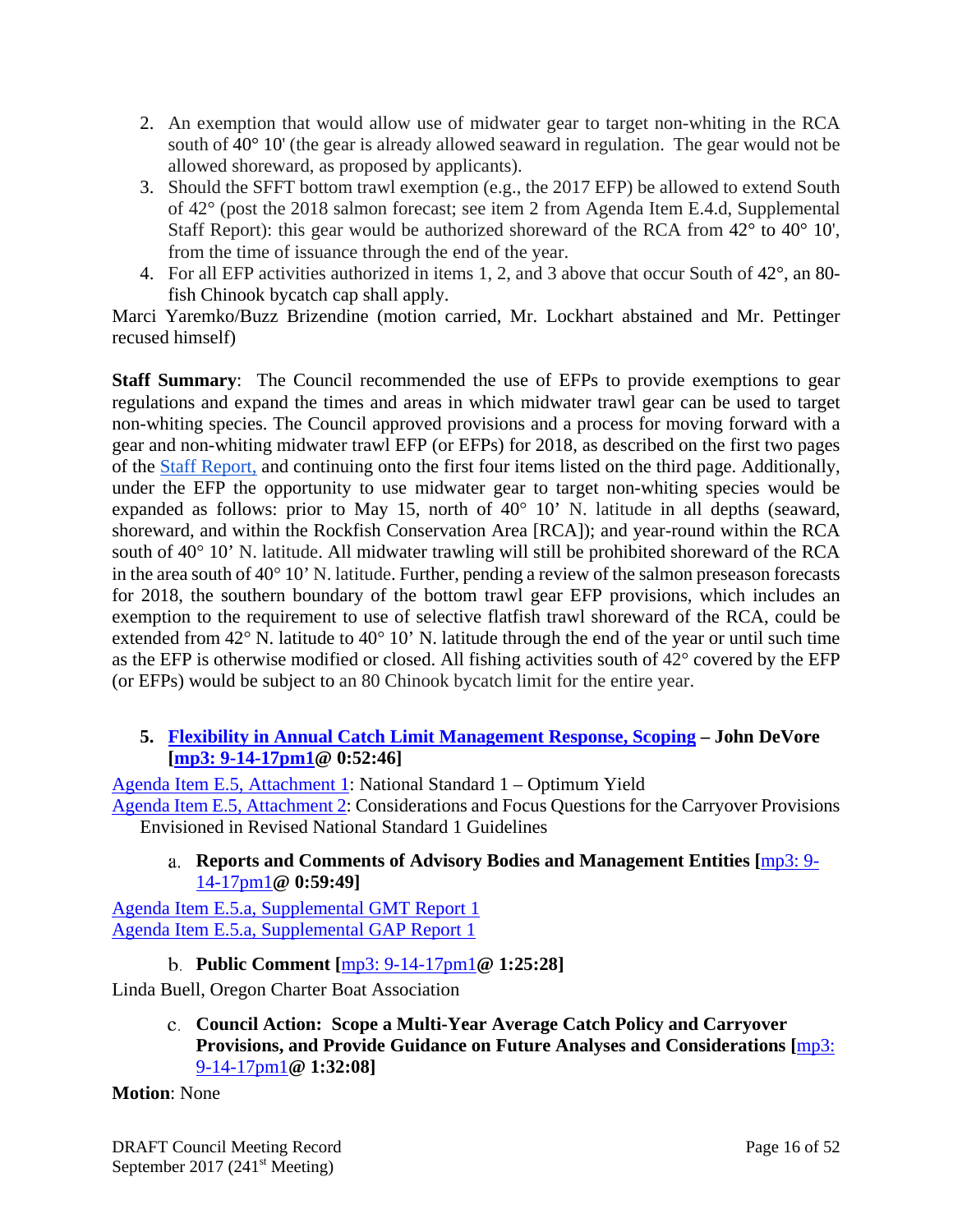**Staff Summary**: The Council received initial scoping comments and recommendations from the [Groundfish Management Team](http://www.pcouncil.org/wp-content/uploads/2017/09/E5a_Sup_GMT_Rpt1_SEPT2017BB.pdf) (GMT) and the [Groundfish Advisory Subpanel](http://www.pcouncil.org/wp-content/uploads/2017/09/E5a_Sup_GAP_Rpt1_SEPT2017BB.pdf) (GAP) on implementing a new multi-year annual catch limit (ACL) framework defining and describing overfishing status determination criteria for groundfish stocks in the Groundfish Fishery Management Plan (FMP). They also received GMT and GAP recommendations to pursue an FMP amendment to consider two new carry-over provisions that would allow some portion of unutilized harvestable surplus from one year to the next by increasing year-2 harvest specifications. Both the FMP multi-year ACL framework and the carry-over provisions would increase flexibility in managing fishing impacts relative to ACLs. The GMT, NMFS staff, and NOAA General Counsel will report back to the Council in November under the 2019-2020 biennial harvest specifications and management measures agenda item on analyses needed to move this FMP amendment forward.

## <span id="page-16-0"></span>**6. Electronic Monitoring – [Preliminary Pacific Halibut Discard Mortality Rates and](http://www.pcouncil.org/wp-content/uploads/2017/08/E6__SitSum_EM_SEPT2017BB.pdf)  [Third-Party Review](http://www.pcouncil.org/wp-content/uploads/2017/08/E6__SitSum_EM_SEPT2017BB.pdf) – Brett Wiedoff [\[mp3: 9-14-17pm2@](ftp://ftp.pcouncil.org/pub/R1709_September_2017_Recordings/9-14-17pm2Copy.mp3) 0:00:06]**

<span id="page-16-1"></span>[Agenda Item E.6, Attachment 1:](http://www.pcouncil.org/wp-content/uploads/2017/08/E6_Att1_PSMFC_Halibut_Viability_Rpt_SEPT2017BB.pdf) Predictors of Halibut Viability for Electronic Monitoring in the West Coast Trawl IFQ Fishery

**Reports and Comments of Advisory Bodies and Management Entities [**[mp3: 9-](ftp://ftp.pcouncil.org/pub/R1709_September_2017_Recordings/9-14-17pm2Copy.mp3) [14-17pm2](ftp://ftp.pcouncil.org/pub/R1709_September_2017_Recordings/9-14-17pm2Copy.mp3)**@ 0:04:57]**

[Agenda Item E.6.a, Supplemental NMFS Report 1:](http://www.pcouncil.org/wp-content/uploads/2017/09/E6a_Sup_NMFS_Rpt1_SEPT2017BB.pdf) Pacific Halibut Discard Mortality Rates and Discard Species List Changes

[Agenda Item E.6.a, Supplemental NMFS Report 2:](http://www.pcouncil.org/wp-content/uploads/2017/09/E6a_Sup_NMFS_Rpt2_3rdPartyRvw_SEPT2017BB.pdf) Third Party Video Review [Agenda Item E.6.a, Supplemental NMFS Presentation 1:](http://www.pcouncil.org/wp-content/uploads/2017/09/E6a_Sup_NMFS_Prestn1_EM_Hooper_SEPT2017BB.pdf) NMFS Report on EM (Hooper) [Agenda Item E.6.a, Supplemental GEMPAC Report 1](http://www.pcouncil.org/wp-content/uploads/2017/09/E6a_Sup_GEMPAC_Rpt1_SEPT2017BB.pdf) [Agenda Item E.6.a, Supplemental GMT Report 1](http://www.pcouncil.org/wp-content/uploads/2017/09/E6a_Sup_GMT_Rpt1_SEPT2017BB.pdf) [Agenda Item E.6.a, Supplemental GMT Report 2](http://www.pcouncil.org/wp-content/uploads/2017/09/E6a_Sup_GMT_Rpt2_SEPT2017BB.pdf) [Agenda Item E.6.a, Supplemental GAP Report 1](http://www.pcouncil.org/wp-content/uploads/2017/09/E6a_Sup_GAP_Rpt-1_EM_SEPT2017BB.pdf)

**Public Comment [**[mp3: 9-14-17pm2](ftp://ftp.pcouncil.org/pub/R1709_September_2017_Recordings/9-14-17pm2Copy.mp3)**@ 1:24:37]**

<span id="page-16-3"></span><span id="page-16-2"></span>Melissa Mahoney, Environmental Defense Fund

**Council Action: Adopt Preliminary Pacific Halibut Discard Mortality Rates and a Third-Party Video Review Policy for Public Review [**[mp3: 9-14-17pm2](ftp://ftp.pcouncil.org/pub/R1709_September_2017_Recordings/9-14-17pm2Copy.mp3)**@ 1:30:15]**

**Motion 9 [\[mp3: 9-14-17pm2@](ftp://ftp.pcouncil.org/pub/R1709_September_2017_Recordings/9-14-17pm2Copy.mp3) 1:48:46]**: Council put forth for public review the following preliminary preferred alternatives:

- The alternative calculation method put forth in Agenda Item E.6.a Supplemental GMT Report 1 for the Pacific Halibut Discard Mortality Rates for bottom trawl vessels using EM
- A third party provider model for video review

Dorothy Lowman/Maggie Sommer (motion carried unanimously)

**Staff Summary**: The Council adopted for public review the following electronic monitoring preliminary preferred alternatives: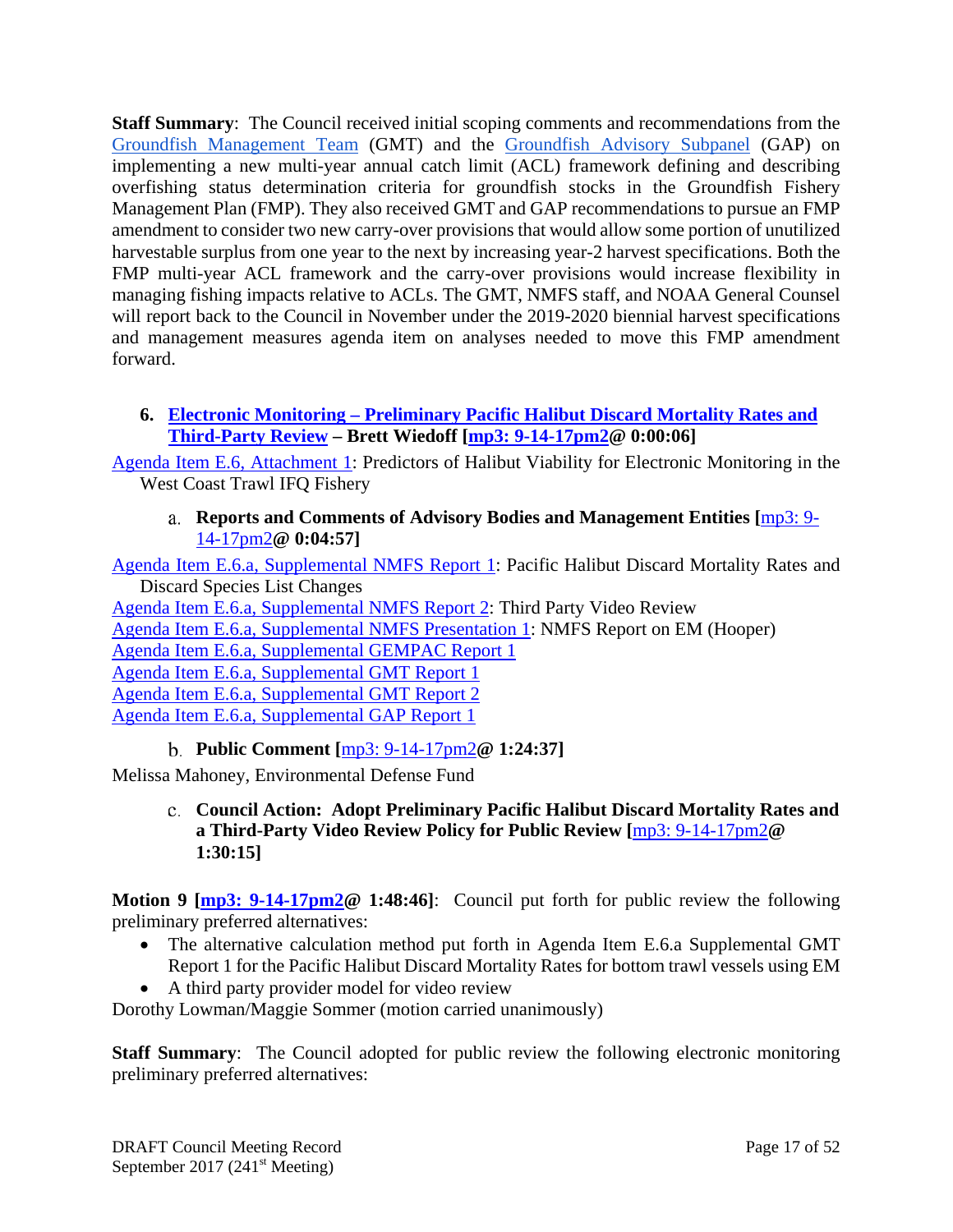1. The [GMT d](http://www.pcouncil.org/wp-content/uploads/2017/09/E6a_Sup_GMT_Rpt1_SEPT2017BB.pdf)raft Pacific halibut discard mortality rate (DMR) calculation method based on time on deck for bottom trawl vessels using electronic monitoring.

2. The Third-Party Review model with Pacific States Marine Fisheries Commission acting as either a potential video review provider or as the auditor of the video reviews as discussed in the [NMFS Report.](http://www.pcouncil.org/wp-content/uploads/2017/09/E6a_Sup_NMFS_Rpt2_3rdPartyRvw_SEPT2017BB.pdf)

In addition, the Council requested that the Council's Scientific and Statistical Committee review the proposed DMR methodology at the November 2017 Council meeting. The GMT will further develop the DMR suboptions in their [report.](http://www.pcouncil.org/wp-content/uploads/2017/09/E6a_Sup_GMT_Rpt1_SEPT2017BB.pdf) NMFS will provide a report on its implementation plan for the Third-Party Review model. NMFS and the Council's Groundfish Electronic Monitoring Policy and Technical Advisory Committees will begin developing draft business rules to implement Third-Party video review including the level of video review necessary to audit logbooks and to audit video review providers, as well as the decision points for increasing and decreasing the level of video review based on compliance and other factors.

## **[\[mp3: 9-15-17am1](ftp://ftp.pcouncil.org/pub/R1709_September_2017_Recordings/9-15-17am1Copy.mp3) @ 0:00:06] USCG Captain Jason Hamilton addressed the Council.**

<span id="page-17-0"></span>**7. [Trawl Catch Share Review, Preliminary Range of Follow-on Actions, and](http://www.pcouncil.org/wp-content/uploads/2017/08/E7__SitSum_CS_Rev_SEP2017BB.pdf)  [Intersector Allocation](http://www.pcouncil.org/wp-content/uploads/2017/08/E7__SitSum_CS_Rev_SEP2017BB.pdf) – Jim Seger** [**[mp3: 9-15-17am1](ftp://ftp.pcouncil.org/pub/R1709_September_2017_Recordings/9-15-17am1Copy.mp3)** @ 0:16:17]

[Agenda Item E.7, Attachment 1:](http://www.pcouncil.org/wp-content/uploads/2017/08/E7_Att1_ReviewCalendar_SEPT2017BB.pdf) Calendars for Trawl Catch Share and Intersector Allocation Reviews

[Agenda Item E.7, Attachment 2:](http://www.pcouncil.org/wp-content/uploads/2017/08/E7_Att2_Chapters4and5_SEPT2017BB.pdf) Chapters 4 and 5 of the "West Coast Groundfish Trawl Catch Share Program Five-year Review"

[Agenda Item E.7, Attachment 3:](http://www.pcouncil.org/wp-content/uploads/2017/08/E7_Att3_E-Only_CommunitiesDoc_Updated_Table_8.18.2017_SEPT2017BB.pdf) PCGFSS Abbreviated Community Summaries- Draft In Support of the 5-Year Review of the West Coast Groundfish Trawl Catch Share Program (*Electronic Only*)

[Agenda Item E.7, Attachment 4:](http://www.pcouncil.org/wp-content/uploads/2017/08/E7_Att4_Follow-on_Action_DiscussionDoc_SEPT2017BB.pdf) Follow-on Actions—Background, Discussion, and Analysis

<span id="page-17-1"></span>[Agenda Item E.7, Attachment 5:](http://www.pcouncil.org/wp-content/uploads/2017/08/E7_Att5_A21-3_SEPT2017BB.pdf) Proposed Groundfish Fishery Management Plan Language for Amendment 21-3

#### **Reports and Comments of Advisory Bodies and Management Entities [**[mp3: 9-](ftp://ftp.pcouncil.org/pub/R1709_September_2017_Recordings/9-15-17am1Copy.mp3) [15-17am1](ftp://ftp.pcouncil.org/pub/R1709_September_2017_Recordings/9-15-17am1Copy.mp3) **@ 0:25:40]**

[Agenda Item E.7.a, CAB Report 1:](http://www.pcouncil.org/wp-content/uploads/2017/08/E7a_CAB_Rpt1_SEPT2017BB.pdf) Community Advisory Board Report on Preliminary Range of Follow-on Actions

[Agenda Item E.7.a, NMFS Report 1:](http://www.pcouncil.org/wp-content/uploads/2017/08/E7a_NMFS_Rpt1_SEPT2017BB.pdf) Adaptive Management Program and Pass-Through of Quota Pounds

[Agenda Item E.7.a, Supplemental NMFS Report 2:](http://www.pcouncil.org/wp-content/uploads/2017/09/E7a_Sup_NMFS_Rpt2_SEPT2017BB.pdf) Report on Trawl Rationalization Follow-On Actions

[Agenda Item E.7.a, WDFW Report 1:](http://www.pcouncil.org/wp-content/uploads/2017/08/E7a_WDFW_Rpt1_SEPT2017BB.pdf) Washington Department of Fish and Wildlife Report on Catch Shares 5-Year Review, Range of Alternatives for Follow-on Actions

[Agenda Item E.7.a, Supplemental GMT Report 1](http://www.pcouncil.org/wp-content/uploads/2017/09/E7a_Sup_GMT_Rpt1_SEPT2017BB.pdf)

<span id="page-17-2"></span>[Agenda Item E.7.a, Supplemental GAP Report 1](http://www.pcouncil.org/wp-content/uploads/2017/09/E7a_Sup_GAP_Rpt1_SEPT2017BB.pdf)

## **Public Comment [**[mp3: 9-15-17am2](ftp://ftp.pcouncil.org/pub/R1709_September_2017_Recordings/9-15-17am2Copy.mp3) **@ 0:00:25]**

[Agenda Item E.7.b, Public Comment 1](http://www.pcouncil.org/wp-content/uploads/2017/08/E7b_PubCom1_SEPT2017BB.pdf) [Agenda Item E.7.b, Supplemental Public Comment 2](http://www.pcouncil.org/wp-content/uploads/2017/09/E7b_Sup_PubCom2_SEPT2017BB.pdf)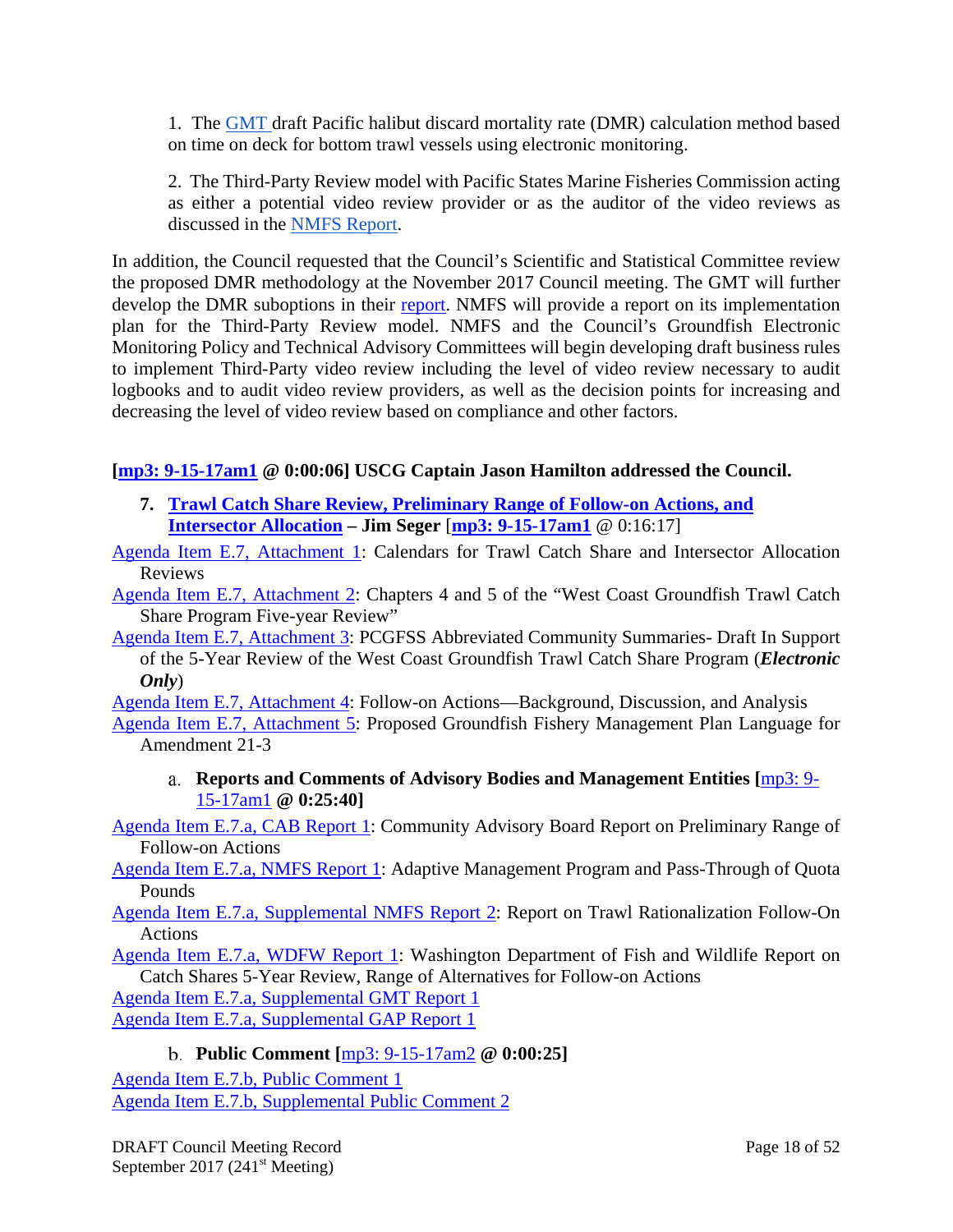[Agenda Item E.7.b, Supplemental Public Comment 3](http://www.pcouncil.org/wp-content/uploads/2017/09/E7b_Sup_PubCom3_SEPT2017BB.pdf)

Brett Hearne, F/V Last Straw John Corbin, Buck & Ann Fisheries Gary Ripka, Fisherman Jim Seavers Bob Alverson, Fishing Vessel Owners Association Mike Retherford and Mike Retherford Jr, F/V Excalibur Mike Hyde, American Seafoods Michele Longo- Eder James Mize, Excellence MS Jeff Lackey, Trawl Stakeholders Group Dan Waldeck and Mike Luching, Pacific Whiting Conservation Cooperative Brent Paine, Heather Mann and Donna Parker Mike Okoniewski and Jonathan Gonzalez, Pacific Seafood presented [Agenda Item E.7.b,](http://www.pcouncil.org/wp-content/uploads/2017/09/E7b_Sup_Pub_Prestn1_Okoniewski_Gonzales_SEPT2017BB.pdf)  [Supplemental Public Presentation 1](http://www.pcouncil.org/wp-content/uploads/2017/09/E7b_Sup_Pub_Prestn1_Okoniewski_Gonzales_SEPT2017BB.pdf) (Okoniewski/Gonzalez)

<span id="page-18-0"></span>Bill James, Port San Luis Commercial Fisherman's Association

**Council Action: Adopt Draft Catch Share Review Recommendations, Including Research and Data Needs, Adopt a Range of Alternatives for Follow-On Actions, and Approve FMP Language on Set-Aside Management [\[mp3: 9-15-](ftp://ftp.pcouncil.org/pub/R1709_September_2017_Recordings/9-15-17pm3Copy.mp3) [17pm3](ftp://ftp.pcouncil.org/pub/R1709_September_2017_Recordings/9-15-17pm3Copy.mp3) @ 0:00:46]**

**Motion 10 [\[mp3: 9-15-17pm3](ftp://ftp.pcouncil.org/pub/R1709_September_2017_Recordings/9-15-17pm3Copy.mp3) @ 0:33:45]**: Council approve the WDFW revised process and timeline described in Agenda Item E.7a, WDFW Report 1, and approve the following items for further analysis and consideration:

- Purpose and Need statements in Agenda Item E.7, Attachment 4, except as noted below and in the following alternatives:
	- 1. Meeting the at-sea whiting fishery bycatch needs
		- Alternatives listed in E.7.a, CAB Report 1, September 2017 ("CAB Report"). For
		- 1.d, restrict review to the at-sea bycatch species
		- Process for each as described in E.7.a Supplemental GMT Report 1, September 2017 ("GMT report")
	- 2. Trawl Sablefish area management
		- Recommend CAB revise the Purpose and Need Statement to address guidance in
		- E.7.a, Supplemental NMFS Report 2 ("NMFS Report")
		- CAB alternatives
		- Consider with gear switching as a follow-on Action
	- 3. Revising shoreside IFQ accumulation limits
		- CAB Alternatives (as bookends)
		- GMT Recommended process
	- 4. Meeting shoreside IFQ sector harvest complex needs
		- CAB Alternatives except remove:
		- Increase quota issued and
		- Change management tools for some species
		- Area Restriction alternative for Relief from QP limits
		- For post season trading, include an end date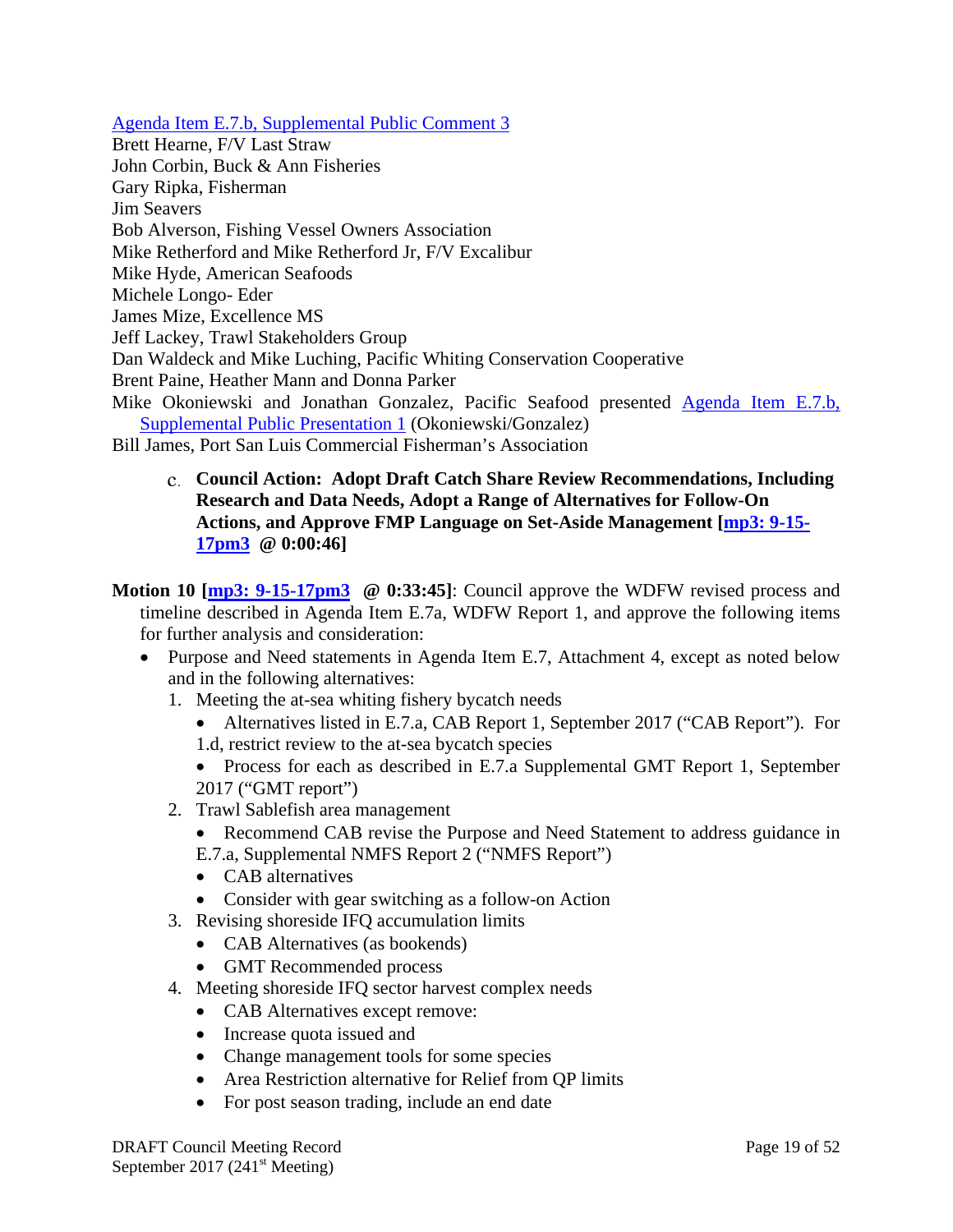- Add an alternative to revisit the provision which expires all QP not moved to vessel accounts by Sept 1st, as suggested in NMFS Report
- GMT Recommended process
- 5. Gear Switching
	- No action
	- Cap on amount of sablefish quota used with fixed gear (percentage based)
	- Reserved a portion of sablefish quota for use only with trawl gear (percentage based)
	- Consider with Sablefish Area Management as follow-on action
- 6. (#7 in CAB report) AMP pass-though
	- Continue the pass-through until an alternative use of AMP is implemented
	- GMT Recommended process

Maggie Sommers/Joanna Grebel (motion carried unanimously)

**Motion 11 [\[mp3: 9-15-17pm3](ftp://ftp.pcouncil.org/pub/R1709_September_2017_Recordings/9-15-17pm3Copy.mp3) @ 1:02:25]**: Council adopt, for gear switching, a control date of 9/15/2017.

Maggie Sommers/Brad Pettinger (motion carried, Ms. Grebel, Mr. Brizendine, and Mr. Gorelnik voted no)

**Motion 12 [\[mp3: 9-15-17pm3](ftp://ftp.pcouncil.org/pub/R1709_September_2017_Recordings/9-15-17pm3Copy.mp3) @ 0:31:43]:** Council approve the Purpose and Need statement and the alternatives for the Catcher-Processor accumulation limits as described in Agenda Item E.7 Attachment 4 for analysis and further consideration as a follow-on action. Michele Culver/Rich Lincoln (motion carried unanimously)

**Motion 13:** Council approve the Research and Data needs and Catch Share reviews chapters as described in E.7 Attachment 2 with the GMT recommended changes, the FMP Amendment language on the as-sea set asides as described in Agenda Item E.7 Attachment 5 and Agenda Item E.7, Attachment 3.

Michele Culver/Rich Lincoln (motion carried unanimously)

**Staff Summary**: The Council incorporated into the catch share review document the chapters on research and data needs and recommendations, provided in [Attachment 2,](http://www.pcouncil.org/wp-content/uploads/2017/08/E7_Att2_Chapters4and5_SEPT2017BB.pdf) and the appendix provided in [Attachment 3-](http://www.pcouncil.org/wp-content/uploads/2017/08/E7_Att3_E-Only_CommunitiesDoc_Updated_Table_8.18.2017_SEPT2017BB.pdf)-with the addition of the research and data need recommendation provided in the [GMT Report.](http://www.pcouncil.org/wp-content/uploads/2017/09/E7a_Sup_GMT_Rpt1_SEPT2017BB.pdf)

For follow-on actions, the Council modified its schedule and delayed selection of final preferred alternatives from March 2018 to November 2018, as described in the [Washington Department](http://www.pcouncil.org/wp-content/uploads/2017/08/E7a_WDFW_Rpt1_SEPT2017BB.pdf) of [Fish and Wildlife report.](http://www.pcouncil.org/wp-content/uploads/2017/08/E7a_WDFW_Rpt1_SEPT2017BB.pdf) The Council adopted the purpose and need statements provided in [Attachment 4,](http://www.pcouncil.org/wp-content/uploads/2017/08/E7_Att4_Follow-on_Action_DiscussionDoc_SEPT2017BB.pdf) selecting the Community Advisory Board- [\(CAB\) recommended](http://www.pcouncil.org/wp-content/uploads/2017/08/E7a_CAB_Rpt1_SEPT2017BB.pdf) purpose and need statement on the trawl sablefish area management. The Council provided the following preliminary guidance on each issue:

- At-sea whiting fishery bycatch needs use the alternatives provided in the [CAB report](http://www.pcouncil.org/wp-content/uploads/2017/08/E7a_CAB_Rpt1_SEPT2017BB.pdf) but limit the reconsideration of trawl/non-trawl allocations to at-sea bycatch species.
- Trawl sable fish management and revising the shoreside individual fishing quota (IFQ) accumulation limits - use the alternatives developed by the CAB.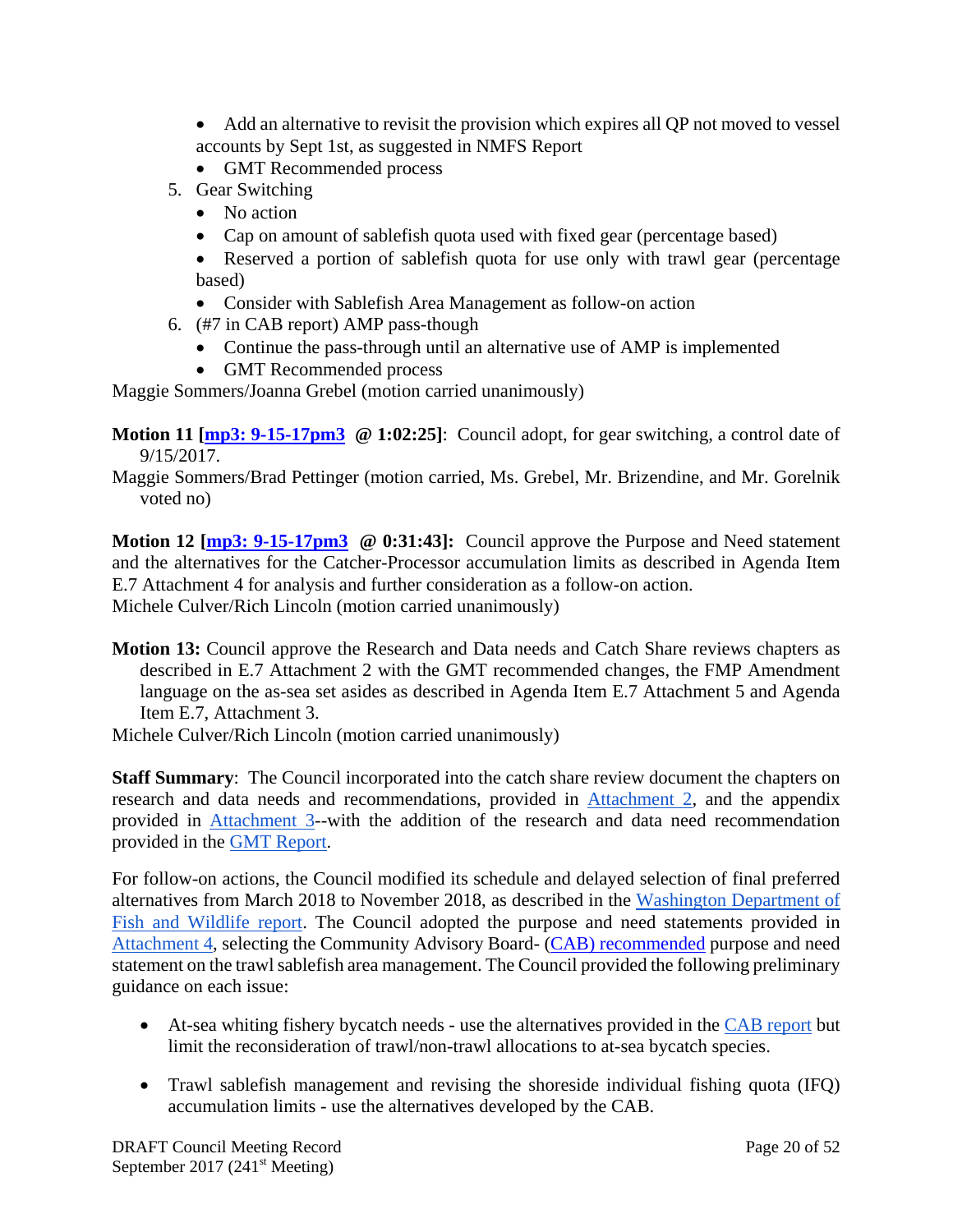- Meeting shoreside IFQ sector harvest complex needs the use the CAB alternatives with the exception of increasing the amounts of quota issued, changing management tools for some species, and providing a relief from vessel quota pound (QP) limits through the use of area restrictions, all of which would be dropped from further consideration.
- For the CAB alternative to provide post-season trading use the CAB alternative with the inclusion of a trading end date.
- Gear switching use only the alternatives limiting the amount of QS that could be used by gear switching vessels (or ensure a certain amount of QS be available for use by trawl gear).
- Catcher-processor accumulation limits use the alternatives contained in [Attachment 4.](http://www.pcouncil.org/wp-content/uploads/2017/08/E7_Att4_Follow-on_Action_DiscussionDoc_SEPT2017BB.pdf)
- Adaptive Management Program (AMP) continue the AMP QP pass-through until an alternative use of AMP QP is implemented.

With respect to the process for considering follow-on actions, the Council recommended following the process recommendations of the GMT report for each issue except: the trawl sablefish area management, gear switching, and catcher-processor accumulation limits issues. The Council decided to combine the trawl sablefish area management and gear switching issues as part of a single follow-on action, and to move catcher-processor accumulation limits forward as a followon issue. The Council also adopted September 15, 2017, as a control date for a limitation on gear switching. Such a control date provides public notice that if the Council adopts restrictions on gear switching it may or may not provide credit for activity after that date in establishing that limitation. A *Federal Register* notice will be published with a full explanation of the control date.

Finally, the Council adopted the FMP Amendment 21-3 language pertaining to at-sea set-asides of darkblotched rockfish and Pacific ocean perch, as provided in [Attachment 5.](http://www.pcouncil.org/wp-content/uploads/2017/08/E7_Att5_A21-3_SEPT2017BB.pdf)

## <span id="page-20-0"></span>**8. [Adopt Final Stock Assessments](http://www.pcouncil.org/wp-content/uploads/2017/08/E8__SitSum_Assessments_SEPT2017BB.pdf) – John DeVore [\[mp3: 9-16-17am2](ftp://ftp.pcouncil.org/pub/R1709_September_2017_Recordings/9-16-17am2Copy.mp3) @ 0:00:24]**

[Agenda Item E.8, Attachment 1:](http://www.pcouncil.org/wp-content/uploads/2017/08/E8_Att1_Lingcod_ExecSummary_SEPT2017BB.pdf) Executive Summary of "DRAFT 2017 Lingcod Stock Assessment"

- [Agenda Item E.8, Attachment 1:](http://www.pcouncil.org/wp-content/uploads/2017/08/E8_Att1_Lingcod_FullDoc_E-Only_SEPT2017BB.pdf) Full Document "DRAFT 2017 Lingcod Stock Assessment" (*Electronic Only*)
- [Agenda Item E.8, Attachment 2:](http://www.pcouncil.org/wp-content/uploads/2017/08/E8_Att2_Lingcod_STAR_Panel_Report-FINAL_SEPT2017BB.pdf) Lingcod Stock Assessment Review (STAR) Panel Report
- [Agenda Item E.8, Attachment 3:](http://www.pcouncil.org/wp-content/uploads/2017/08/E8_Att3_POP_ExecSummary_SEPT2017BB.pdf) Executive Summary of "Status of Pacific ocean perch (*Sebastes alutus*) along the U.S. west coast in 2017
- [Agenda Item E.8, Attachment 3:](http://www.pcouncil.org/wp-content/uploads/2017/08/E8_Att3_POP_FullDoc_E-Only_SEPT2017BB.pdf) Full Document "Status of Pacific ocean perch (Sebastes alutus) along the U.S. west coast in 2017" (*Electronic Only*)
- [Agenda Item E.8, Attachment 4:](http://www.pcouncil.org/wp-content/uploads/2017/08/E8_Att4_POP_STAR_Panel_Report-FINAL_SEPT2017BB.pdf) Pacific Ocean Perch Stock Assessment Review (STAR) Panel Report
- [Agenda Item E.8, Attachment 5:](http://www.pcouncil.org/wp-content/uploads/2017/08/E8_Att5_Yelloweye_ExecSummary_SEPT2017BB.pdf) Executive Summary of "Stock assessment of the yelloweye rockfish (*Sebastes ruberrimus*) in state and Federal waters off California, Oregon and Washington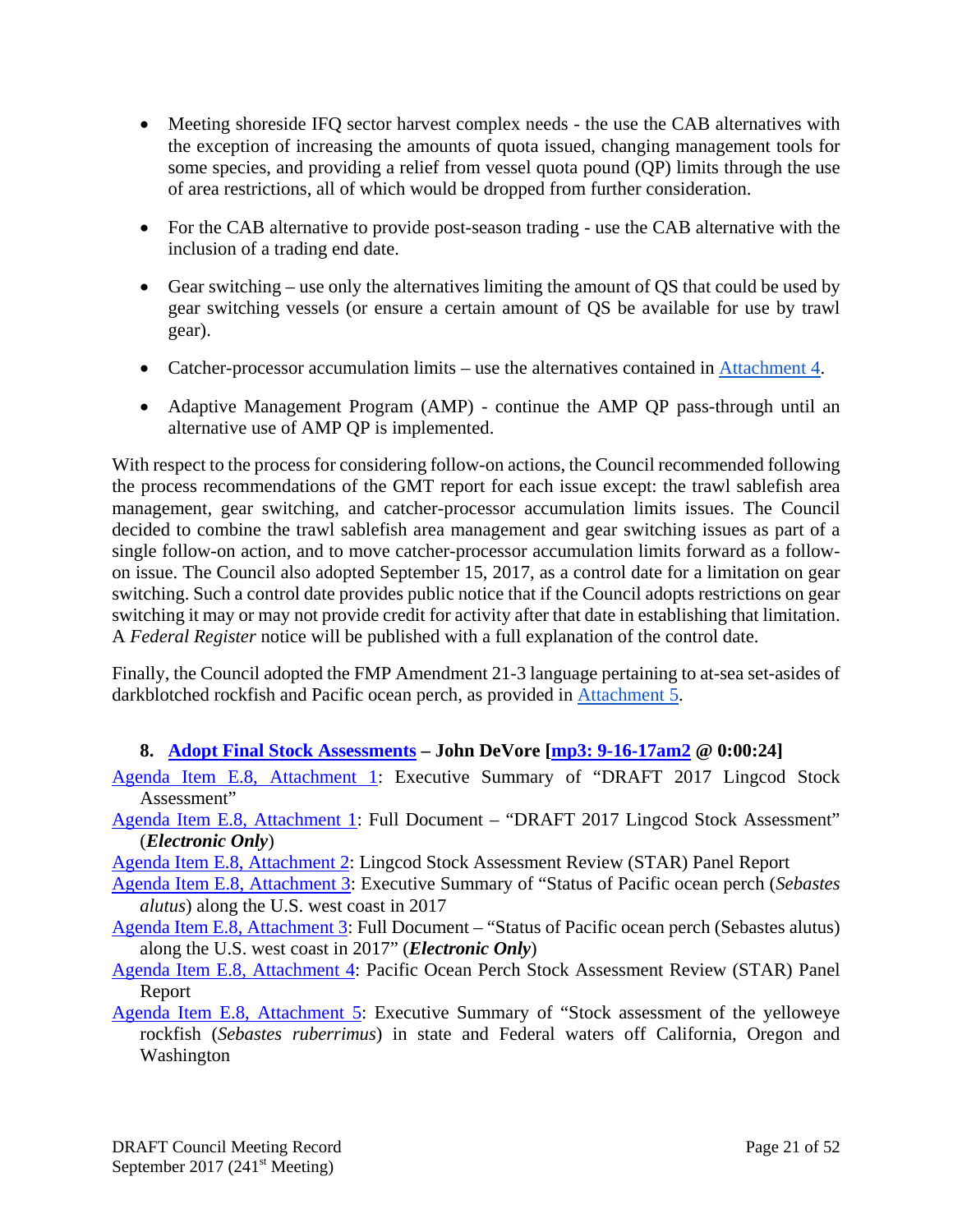- [Agenda Item E.8, Attachment 5:](http://www.pcouncil.org/wp-content/uploads/2017/08/E8_Att5_Yelloweye_FullDoc_E-Only_SEPT2017BB.pdf) Full Document "Stock assessment of the yelloweye rockfish (*Sebastes ruberrimus*) in state and Federal waters off California, Oregon and Washington (*Electronic Only*)
- [Agenda Item E.8, Attachment 6:](http://www.pcouncil.org/wp-content/uploads/2017/08/E8_Att6_YE_STAR_Panel_Report-FINAL_SEPT2017BB.pdf) Yelloweye Rockfish Stock Assessment Review (STAR) Panel Report
- [Agenda Item E.8, Attachment 7:](http://www.pcouncil.org/wp-content/uploads/2017/08/E8_Att7_Yellowtail_ExecSummary_SEPT2017BB.pdf) Executive Summary of "Status of Yellowtail Rockfish (*Sebastes flavidus*) Along the U.S. Pacific Coast in 2017"
- [Agenda Item E.8, Attachment 7:](http://www.pcouncil.org/wp-content/uploads/2017/08/E8_Att7_Yellowtail_FullDoc_E-Only_SEPT2017BB.pdf) Full Document "Status of Yellowtail Rockfish (*Sebastes flavidus*) Along the U.S. Pacific Coast in 2017" (*Electronic Only*)
- Agenda Item [E.8, Attachment 8:](http://www.pcouncil.org/wp-content/uploads/2017/08/E8_Att8_YT_STAR_Panel_Report_FINAL_SEPT2017BB.pdf) Yellowtail Rockfish Stock Assessment Review (STAR) Panel Report
- [Agenda Item E.8, Attachment 9:](http://www.pcouncil.org/wp-content/uploads/2017/08/E8_Att9_BlueDeacon_ExecSummary_SEPT2017BB.pdf) Executive Summary of "The Combined Status of Blue and Deacon Rockfishes in U.S. Waters off California and Oregon in 2017"
- [Agenda Item E.8, Attachment 9:](http://www.pcouncil.org/wp-content/uploads/2017/08/E8_Att9_BlueDeacon_FullDoc_E-Only_SEPT2017BB.pdf) Full Document "The Combined Status of Blue and Deacon Rockfishes in U.S. Waters off California and Oregon in 2017" (*Electronic Only*)
- [Agenda Item E.8, Attachment 10:](http://www.pcouncil.org/wp-content/uploads/2017/08/E8_Att10_BlueDeacon_STAR_Panel_Report-FINAL_SEPT2017BB.pdf) Blue and Deacon Rockfishes Stock Assessment Review (STAR) Panel Report
- [Agenda Item E.8, Attachment 11:](http://www.pcouncil.org/wp-content/uploads/2017/08/E8_Att11_CA_Scopionfish_ExecSummary_SEPT2017BB.pdf) Executive Summary of "Status of California Scorpionfish (*Scorpaena guttata*) Off Southern California in 2017
- [Agenda Item E.8, Attachment 11:](http://www.pcouncil.org/wp-content/uploads/2017/08/E8_Att11_CA_Scopionfish08182017_FullDoc_E-Only_SEPT2017BB.pdf) Full Document "Status of California Scorpionfish (*Scorpaena guttata*) Off Southern California in 2017" (*Electronic Only*)
- <span id="page-21-0"></span>[Agenda Item E.8, Attachment 12:](http://www.pcouncil.org/wp-content/uploads/2017/08/E8_Att12_Scorpionfish_STAR_Panel_Report-FINAL_SEPT2017BB.pdf) California Scorpionfish Stock Assessment Review (STAR) Panel Report

## **Reports and Comments of Advisory Bodies and Management Entities [**[mp3: 9-](ftp://ftp.pcouncil.org/pub/R1709_September_2017_Recordings/9-16-17am2Copy.mp3) [16-17am2](ftp://ftp.pcouncil.org/pub/R1709_September_2017_Recordings/9-16-17am2Copy.mp3) **@ 0:02:38]**

[Agenda Item E.8.a, WDFW Report 1](http://www.pcouncil.org/wp-content/uploads/2017/08/E8a_WDFW_Rpt1_SEPT2017BB.pdf) [Agenda Item E.8.a, Supplemental SSC Report 1](http://www.pcouncil.org/wp-content/uploads/2017/09/E8a_Sup_SSC_Rpt1_Stock_Assessments_SEPT2017BB.pdf) [Agenda Item E.8.a, Supplemental GMT Report 1](http://www.pcouncil.org/wp-content/uploads/2017/09/E8a_Sup_GMT_Rpt1_Stock_Assessments_SEPT2017BB.pdf) [Agenda Item E.8.a, Supplemental GAP](http://www.pcouncil.org/wp-content/uploads/2017/09/E8a_Sup_GAP_Rpt1_Stock_Assessments_SEPT2017BB.pdf) Report 1

## **Public Comment**

<span id="page-21-2"></span><span id="page-21-1"></span>None

## **Council Action: Approve Final Stock Assessments for 2019-2020 Management [**[mp3: 9-16-17am2](ftp://ftp.pcouncil.org/pub/R1709_September_2017_Recordings/9-16-17am2Copy.mp3) **@ 0:46:57]**

**Motion 16 [\[mp3: 9-16-17am2](ftp://ftp.pcouncil.org/pub/R1709_September_2017_Recordings/9-16-17am2Copy.mp3) @ 0:47:58]**: Council adopt as final stock assessments endorsed by the SSC for 2019-2020 management, as shown in Agenda Item E.8.a, Supplemental SSC Report 1, September 2017. Corey Niles/Joanna Grebel

**Amendment 1 [\[mp3: 9-16-17am2](ftp://ftp.pcouncil.org/pub/R1709_September_2017_Recordings/9-16-17am2Copy.mp3) @ 0:50:58]:** add "catch only updates" to the motion. Joanna Grebel/Marc Gorelnik (amendment carried unanimously) Motion as amended carried unanimously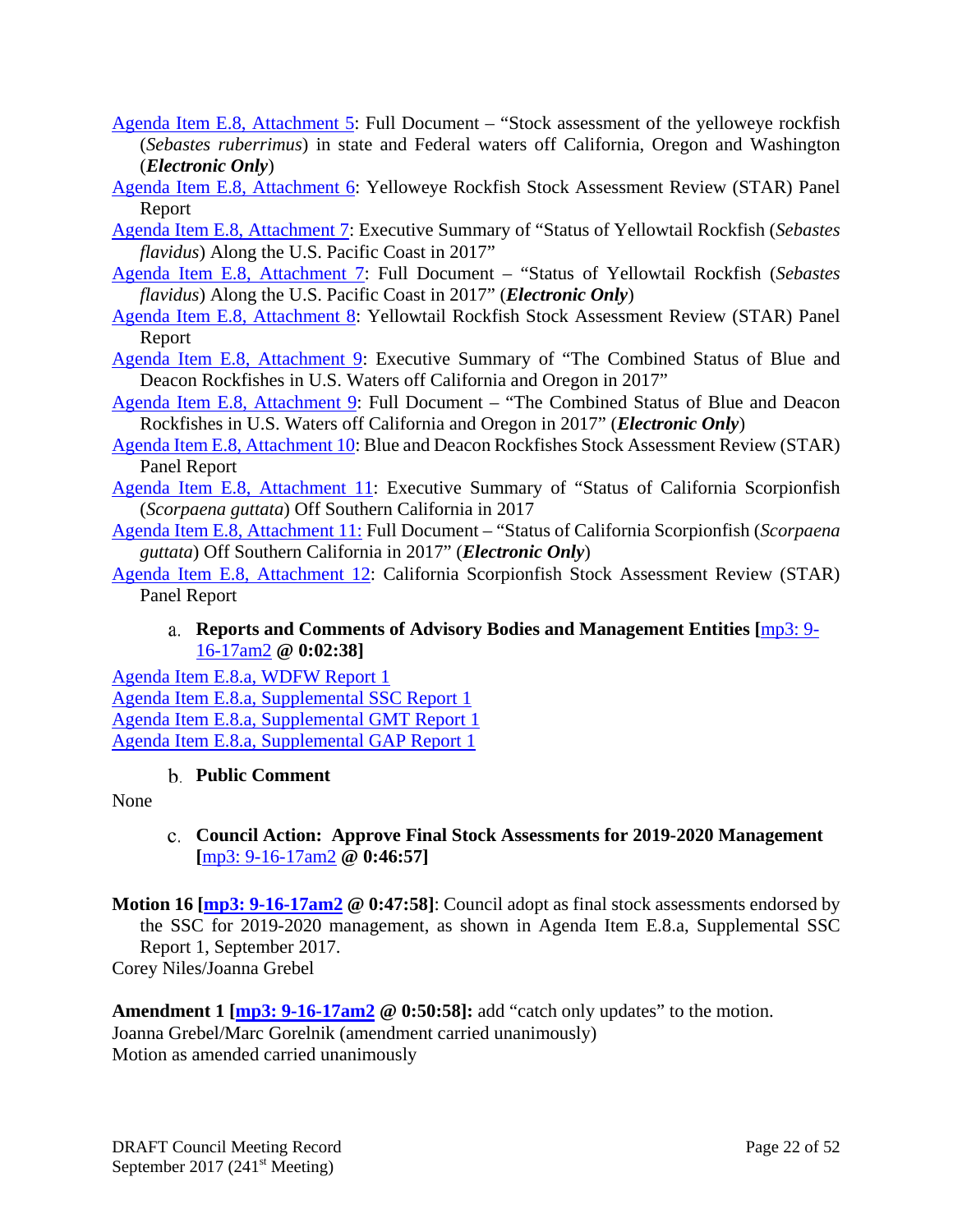**Staff Summary**: The Council adopted new stock assessments for lingcod, yelloweye rockfish, yellowtail rockfish, blue and deacon rockfishes, and California scorpionfish, as well as catch-only updates for canary and chilipepper rockfishes as recommended by the [Scientific and Statistical](http://www.pcouncil.org/wp-content/uploads/2017/09/E8a_Sup_SSC_Rpt1_Stock_Assessments_SEPT2017BB.pdf)  [Committee](http://www.pcouncil.org/wp-content/uploads/2017/09/E8a_Sup_SSC_Rpt1_Stock_Assessments_SEPT2017BB.pdf) (SSC). The Council also requested additional yelloweye rebuilding runs as recommended by the [Groundfish Management Team](http://www.pcouncil.org/wp-content/uploads/2017/09/E8a_Sup_GMT_Rpt1_Stock_Assessments_SEPT2017BB.pdf) and the Washington [Department of Fish and](http://www.pcouncil.org/wp-content/uploads/2017/08/E8a_WDFW_Rpt1_SEPT2017BB.pdf)  [Wildlife](http://www.pcouncil.org/wp-content/uploads/2017/08/E8a_WDFW_Rpt1_SEPT2017BB.pdf) in time for the September 28, SSC Groundfish Subcommittee review of a new yelloweye rockfish rebuilding analysis.

## <span id="page-22-0"></span>**9. [Initial Harvest Specifications and Management Measure Actions for 2019-2020](http://www.pcouncil.org/wp-content/uploads/2017/08/E9__SitSum_19-20_Spex_SEPT2017BB.pdf)  [Management](http://www.pcouncil.org/wp-content/uploads/2017/08/E9__SitSum_19-20_Spex_SEPT2017BB.pdf) – John DeVore and Kelly Ames [\[mp3: 9-17-17am1](ftp://ftp.pcouncil.org/pub/R1709_September_2017_Recordings/9-17-17am1Copy.mp3) @ 0:01:26]**

[Agenda Item E.9, Supplemental](http://www.pcouncil.org/wp-content/uploads/2017/09/E9_Sup_REVISED_Att1_2019-20HarvestSpex_SEPT2017BB.pdf) **REVISED** Attachment 1: 2019 and 2020 Groundfish Harvest Specifications

[Agenda Item E.9, Attachment 2:](http://www.pcouncil.org/wp-content/uploads/2017/08/E9_Att2_Canary_2017_081617_SEPT2017BB.pdf) The Status of Canary Rockfish (*Sebastes Pinniger*) in the California Current in 2017: A Catch-Only Update

[Agenda Item E.9, Attachment 3:](http://www.pcouncil.org/wp-content/uploads/2017/08/E9_Att3_CO_Update_Chili_SEPT2017BB.pdf) A Catch-only Update of the Status of the Chilipepper Rockfish, *Sebastes Goodei*, in the California Current for 2017

[Agenda Item E.9, Attachment 4:](http://www.pcouncil.org/wp-content/uploads/2017/08/E9_Att4_Wetzel_ProjectionUncertainty_Aug2017_SEPT2017BB.pdf) Projection Uncertainty: Assessing the Change in Uncertainty During Projection Periods Based on Decision Table States of Nature

[Agenda Item E.9, Attachment 5:](http://www.pcouncil.org/wp-content/uploads/2017/08/E9_Att5_Privitera-Johnson_EstOFL_SEPT2017BB.pdf) Estimating Among-Assessment Variation in Overfishing Limits [Agenda Item E.9, Supplemental Attachment 6:](http://www.pcouncil.org/wp-content/uploads/2017/09/E9_Sup_Att6_2019-20HarvestSpex_SEPT2017BB.pdf) 2019 and 2020 Groundfish Harvest Specifications Under Default Control Rules

## <span id="page-22-1"></span>**Reports and Comments of Advisory Bodies and Management Entities [**[mp3: 9-](ftp://ftp.pcouncil.org/pub/R1709_September_2017_Recordings/9-17-17am1Copy.mp3) [17-17am1](ftp://ftp.pcouncil.org/pub/R1709_September_2017_Recordings/9-17-17am1Copy.mp3) **@ 0:25:20]**

[Agenda Item E.9.a, Supplemental NMFS Report 1](http://www.pcouncil.org/wp-content/uploads/2017/09/E9a_Sup_NMFS_Rpt1_SEPT2017BB.pdf) [Agenda Item E.9.a, Supplemental ODFW Report 1](http://www.pcouncil.org/wp-content/uploads/2017/09/E9a_Sup_ODFW_Rpt1_SEPT2017BB.pdf) [Agenda Item E.9.a, Supplemental CDFW Report 1](http://www.pcouncil.org/wp-content/uploads/2017/09/E9a_Sup_CDFW_Rpt1_Spex_SEPT2017BB.pdf) [Agenda Item E.9.a, Supplemental WDFW Report 1](http://www.pcouncil.org/wp-content/uploads/2017/09/E9a_Sup_WDFW_Rpt1_SEPT2017BB.pdf) [Agenda Item E.9.a, Supplemental SSC Report 1](http://www.pcouncil.org/wp-content/uploads/2017/09/E9a_Sup_SSC_Rpt1_SEPT2017BB.pdf) [Agenda Item E.9.a, Supplemental GMT Report 1](http://www.pcouncil.org/wp-content/uploads/2017/09/E9a_Sup_GMT_Rpt1_SEPT2017BB.pdf) [Agenda Item E.9.a, Supplemental GAP Report 1](http://www.pcouncil.org/wp-content/uploads/2017/09/E9a_Sup_GAP_Rpt1_SEPT2017BB.pdf)

## **Public Comment [**[mp3: 9-17-17am1](ftp://ftp.pcouncil.org/pub/R1709_September_2017_Recordings/9-17-17am1Copy.mp3) **@ 1:21:40]**

<span id="page-22-3"></span><span id="page-22-2"></span>[Agenda Item E.9.b, Public Comment 1](http://www.pcouncil.org/wp-content/uploads/2017/08/E9_PubCom1_SEPT2017BB.pdf) Bill James – did not testify

## **Council Action: Adopt Final Overfishing Limits and Sigma Values, a Range of P\*/Acceptable Biological Catches, and a Preliminary Range of New Management Measures [**[mp3: 9-17-17am1](ftp://ftp.pcouncil.org/pub/R1709_September_2017_Recordings/9-17-17am1Copy.mp3) **@ 1:22:00] & [**[mp3: 9-17-17am2](ftp://ftp.pcouncil.org/pub/R1709_September_2017_Recordings/9-17-17am2Copy.mp3) **@ 0:00:08]**

**Motion 20 [\[mp3: 9-17-17am2](ftp://ftp.pcouncil.org/pub/R1709_September_2017_Recordings/9-17-17am2Copy.mp3) @ 0:15:06]**: Council adopt the 2019-2020 OFLs, stock categories and sigma values as provided in Agenda Item E.9 Supplemental Attachment 6, September 2017, as recommended by the SSC in E.9.a, Supplemental SSC Report 1, September 2017.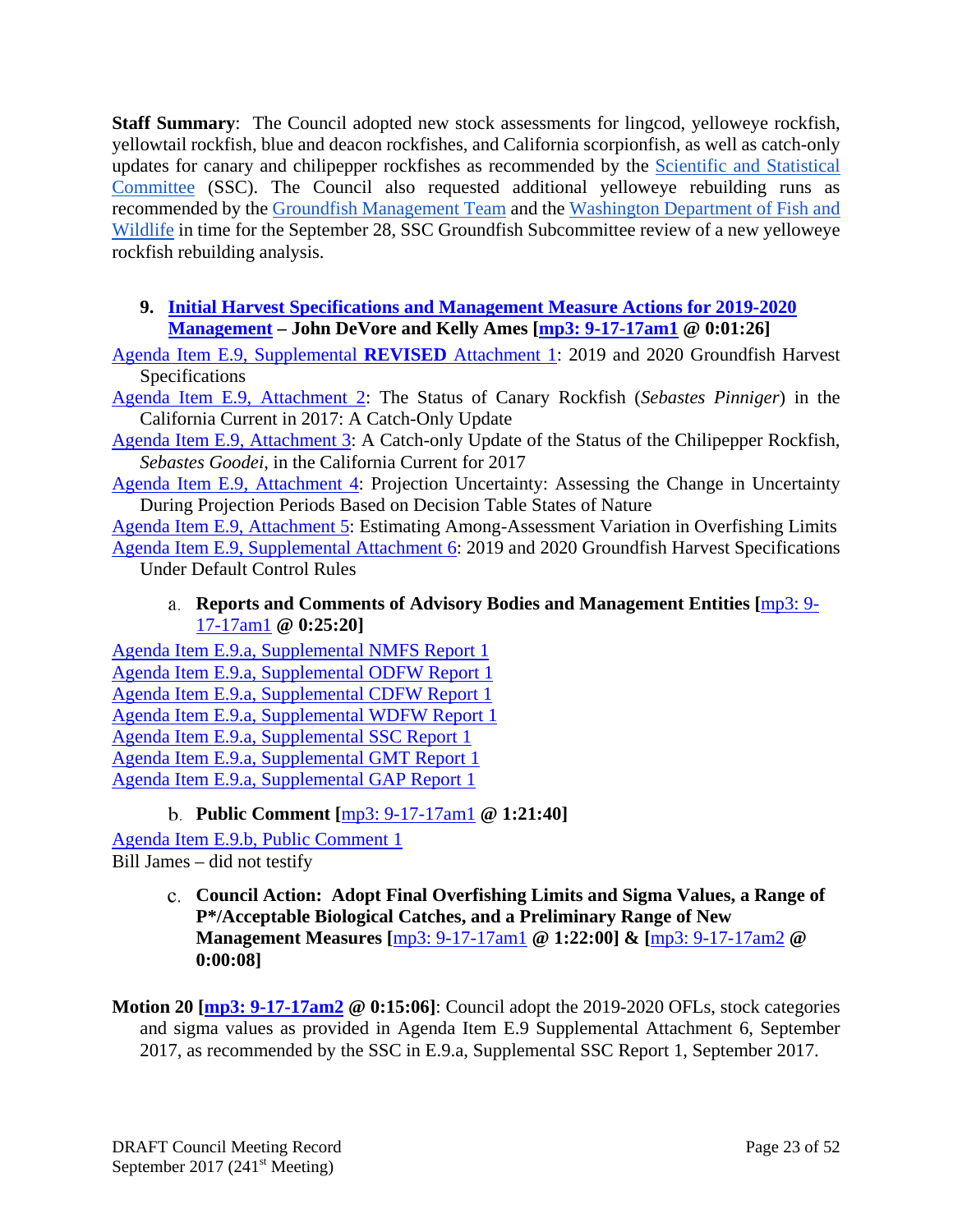Maintain default harvest control rules, except adopt for preliminary analysis the following additional alternatives recommended by the GAP in E.9.a, Supplemental GAP report, September 2017:

- For Lingcod South,  $P^*$  of 0.45
- For California Scorpionfish, ACL=ABC ( $P^* = 0.45$ )

Joanna Grebel/Buzz Brizendine (motion carried unanimously)

**Motion 21[\[mp3: 9-17-17am2](ftp://ftp.pcouncil.org/pub/R1709_September_2017_Recordings/9-17-17am2Copy.mp3) @ 0:21:02]:** Council adopt Preliminary Management Measures in Table 1 of the GMT Report (Agenda Item E.9 a, Supplemental GMT Report 1, September 2017). Analyses pertaining to exemptions from or changes to depth restrictions for the commercial Pacific halibut fishery would apply to Oregon and California only. Joanna Grebel/Marc Gorelnik

**Amendment 1 [\[mp3: 9-17-17am2](ftp://ftp.pcouncil.org/pub/R1709_September_2017_Recordings/9-17-17am2Copy.mp3) @ 0:28:16]:** Add an option for the commercial Pacific halibut fishery to add a VMS requirement and a declaration process.

Michele Culver/Rich Lincoln (Amendment 1 carried unanimously)

**Amendment 2 [\[mp3: 9-17-17am2](ftp://ftp.pcouncil.org/pub/R1709_September_2017_Recordings/9-17-17am2Copy.mp3) @ 0:31:51]:** Add an option for the commercial pacific halibut fishery moving the nearshore RCA boundary from 100 to 75 fathom coastwide. Michele Culver/Rich Lincoln (Amendment 2 carried unanimously)

**Amendment 3 [\[mp3: 9-17-17am2](ftp://ftp.pcouncil.org/pub/R1709_September_2017_Recordings/9-17-17am2Copy.mp3) @ 0:37:41]:** Add an option to modify the commercial non trawl RCA 100 fathom boundary in Oregon to create cut outs.

Maggie Sommers/Dorothy Lowman (Amendment 3 carried, Mr. Anderson voted no)

**Amendment 4 [\[mp3: 9-17-17am2](ftp://ftp.pcouncil.org/pub/R1709_September_2017_Recordings/9-17-17am2Copy.mp3) @ 0:44:09]:** Add the following stock complex alternative for further analysis: create a new stock complex composed of Oregon kelp greenling and Oregon cabezon.

Maggie Sommers (Motion withdrawn prior to second)

Motion 21 (as amended, carried unanimously)

**Motion 22 [\[mp3: 9-17-17am2](ftp://ftp.pcouncil.org/pub/R1709_September_2017_Recordings/9-17-17am2Copy.mp3) @ 0:54:31]:** For 2019-2020 Groundfish management measures, add the following stock complex alternative for further analysis:

• Create a new stock complex composed of Oregon Kelp Greenling and Oregon Cabezon. Maggie Sommers/Dorothy Lowman (motion carried unanimously)

**Motion 23 [\[mp3: 9-17-17am2](ftp://ftp.pcouncil.org/pub/R1709_September_2017_Recordings/9-17-17am2Copy.mp3) @ 1:00:57]:** add modifications and or corrections to existing RCA lines as described in Agenda Item E.9.a, Supplemental CDFW Report 1.

Joanna Grebel/Marc Gorelnik (motion carried unanimously)

**Staff Summary**: The Council adopted the 2019 and 2020 overfishing levels (OFLs), stock categories, and sigma values (current biomass variances used to determine acceptable biological catches [ABCs]) recommended by the [Scientific and Statistical Committee.](http://www.pcouncil.org/wp-content/uploads/2017/09/E9a_Sup_SSC_Rpt1_SEPT2017BB.pdf) The Council also adopted those remaining harvest specifications with SSC-endorsed OFLs under default harvest control rules (HCRs) as provided in [Supplemental Attachment 6.](http://www.pcouncil.org/wp-content/uploads/2017/09/E9_SuppAtt6_2019-20HarvestSpex_SEPT2017BB-1.pdf) The Council recommended consideration of alternative HCRs and ABCs/annual catch limits (ACLs) as follows: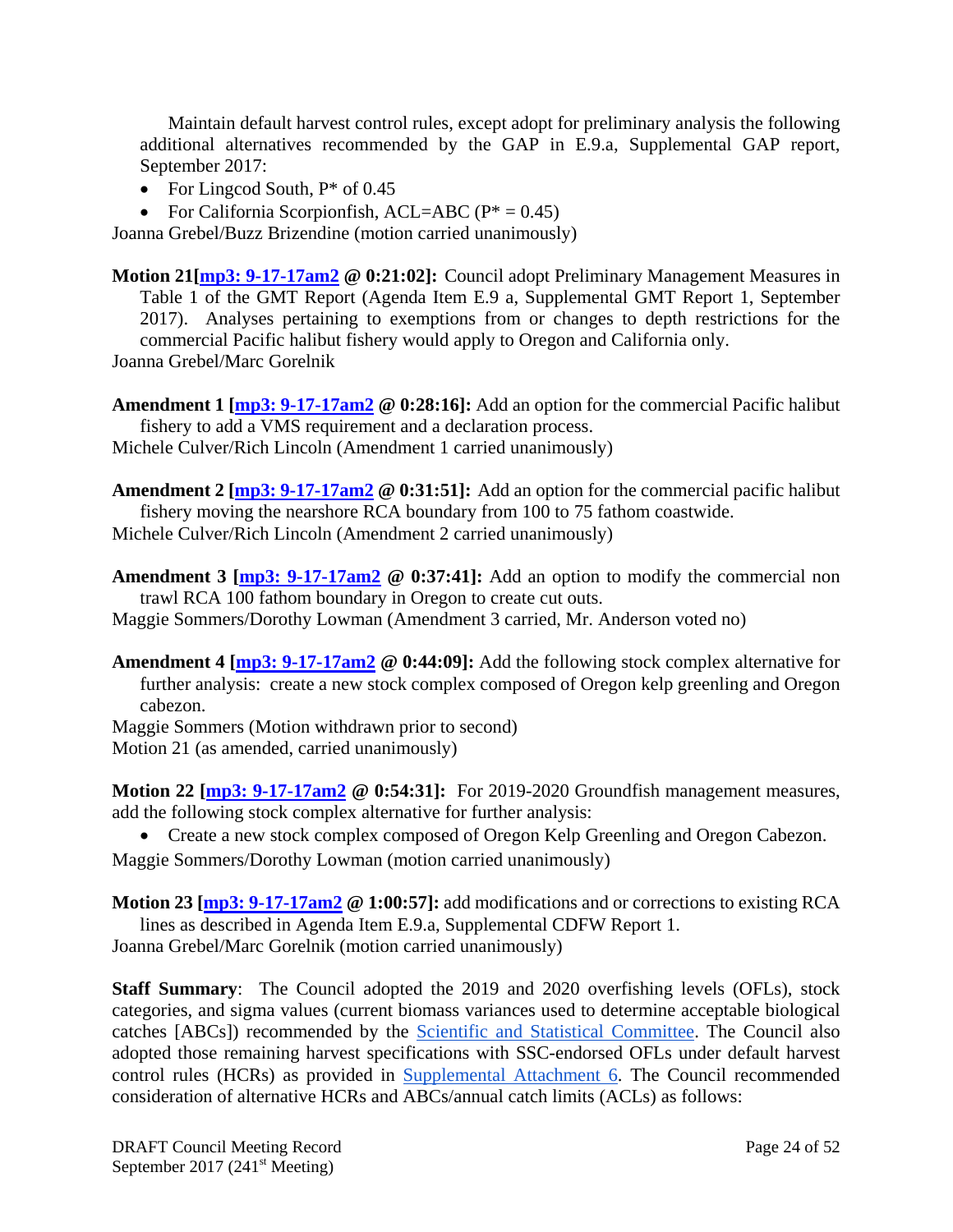- 1. Lingcod in California: ABCs based on an overfishing probability (P\*) of 0.45 and decreased ACLs according to the 40-10 adjustment (the stock is below the management target and in the precautionary zone)
- 2. California scorpionfish:  $ACLs = ABCs$  (the default HCR is a constant catch of 150 mt)

The Council adopted the preliminary management measures in Table 1 of [Supplemental GMT](http://www.pcouncil.org/wp-content/uploads/2017/09/E9a_Sup_GMT_Rpt1_SEPT2017BB.pdf)  [Report 1.](http://www.pcouncil.org/wp-content/uploads/2017/09/E9a_Sup_GMT_Rpt1_SEPT2017BB.pdf) Additionally, the Council adopted consideration for new management measures for the directed commercial Pacific halibut fishery in California and Oregon, and commercial fixed gear groundfish fisheries, with alternatives as follows:

- 1. Exemption from the non-trawl Rockfish Conservation Area (RCA) or changes in depth restrictions for the directed commercial Pacific halibut fishery
- 2. Consideration for implementing a requirement to install a vessel monitoring system and declaration requirement for vessels exempt from RCA or depth restrictions in the directed commercial Pacific halibut fishery
- 3. An alternative to move the non-trawl RCA boundary from 100 fm to 75 fm for vessels participating in the directed commercial Pacific halibut fishery
- 4. An option to modify the commercial non-trawl RCA 100 fm boundary in Oregon to create cutouts

The Council also adopted a new management measure alternative to manage a new stock complex comprised of Oregon kelp greenling and Oregon cabezon. The Council also adopted an option to add modifications and/or corrections to existing RCA lines as described in [Supplemental CDFW](http://www.pcouncil.org/wp-content/uploads/2017/09/E9a_Sup_CDFW_Rpt1_Spex_SEPT2017BB.pdf)  [Report 1.](http://www.pcouncil.org/wp-content/uploads/2017/09/E9a_Sup_CDFW_Rpt1_Spex_SEPT2017BB.pdf)

The Council is scheduled to take final action on all 2019-2020 OFLs and ABCs, a final range of ACL alternatives, and a final list of new management measures for detailed analysis at their November meeting. The Council is scheduled to take final action on 2019-2020 harvest specifications at their April 2018 meeting and final action on 2019-2020 management measures at their June 2018 meeting.

## <span id="page-24-1"></span><span id="page-24-0"></span>**10. [Final Action on Inseason Adjustments](http://www.pcouncil.org/wp-content/uploads/2017/08/E10__SitSum_Inseason_SEPT2017BB.pdf) – Kelly Ames [\[mp3: 9-18-17am1](ftp://ftp.pcouncil.org/pub/R1709_September_2017_Recordings/9-18-17am1Copy.mp3) @ 0:03:12]**

**Reports and Comments of Advisory Bodies and Management Entities [**[mp3: 9-](ftp://ftp.pcouncil.org/pub/R1709_September_2017_Recordings/9-18-17am1Copy.mp3) [18-17am1](ftp://ftp.pcouncil.org/pub/R1709_September_2017_Recordings/9-18-17am1Copy.mp3) **@ 0:05:32]**

[Agenda Item E.10.a, Supplemental NMFS Report 1:](http://www.pcouncil.org/wp-content/uploads/2017/09/E10a_Sup_NMFS_Rpt1_SEPT2017BB.pdf) Letter to the PFMC from NMFS re: Council recommendations for inseason action – adjustments to the 2017 limited entry and open access fixed gear lingcod trip limits

[Agenda Item E.10.a, Supplemental ODFW Report 1](http://www.pcouncil.org/wp-content/uploads/2017/09/E10a_Sup_ODFW_Rpt1_SEPT2017BB.pdf)

[Agenda Item E.10.a, Supplemental CDFW Report 1](http://www.pcouncil.org/wp-content/uploads/2017/09/E10a_Sup_CDFW_Rpt1_Inseason_SEPT2017BB.pdf)

[Agenda Item E.10.a, GMT Report 1:](http://www.pcouncil.org/wp-content/uploads/2017/08/E10a_GMT_Rpt1_SEPT2017BB.pdf) Groundfish Management Team Report on Inseason Adjustments: Canary Rockfish Buffer

[Agenda Item E.10.a, Supplemental GMT Report 2:](http://www.pcouncil.org/wp-content/uploads/2017/09/E10a_Sup_GMT_Rpt2_SEPT2017BB.pdf) Final Action on Inseason Adjustments [Agenda Item E.10.a, Supplemental GAP Report 1](http://www.pcouncil.org/wp-content/uploads/2017/09/E10a_Sup_GAP_Rpt1_SEPT2017BB.pdf)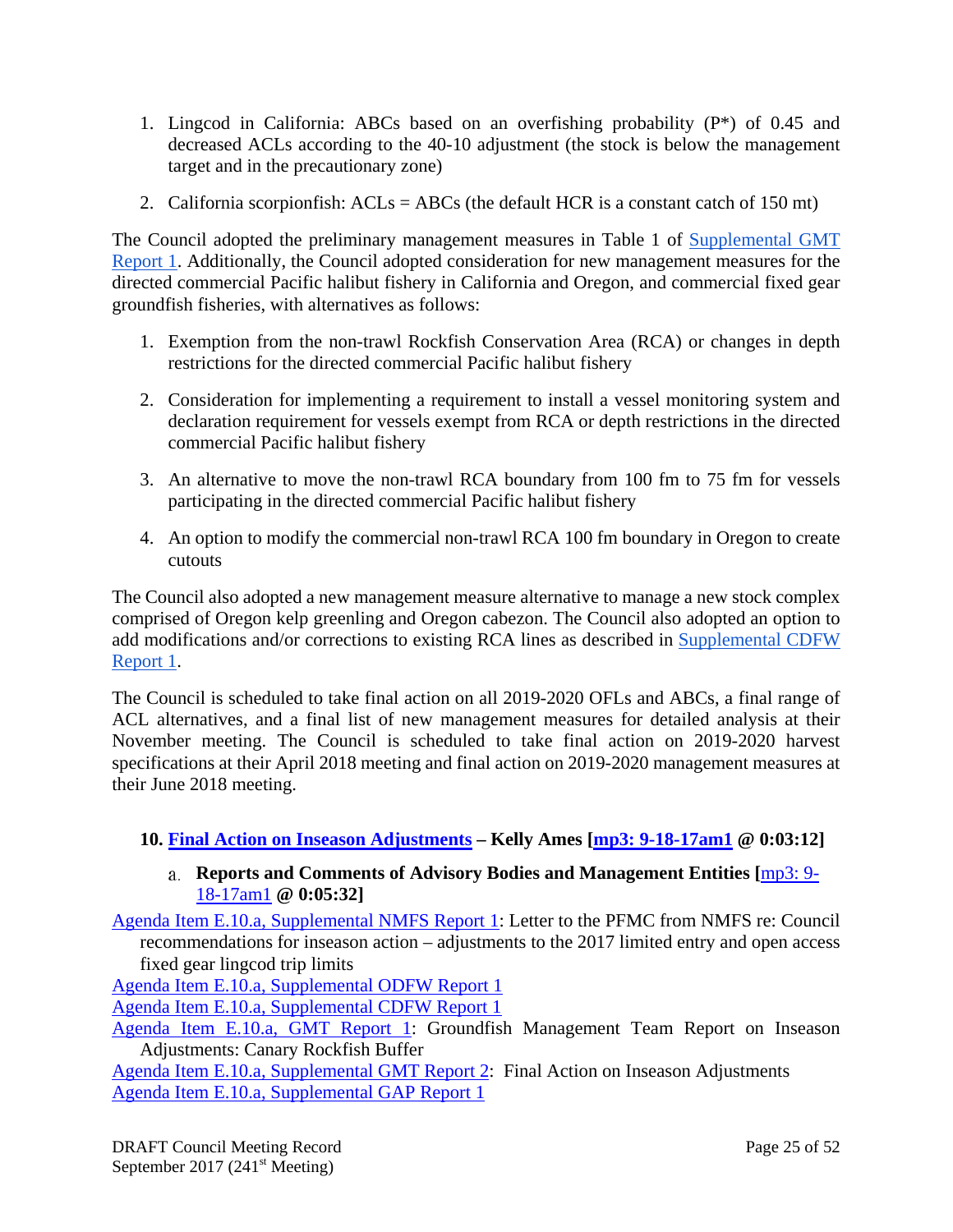**Public Comment [**[mp3: 9-18-17am1](ftp://ftp.pcouncil.org/pub/R1709_September_2017_Recordings/9-18-17am1Copy.mp3) **@ 0:45:14]**

<span id="page-25-0"></span>[Agenda Item E.10.b, Public Comment 1](http://www.pcouncil.org/wp-content/uploads/2017/08/E10b_PubCom_SEPT2017BB.pdf)

<span id="page-25-1"></span>John Holloway, RFA- OR

**Council Action: Adopt Final Inseason Adjustments as Necessary, to Achieve, but Not Exceed, Annual Catch Limits, and Other Management Objectives [**[mp3:](ftp://ftp.pcouncil.org/pub/R1709_September_2017_Recordings/9-18-17am1Copy.mp3)  [9-18-17am1](ftp://ftp.pcouncil.org/pub/R1709_September_2017_Recordings/9-18-17am1Copy.mp3) **@ 0:51:16]**

**Motion 32 [\[mp3: 9-18-17am1](ftp://ftp.pcouncil.org/pub/R1709_September_2017_Recordings/9-18-17am1Copy.mp3) @ 0:52:00]**: Council adopt the GAP recommendations for open access and limited entry North of 36° and the recommendations for the California recreational fishery. Adopt the GMT recommendation to add a footnote in the trip limit table for lingcod and trawl gear.

Joanna Grebel/Buzz Brizendine (motion carried unanimously)

**Staff Summary**: The Council recommended that NMFS increase the sablefish trip limits, as soon as possible, as follows:

- Limited entry fixed gear fisheries north of  $36^{\circ}$  N. latitude 1,500 lbs per week, no more than 4,500 lbs per 2-month period
- Open access north of 36° N. latitude 300 lbs daily, or one landing of per week of up to 1,300 lbs, not to exceed 2,600 lbs per 2-month period

The Council also recommended the trawl trip limit tables include a reference to the 22 and 24 inch minimum size limits for lingcod, north and south of 42° N. latitude respectively, which are listed elsewhere in the regulations.

The California Department of Fish and Wildlife [reported](http://www.pcouncil.org/wp-content/uploads/2017/09/E9a_Sup_CDFW_Rpt1_Spex_SEPT2017BB.pdf) higher than anticipated yelloweye rockfish mortality in the California recreational fishery. In order to prevent a fishery closure projected for mid-October, the Council recommended that NMFS restrict the depths open to fishing for the California recreational fishery, except in the Southern Management Area which remains status quo, as follows:

| Management<br>Area | Jan | Feb    | Mar    | Apr                                  | May | Jun                              | Jul | Aug | Sep                 | Oct                    | <b>Nov</b>             | Dec |  |
|--------------------|-----|--------|--------|--------------------------------------|-----|----------------------------------|-----|-----|---------------------|------------------------|------------------------|-----|--|
| Northern           |     |        | Closed | May $1 - \text{Oct } 31, \leq 30$ fm |     |                                  |     |     |                     | Oct 1-Dec $31 < 20$ fm |                        |     |  |
| Mendocino          |     | Closed |        |                                      |     | May $1 - \text{Oct } 31$ , <20fm |     |     |                     |                        | Oct 1-Dec $31 < 20$ fm |     |  |
| San Francisco      |     | Closed |        |                                      |     | April $15 - Dec 31, \leq 40$ fm  |     |     |                     |                        | Oct 1-Dec $31 < 30$ fm |     |  |
| Central            |     | Closed |        | April 1-Dec $31 < 50$ fm             |     |                                  |     |     | Oct 1-Dec 31 <40 fm |                        |                        |     |  |
| Southern           |     | Closed |        | Mar $1 - Dec$ 31, <60fm              |     |                                  |     |     |                     |                        |                        |     |  |

Oregon, through state action, closed their recreational groundfish fishery for all species except for flatfish on September 17 to prevent overages of the state recreational harvest guidelines (HG) from reducing opportunity to the Oregon commercial nearshore fishery, and to ensure total removals do not exceed the Oregon ACLs for black rockfish and cabezon (see [ODFW Report\)](http://www.pcouncil.org/wp-content/uploads/2017/09/E10a_Sup_REVISED_ODFW_Rpt1_SEPT2017BB.pdf). The Oregon recreational fishery also exceeded their Federal harvest guideline of yelloweye rockfish. The Council suggested Oregon proceed with re-opening Option 1 from the [ODFW Report,](http://www.pcouncil.org/wp-content/uploads/2017/09/E10a_Sup_REVISED_ODFW_Rpt1_SEPT2017BB.pdf) which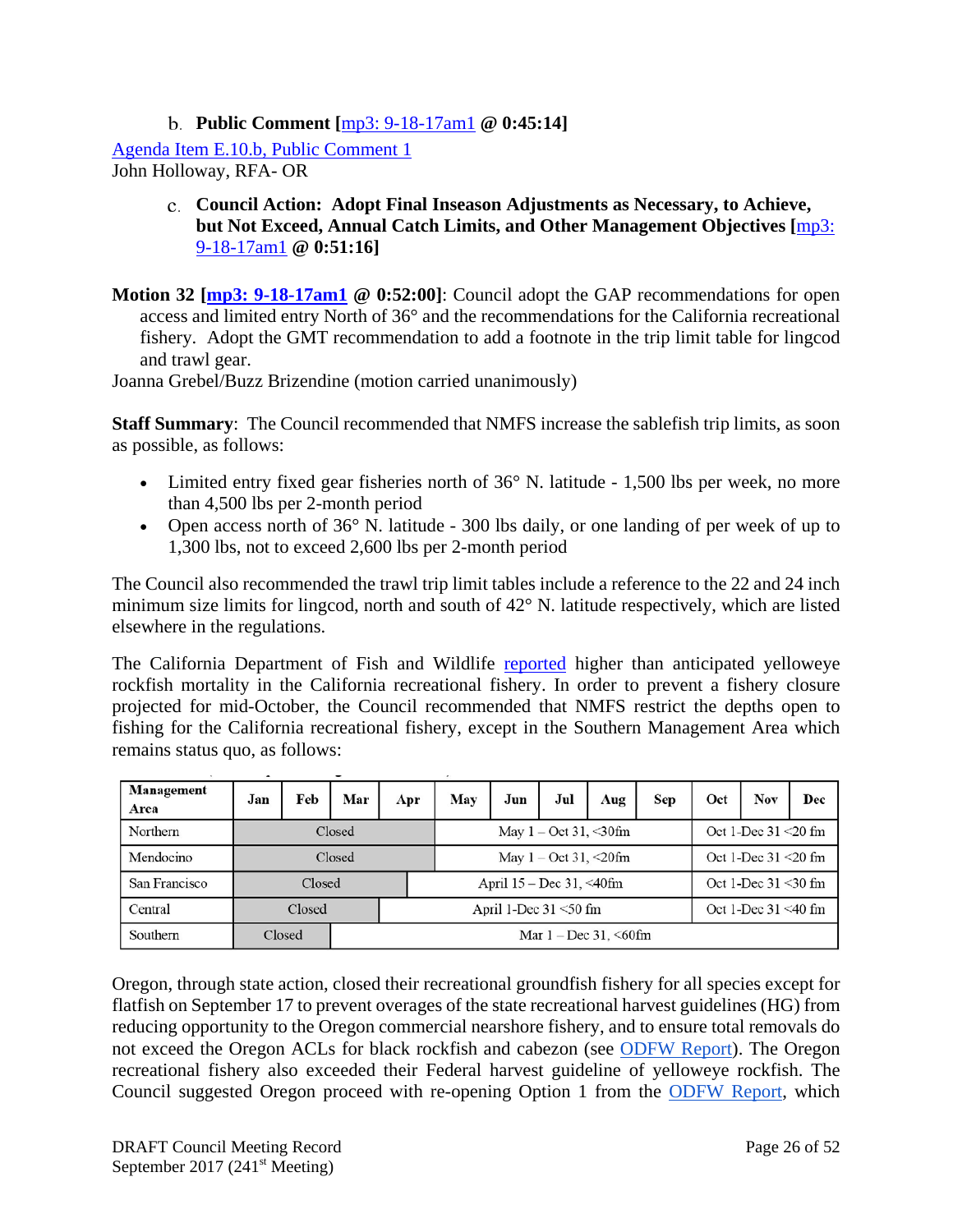would allow fishing outside of 40 fathoms from October 1 to December 31 for all bottomfish, with retention of cabezon and black rockfish prohibited, provided the state ensures total mortality for all species will not exceed their Federal ACLs.

## <span id="page-26-0"></span>**Salmon Management**

- <span id="page-26-1"></span>**1. [Methodology Review Final Topic Selection](http://www.pcouncil.org/wp-content/uploads/2017/08/F1__SitSum_MEW_SEPT2017BB.pdf) – Robin Ehlke [\[mp3: 9-13-17pm1](ftp://ftp.pcouncil.org/pub/R1709_September_2017_Recordings/9-13-17pm1Copy.mp3) @ 0:57:19]**
	- **Reports and Comments of Advisory Bodies and Management Entities [**[mp3: 9-](ftp://ftp.pcouncil.org/pub/R1709_September_2017_Recordings/9-13-17pm1Copy.mp3) [13-17pm1](ftp://ftp.pcouncil.org/pub/R1709_September_2017_Recordings/9-13-17pm1Copy.mp3) **@ 1:03:10]**

<span id="page-26-2"></span>[Agenda Item F.1.a, Supplemental ODFW Report 1:](http://www.pcouncil.org/wp-content/uploads/2017/09/F1a_Sup_ODFW_Rpt1_Boundary_SEPT2017BB.pdf) Revision to definition of Newport – Coos Bay Ocean Salmon Catch Area Line

[Agenda Item F.1.a, Supplemental ODFW Report 2:](http://www.pcouncil.org/wp-content/uploads/2017/09/F1a_Sup_ODFW_Rpt2_OCN_SEPT2017BB.pdf) Technical Revision to the Marine Survival Index of the OCN Coho Work Group Harvest Matrix

[Agenda Item F.1.a, Supplemental STT Report 1:](http://www.pcouncil.org/wp-content/uploads/2017/09/F1a_Sup_STT_Rpt1_SalmonMethodolgy_SEPT17BB.pdf) Methodology Review

[Agenda Item F.1.a, Supplemental STT Report 2:](http://www.pcouncil.org/wp-content/uploads/2017/09/F1a_Sup_STT_Rpt2_Boundary_SEPT17BB.pdf) Boundary Change Review

[Agenda Item F.1.a, Supplemental MEW Report 1](http://www.pcouncil.org/wp-content/uploads/2017/09/F1a_Sup_MEW_Rpt_1_SEPT2017BB.pdf)

[Agenda Item F.1.a, Supplemental SAS Report 1](http://www.pcouncil.org/wp-content/uploads/2017/09/F1a_Sup_SAS_Rpt1_Boundary_SEPT17BB.pdf)

<span id="page-26-3"></span>[Agenda Item F.1.a, Supplemental SSC Report 1](http://www.pcouncil.org/wp-content/uploads/2017/09/F1a_Sup_SSC_Rpt1_SEPT2017BB.pdf)

## **Public Comment**

<span id="page-26-4"></span>None

**Council Action: Identify Priority Projects for Review in 2017 [**[mp3: 9-13-17pm1](ftp://ftp.pcouncil.org/pub/R1709_September_2017_Recordings/9-13-17pm1Copy.mp3) **@ 1:21:53]**

## **Motion: None**

**Staff Summary**: The Council approved the proposed Technical Revision to the Marine Survival Index of the Oregon Coastal Natural Coho Work Group Harvest Matrix as a final topic for the 2017 salmon methodology review. The methodology review is tentatively scheduled for a one-day webinar on October 17, 2017. The Council acknowledged the ODFW intent to adjust the commercial salmon fishing boundary between the north and central areas would not require a methodology review. Although initially identified as a topic for potential review in April 2017, the Fishery Regulation Assessment Model documentation updates will not be ready by October 2017 for review.

- <span id="page-26-6"></span><span id="page-26-5"></span>**2. [Sacramento River Winter Chinook Control Rule, Preliminary Recommendations](http://www.pcouncil.org/wp-content/uploads/2017/08/F2__SitSum_SRWCW_SEPT2017BB.pdf) – Robin Ehlke [\[mp3: 9-13-17pm1](ftp://ftp.pcouncil.org/pub/R1709_September_2017_Recordings/9-13-17pm1Copy.mp3) @ 1:24:48]**
	- **Reports and Comments of Advisory Bodies and Management Entities [**[mp3: 9-](ftp://ftp.pcouncil.org/pub/R1709_September_2017_Recordings/9-13-17pm1Copy.mp3) [13-17pm1](ftp://ftp.pcouncil.org/pub/R1709_September_2017_Recordings/9-13-17pm1Copy.mp3) **@ 1:29:45) & [**[mp3: 9-13-17pm2](ftp://ftp.pcouncil.org/pub/R1709_September_2017_Recordings/9-13-17pm2Copy.mp3)**@ 0:00:12]**

[Agenda Item F.2.a, Supplemental CDFW Report 1:](http://www.pcouncil.org/wp-content/uploads/2017/09/F2a_Sup_CDFW_Rpt1_Update_SEPT2017BB.pdf) Update on Current Activities

[Agenda Item F.2.a, SRWCW Report 1:](http://www.pcouncil.org/wp-content/uploads/2017/08/F2a_SRWCW_Rpt1_SEPT2017BB.pdf) Evaluation of Alternative Sacramento River Winter Chinook Salmon Control Rules: Updated Management Strategy Evaluation Analysis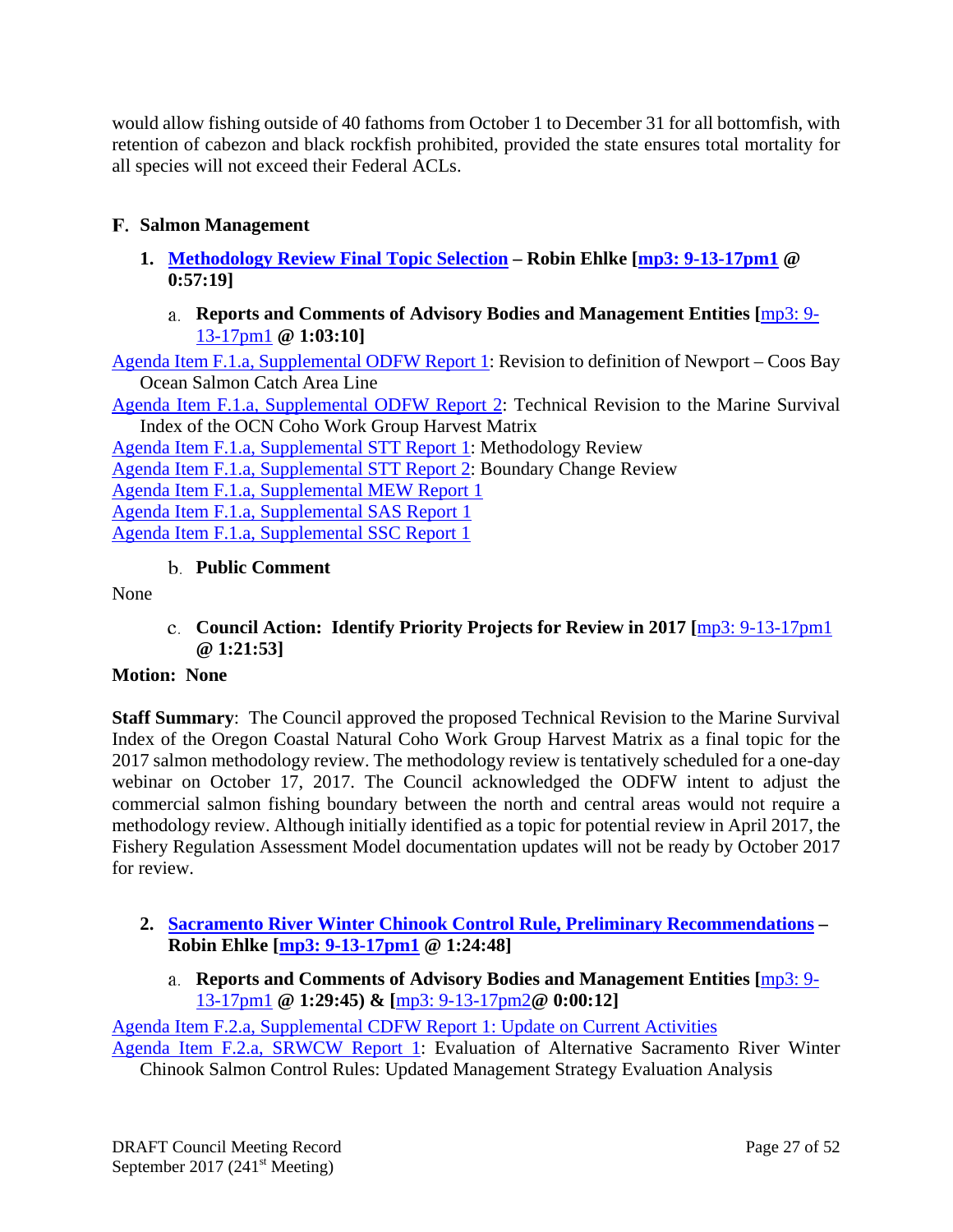[Agenda Item F.2.a, Supplemental Ad Hoc SRWCW Presentation 1:](http://www.pcouncil.org/wp-content/uploads/2017/09/F2a_Sup_SRWCW_Prestn1_Ofarrell_SEPT2017BB.pdf) Ad hoc SRWC Workgroup analysis of control rules (*O'Farrell*) [Agenda Item F.2.a, Supplemental SSC Report 1](http://www.pcouncil.org/wp-content/uploads/2017/09/F2a_Sup_SSC_Rpt1_SRWC.pdf) [Agenda Item F.2.a, Supplemental STT Report 1](http://www.pcouncil.org/wp-content/uploads/2017/09/F2a_Sup_STT_Rpt1_SRWC_SEPT2017BB.pdf) [Agenda Item F.2.a, Supplemental SAS Report 1](http://www.pcouncil.org/wp-content/uploads/2017/09/F2a_Sup_SAS_Rpt1_SRWC_SEPT2017BB.pdf)

## **Public Comment [**[mp3: 9-13-17pm2](ftp://ftp.pcouncil.org/pub/R1709_September_2017_Recordings/9-13-17pm2Copy.mp3)**@ 0:11:35]**

<span id="page-27-1"></span><span id="page-27-0"></span>[Agenda Item F.2.b, Supplemental Public Comment 1](http://www.pcouncil.org/wp-content/uploads/2017/09/F2b_Sup_PubCom_1_SEPT2017BB.pdf) Dan Wolford, Coastwide Fishing Club

## **Council Action: Preliminary Recommendations for Control Rule Alternatives and Future Analyses [**[mp3: 9-13-17pm2](ftp://ftp.pcouncil.org/pub/R1709_September_2017_Recordings/9-13-17pm2Copy.mp3)**@ 0:12:58]**

## **Motion: None**

**Staff Summary**: The Council received an update from the Sacramento River Winter Chinook Workgroup (SRWC Workgroup) on the progress towards the development of a new harvest control rule, including the results of the analysis performed since the last report in April 2017. The Council adopted for public review four alternative control rules, one of which was a new control rule not previously considered. This new control rule (CR10) was a blending of two existing alternative control rules. The Council also directed the Workgroup to use the median of the forecast distribution, rather than the mode, in all calculations for control rule analyses. The specific control rules moving forward for public review are CR4, CR5, CR7 and CR10.

Final Council recommendations to NMFS on consultation standards for ESA listed SRWC are scheduled for the November meeting. It is anticipated that a new consultation standard will be in place for 2018 ocean salmon fisheries.

## <span id="page-27-2"></span>**Pacific Halibut Management**

<span id="page-27-3"></span>**1.** [2018 and Beyond Catch Sharing Plan and Annual Regulation Changes](http://www.pcouncil.org/wp-content/uploads/2017/08/G1__CSP_SitSum_SEPT2017BB.pdf) **– Robin Ehlke [**[mp3: 9-13-17pm2](ftp://ftp.pcouncil.org/pub/R1709_September_2017_Recordings/9-13-17pm2Copy.mp3)**@ 0:21:47]**

[Agenda Item G.1, Attachment 1:](http://www.pcouncil.org/wp-content/uploads/2017/08/G1_Att1_2017CSP_SEPT2017BB.pdf) 2017 Pacific Halibut Catch Sharing Plan for Area 2A

[Agenda Item G.1, Attachment 2:](http://www.pcouncil.org/wp-content/uploads/2017/08/G1_Att2_CSP_Visual_SEPT2017BB.pdf) Visual Representation of the 2017 Area 2A Catch Sharing Plan for Pacific Halibut

<span id="page-27-4"></span>[Agenda Item G.1, Attachment 3:](http://www.pcouncil.org/wp-content/uploads/2017/08/G1_Att3_Historical_Catch_Alloc_SEPT2017BB.pdf) Historical Catch Sharing Plan Allocations and Catch

**a. Report of the International Pacific Halibut Commission– Steve Keith, Jamie Goen [**[mp3: 9-13-17pm2](ftp://ftp.pcouncil.org/pub/R1709_September_2017_Recordings/9-13-17pm2Copy.mp3)**@ 0:29:21]**

[Agenda Item G.1.a, IPHC Report 1:](http://www.pcouncil.org/wp-content/uploads/2017/08/G1a_IPHC_Rpt1_SEPT2017BB.pdf) IPHC Regulatory Area 2A Directed Commercial Pacific Halibut Fishery Sample Vessel Fishing Period Limit Options for Longer Fishing Periods [Agenda Item G.1.a, Supplemental IPHC Presentation 1:](http://www.pcouncil.org/wp-content/uploads/2017/09/G1a_Sup_IPHC_Prestn1_Keith_SEPT2017BB.pdf) Sample Vessel Fishing Period Limit

<span id="page-27-5"></span>Options in IPHC Regulatory Area 2A

**b. Reports and Comments of Advisory Bodies and Management Entities [**[mp3: 9-](ftp://ftp.pcouncil.org/pub/R1709_September_2017_Recordings/9-13-17pm2Copy.mp3) [13-17pm2](ftp://ftp.pcouncil.org/pub/R1709_September_2017_Recordings/9-13-17pm2Copy.mp3)**@ 0:52:09]**

[Agenda Item G.1.b, NMFS Report 1:](http://www.pcouncil.org/wp-content/uploads/2017/08/G1b_NMFS_Rpt1_SEPT2017BB.pdf) Report on the 2017 Pacific Halibut Fisheries in Area 2A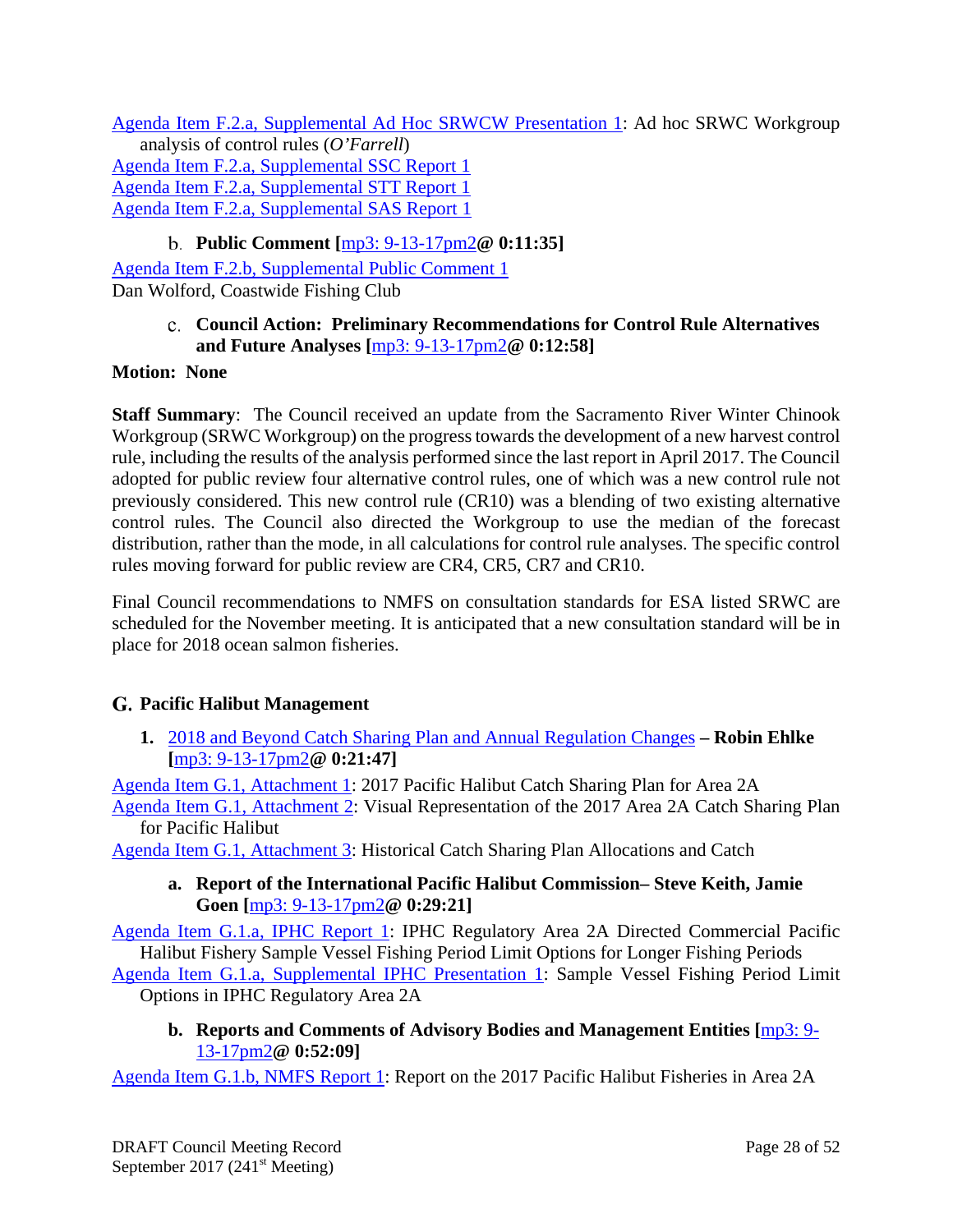[Agenda Item G.1.b, WDFW Report 1:](http://www.pcouncil.org/wp-content/uploads/2017/08/G1b_WDFW_Rpt1_SEPT2017BB.pdf) Washington Department of Fish and Wildlife Report on Pacific Halibut Catch Sharing Plan Changes for 2018

- [Agenda Item G.1.b, Supplemental WDFW Report 2:](http://www.pcouncil.org/wp-content/uploads/2017/09/G1b_Sup_WDFW_Rpt2_SEPT2017BB.pdf) Recommendations based on August 28, 2017 WDFW Meeting re: Proposed Changes to the Catch Sharing Plan and 2018 Annual Regulations
- [Agenda Item G.1.b, ODFW Report 1:](http://www.pcouncil.org/wp-content/uploads/2017/08/G1b_ODFW_Rpt1_SEPT2017BB.pdf) Oregon Department of Fish and Wildlife Report on Proposed Changes to the Pacific Halibut Catch Sharing Plan for the 2018 Fishery
- [Agenda Item G.1.b, ODFW Report 2:](http://www.pcouncil.org/wp-content/uploads/2017/08/G1b_ODFW_Rpt2_SEPT2017BB.pdf) Summary of Oregon Department of Fish and Wildlife Public Meetings on Proposed Changes to the Non-Tribal Directed Commercial Fishery for Pacific Halibut

[Agenda Item G.1.b, Supplemental CDFW Report 1](http://www.pcouncil.org/wp-content/uploads/2017/09/G1b_Sup_CDFW_Rpt1_SEPT2017BB.pdf)

[Agenda Item G.1.b, Supplemental Tribal Report 1](http://www.pcouncil.org/wp-content/uploads/2017/09/G1b_Sup_Tribal_Rpt1_SEPT2017BB.pdf)

[Agenda Item G.1.b, Supplemental SAS Report 1](http://www.pcouncil.org/wp-content/uploads/2017/09/G1b_Sup_SAS_Rpt1_Halibut_SEPT2017BB.pdf)

<span id="page-28-0"></span>[Agenda Item G.1.b, Supplemental GAP Report 1](http://www.pcouncil.org/wp-content/uploads/2017/09/G1b_Sup_GAP_Rpt1_withMinority_Halibut_SEPT2017BB.pdf)

**c. Public Comment [**[mp3: 9-13-17pm2](ftp://ftp.pcouncil.org/pub/R1709_September_2017_Recordings/9-13-17pm2Copy.mp3)**@ 1:39:04]**

[Agenda Item G.1.c, Public Comment 1](http://www.pcouncil.org/wp-content/uploads/2017/08/G1c_PubCom1_SEPT2017BB.pdf)

Dave Croonquist, Port Angeles Salmon and Halibut Coalition Lance Gray Robert Greenfield Bob Alverson, Fishing Vessel Owners Association

> <span id="page-28-1"></span>**d. Council Action: Adopt for Public Review Proposed Changes for the 2018 and Beyond Pacific Halibut Catch Sharing Plan and Annual Fishing Regulations [**[mp3: 9-14-17am1](ftp://ftp.pcouncil.org/pub/R1709_September_2017_Recordings/9-14-17am1Copy.mp3)**@ 0:01:32]**

**Motion 4 [\[mp3: 9-14-17am1@](ftp://ftp.pcouncil.org/pub/R1709_September_2017_Recordings/9-14-17am1Copy.mp3) 0:03:00]**: Council approve the following alternatives for proposed changes to the Pacific Halibut Catch Sharing Plan for public review:

- 1. For the Washington recreational fishery, retain the current statewide season structure (i.e., manage the north coast, south coast and Puget Sound subareas under a common season) with either:
	- a. *Status Quo Quota Management*: Each subarea receives and is managed to archive, but not exceed, its own separate allocation or
	- b. *Shared Quota Management*: The south coast, north coast and Puget Sound subarea quotas are pooled and managed under a shared quota to provide a minimum of four days for an initial statewide season. Following that initial statewide season, the remaining quota would be distributed among the subareas using status quo allocation formulas.
- 2. Regarding the incidental halibut retention allowance in the sablefish fishery north of Point Chehalis, revise the catch sharing as follows:
	- a. When the Area 2A TAC is less than 1.5 million pounds, follow the status quo allocation formula up to a maximum allocation of 50,000 pounds. When the Area 2A TAC is 1.5 million pounds are more, increase the maximum allocation to 70,000 pounds.
- 3. Analyze a range of annual bag limit alternatives for the Washington recreational fishery of two to six fish per angler.
- 4. For the Columbia River subarea recreational halibut fishery, change the days of the week that the all depth fishery would be open to Thursday, Friday and Sunday.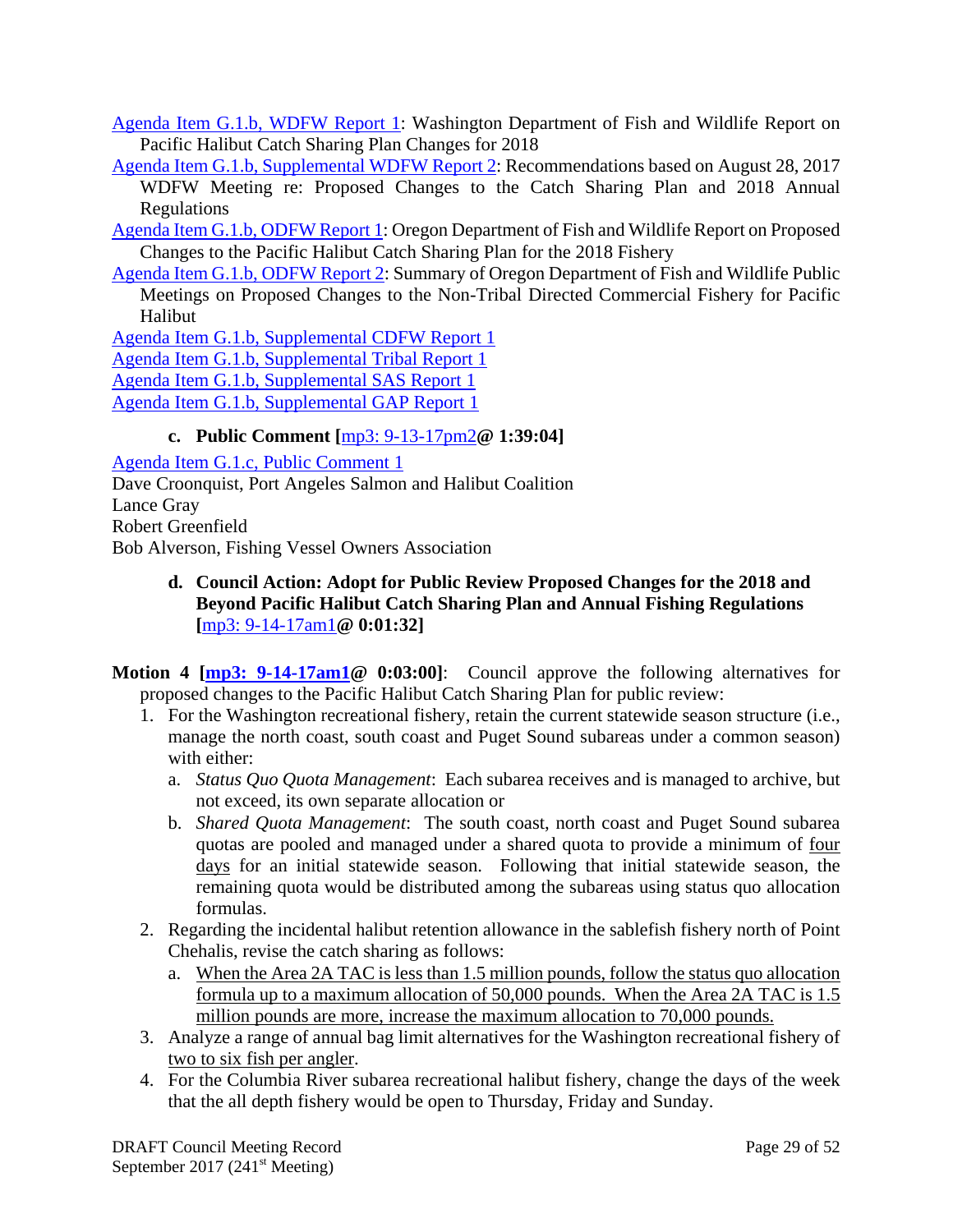Michele Culver/Rich Lincoln (motion carried unanimously)

**Motion 5:** Council adopt for public review proposed changes for the 2018 Pacific Halibut Catch Sharing Plan and 2018 annual fishery regulations Alternatives 1a, 1b, and 1c, along with status quo for management of the Oregon Central Coast Subarea as contained in Agenda Item G.1.b, Supplemental ODFW Report 2, September 2017.

Maggie Sommer/Dorothy Lowman (motion carried unanimously)

**Amendment 1 [\[mp3: 9-14-17am2](ftp://ftp.pcouncil.org/pub/R1709_September_2017_Recordings/9-14-17am2Copy.mp3) @ 0:00:57]:** replace supplemental Report 2 with "ODFW Report 1"

Dorothy Lowman/Brad Pettinger (amendment removed with consent of the second)

**Amendment 2 [\[mp3: 9-14-17am2](ftp://ftp.pcouncil.org/pub/R1709_September_2017_Recordings/9-14-17am2Copy.mp3) @ 0:03:46]**: replace Supplemental ODFW Report 2 with "ODFW Report 1"

Dorothy Lowman/Brad Pettinger (Amendment 2 carried unanimously)

**Staff Summary**: The Council adopted for public review proposed changes to the 2018 Area 2A Catch Sharing Plan and annual fishing regulations in Washington and Oregon recreational fisheries No changes were proposed for California recreational fisheries.

Washington Department of Fish and Wildlife proposed four changes for public review:

- 1. Retain the current statewide season structure (i.e. manage the North Coast, South Coast and Puget Sound subareas under a common season) with either:
	- a. Status quo management where each subarea has its own quota and is managed to remain within that individual quota, or
	- b. Shared quota management, where the three sub-areas would be managed under a shared quota to provide for a minimum of four days of a statewide season and then the balance of the shared quota would be distributed to the subareas as usual.
- 2. Revise the catch sharing calculations for incidental halibut retention in the sablefish fishery north of Pt. Chehalis so that when the Area 2A total allowable catch is less than 1.5M the status quo formula would apply for up to a maximum allocation of 50,000 lbs. When the Area 2A total allowable catch allocation is 1.5M lbs or more, the maximum allocation would increase to 70,000 lbs.
- 3. Analyze alternatives for annual bag limits ranging from two to six fish per angler.
- 4. For the Columbia River subarea change the days open for the all-depth fishery from Thursday through Sunday (4 days) to Thursday, Friday, Sunday (3 days).

Oregon Department of Fish and Wildlife proposed one change for public review regarding the Central Coast Subarea.

1. Maintain status quo, or split the Subarea into a north and south sub-area each with its own allocation. The north/south split would be at the North Florence Jetty. Three Alternatives (1a, 1b, and 1c) were described that would share the allocation between north and south 91/9 percent (1a), 92/8 percent (1.b) and 90.2/9.8 percent (1c).

Although no changes to the non-tribal directed halibut fishery were proposed, the Council asked the states and the International Pacific Halibut Commission to continue investigating options that would move the fishery away from a 'derby'-style fishery. The Council will review analysis and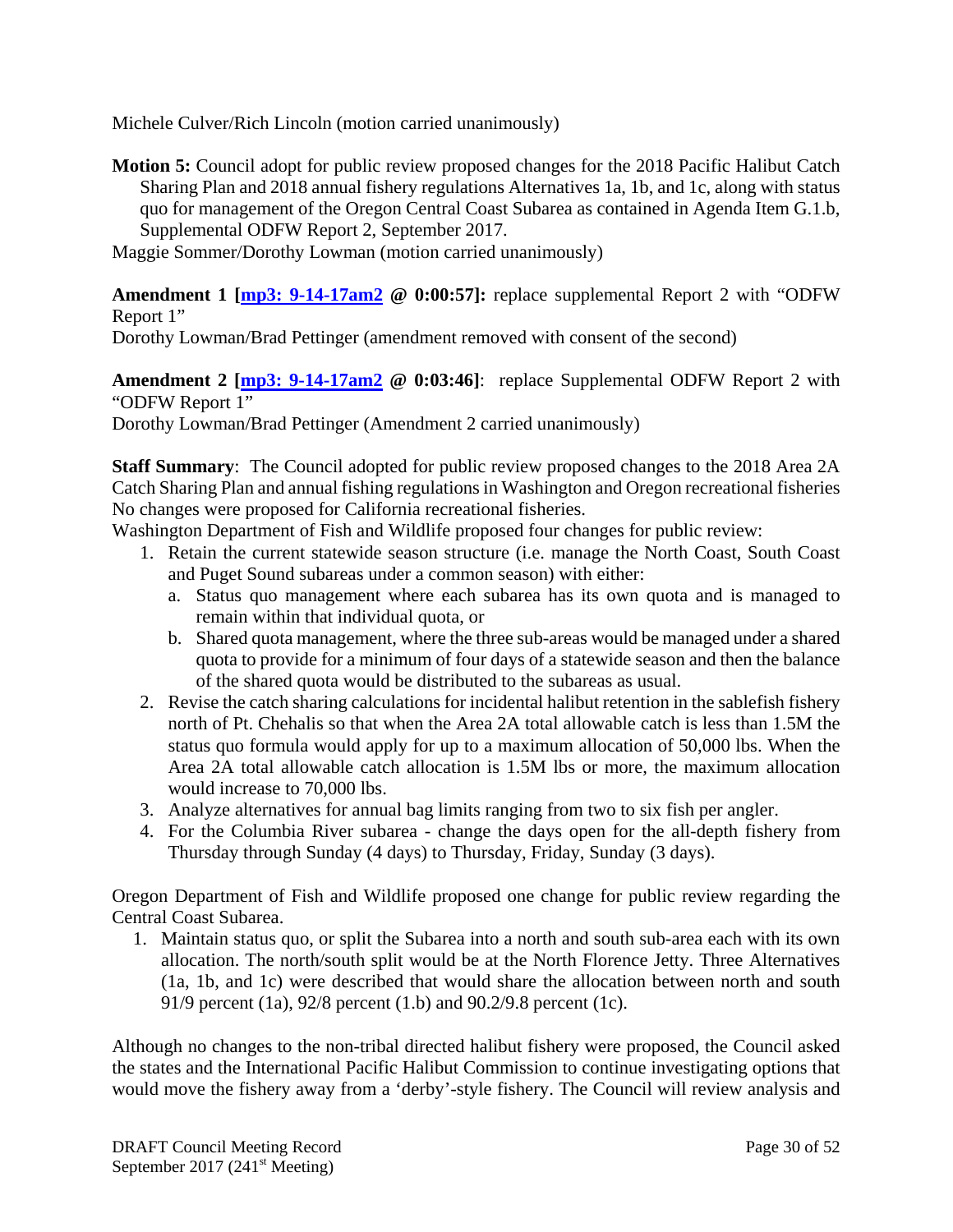alternatives again in November, but did not anticipate changes for the 2018 fishery. The non-tribal directed halibut fishery discussion continued under Groundfish Initial Harvest Specifications and Management Measure Actions for 2019-2020 Management (see above).

## <span id="page-30-0"></span>**Administrative Matters**

## <span id="page-30-1"></span>**1. [Legislative Matters](http://www.pcouncil.org/wp-content/uploads/2017/08/H1__SitSum_Legislative_Matters_SEPT2017BB.pdf) – Jennifer Gilden [\[mp3: 9-14-17pm2@](ftp://ftp.pcouncil.org/pub/R1709_September_2017_Recordings/9-14-17pm2Copy.mp3) 1:57:03]**

[Agenda Item H.1, Attachment 1:](http://www.pcouncil.org/wp-content/uploads/2017/08/H1_Att1_Staff_Summary_Fed_Legislation_SEPT2017BB.pdf) Staff Summary of Federal Legislation [Agenda Item H.1, Attachment 2:](http://www.pcouncil.org/wp-content/uploads/2017/08/H1_Att2_Summary_MSA_Bills_v2_SEPT2017BB.pdf) Comparison of four MSA reauthorization/modification bills

[Agenda Item H.1, Attachment 3:](http://www.pcouncil.org/wp-content/uploads/2017/08/H1_Att3_MSA_Testimony_Hull_Oliver_Quinn_SEPT2017BB.pdf) Congressional testimony of Mr. Dan Hull, Mr. Chris Oliver, and Dr. John Quinn regarding MSA Reauthorization

- <span id="page-30-2"></span>a. [Report of the Legislative Committee](http://www.pcouncil.org/wp-content/uploads/2017/09/H1a_Sup_LC_Rpt1_SEPT2017BB.pdf) **– Dave Hanson [**[mp3: 9-14-17pm2](ftp://ftp.pcouncil.org/pub/R1709_September_2017_Recordings/9-14-17pm2Copy.mp3)**@ 1:58:38]**
- <span id="page-30-3"></span>b. **Reports and Comments of Advisory Bodies and Management Entities [**[mp3: 9-](ftp://ftp.pcouncil.org/pub/R1709_September_2017_Recordings/9-14-17pm2Copy.mp3) [14-17pm2](ftp://ftp.pcouncil.org/pub/R1709_September_2017_Recordings/9-14-17pm2Copy.mp3)**@ 2:00:37]**

<span id="page-30-5"></span><span id="page-30-4"></span>[Agenda Item H.1.b, Supplemental WDFW Report 1](http://www.pcouncil.org/wp-content/uploads/2017/09/H1b_Sup_WDFW_Rpt1_SEPT2017BB.pdf)

**Public Comment [**[mp3: 9-14-17pm2](ftp://ftp.pcouncil.org/pub/R1709_September_2017_Recordings/9-14-17pm2Copy.mp3)**@ 2:01:47]**

<span id="page-30-6"></span>Corey Ridings, Ocean Conservancy

**Council Action: Consider Legislative Committee Report and Recommendations [\[mp3: 9-14-17pm2@](ftp://ftp.pcouncil.org/pub/R1709_September_2017_Recordings/9-14-17pm2Copy.mp3) 2:03:29]**

## **Motion: None**

**Staff Summary**: None

<span id="page-30-7"></span>**2. [Fiscal Matters](http://www.pcouncil.org/wp-content/uploads/2017/08/H2__SitSum_Fiscal_SEPT2017BB.pdf) – Patricia Crouse [\[mp3: 9-18-17am1](ftp://ftp.pcouncil.org/pub/R1709_September_2017_Recordings/9-18-17am1Copy.mp3) @ 1:21:59]**

[Agenda Item H.2, Supplemental Attachment 1:](http://www.pcouncil.org/wp-content/uploads/2017/09/H2_Sup_Att1_ED_BC_Pres_SEPT2017BB.pdf) Executive Director's Report to the Budget Committee

- <span id="page-30-8"></span>a. [Report of the Budget Committee](http://www.pcouncil.org/wp-content/uploads/2017/09/H2a_Sup_BudCom_Rpt_SEPT2017BB.pdf) **– Dorothy Lowman [**[mp3: 9-18-17am1](ftp://ftp.pcouncil.org/pub/R1709_September_2017_Recordings/9-18-17am1Copy.mp3) **@ 1:22:56]**
- <span id="page-30-9"></span>b. **Reports and Comments of Advisory Bodies and Management Entities**
- c. **Public Comment**

<span id="page-30-11"></span><span id="page-30-10"></span>None

d. **Council Action: Consider Budget Committee Report and Recommendations [**[mp3: 9-18-17am1](ftp://ftp.pcouncil.org/pub/R1709_September_2017_Recordings/9-18-17am1Copy.mp3) **@ 1:32:16]**

**Motion 33**: Council approve the first two recommendations of the Budget Committee in Agenda Item H.2.a, Supplemental Budget Committee Report 1.

Herb Pollard/Pete Hassemer (motion carried unanimously)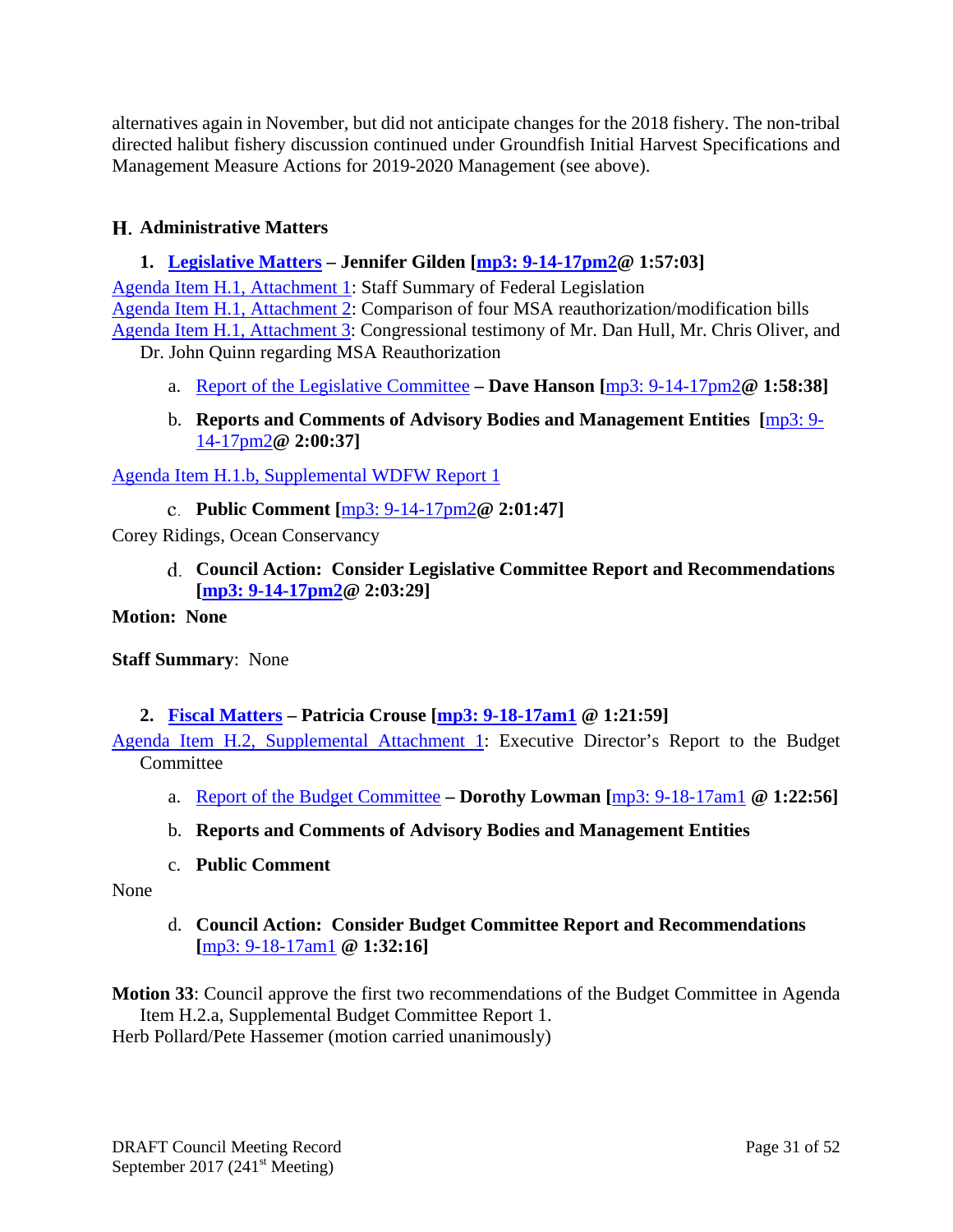**Staff Summary**: Council approved the FY 2017 Operational Budget in the amount of \$4,742,753 and the 2016 Audit results. Council staff will provide a 2018 provisional budget for Council consideration in November.

<span id="page-31-0"></span>**3.** [Approval of Council Meeting Records](http://www.pcouncil.org/wp-content/uploads/2017/08/H3__SitSum_MtgRec_June17_SEPT2017BB.pdf) **– Phil Anderson [**[mp3: 9-18-17am1](ftp://ftp.pcouncil.org/pub/R1709_September_2017_Recordings/9-18-17am1Copy.mp3) **@ 1:37:57]** [Agenda Item H.3, Supplemental REVISED Attachment 1:](http://www.pcouncil.org/wp-content/uploads/2017/09/H3_Supplemental_REVISED-Att1_Draft_June2017_CouncilMtgRecord_SEPT2017BB.pdf) Draft Council Meeting Record: 240th Session of the Pacific Fishery Management Council (June 7-14, 2017) *Electronic Only*

<span id="page-31-1"></span>a. **Council Action: Approve Previous Council Meeting Record [\[mp3: 9-18-17am1](ftp://ftp.pcouncil.org/pub/R1709_September_2017_Recordings/9-18-17am1Copy.mp3) @ 1:38:48]**

**Motion 34**: Council approve the draft June 2017 Council meeting record as shown in Agenda Item H.3, Supplemental REVISED Attachment 1. Herb Pollard/Pete Hassemer (motion carried unanimously)

**Staff Summary**: None

<span id="page-31-2"></span>**4.** [Membership Appointments and Council Operating Procedure](http://www.pcouncil.org/wp-content/uploads/2017/08/H4__SitSum_ApptsCOPs_SEPT2017BB.pdf) **– Mike Burner[**[mp3: 9-](ftp://ftp.pcouncil.org/pub/R1709_September_2017_Recordings/9-17-17pm2Copy.mp3) [17-17pm2](ftp://ftp.pcouncil.org/pub/R1709_September_2017_Recordings/9-17-17pm2Copy.mp3) **@ 1:04:23]**

<span id="page-31-3"></span>**[Agenda Item H.4, Attachment 1](http://www.pcouncil.org/wp-content/uploads/2017/08/H4_Att1_COP9_SCHEDULE_5_HMS_revisions_SEPT2017BB.pdf)**: Proposed Revisions to Schedule 5 of COP 9

- a. **Reports and Comments of Advisory Bodies and Management Entities**
- b. **Public Comment**

<span id="page-31-5"></span><span id="page-31-4"></span>None

**Council Action: Consider Appointments to Council Committees and Advisory Bodies; Adopt Changes to Council Operating Procedures [\[mp3: 9-17-17pm2](ftp://ftp.pcouncil.org/pub/R1709_September_2017_Recordings/9-17-17pm2Copy.mp3) @ 1:11:42] & [\[mp3: 9-18-17am1](ftp://ftp.pcouncil.org/pub/R1709_September_2017_Recordings/9-18-17am1Copy.mp3) @ 0:02:00]**

**Motion 26**: Council appoint Ms. Meisha Key and Dr. Rishi Sharma to the two vacant at large seats on the Scientific and Statistical Committee.

Heidi Taylor/Herb Pollard (motion carried unanimously)

**Motion 27**: Council appoint Mr. Alex Letvin to the vacant California Department of Fish and Wildlife seats on the Salmon Technical Team and the Model Evaluation Workgroup. John Ugoretz/Marc Gorelnik (motion carried unanimously)

**Motion 28:** Council appoint Ms. Melissa Mandrup to the vacant California Department of Fish and Wildlife seat on the Groundfish Management Team. John Ugoretz/Buzz Brizendine (motion carried unanimously)

**Motion 29:** Council appoint Dr. Kayleigh Somers to the vacant Northwest Fisheries Science Center seat and Dr. Andrew Thompson to the vacant Southwest Fisheries Science Center seat on the Groundfish Management Team.

Heidi Taylor/Herb Pollard (motion carried unanimously)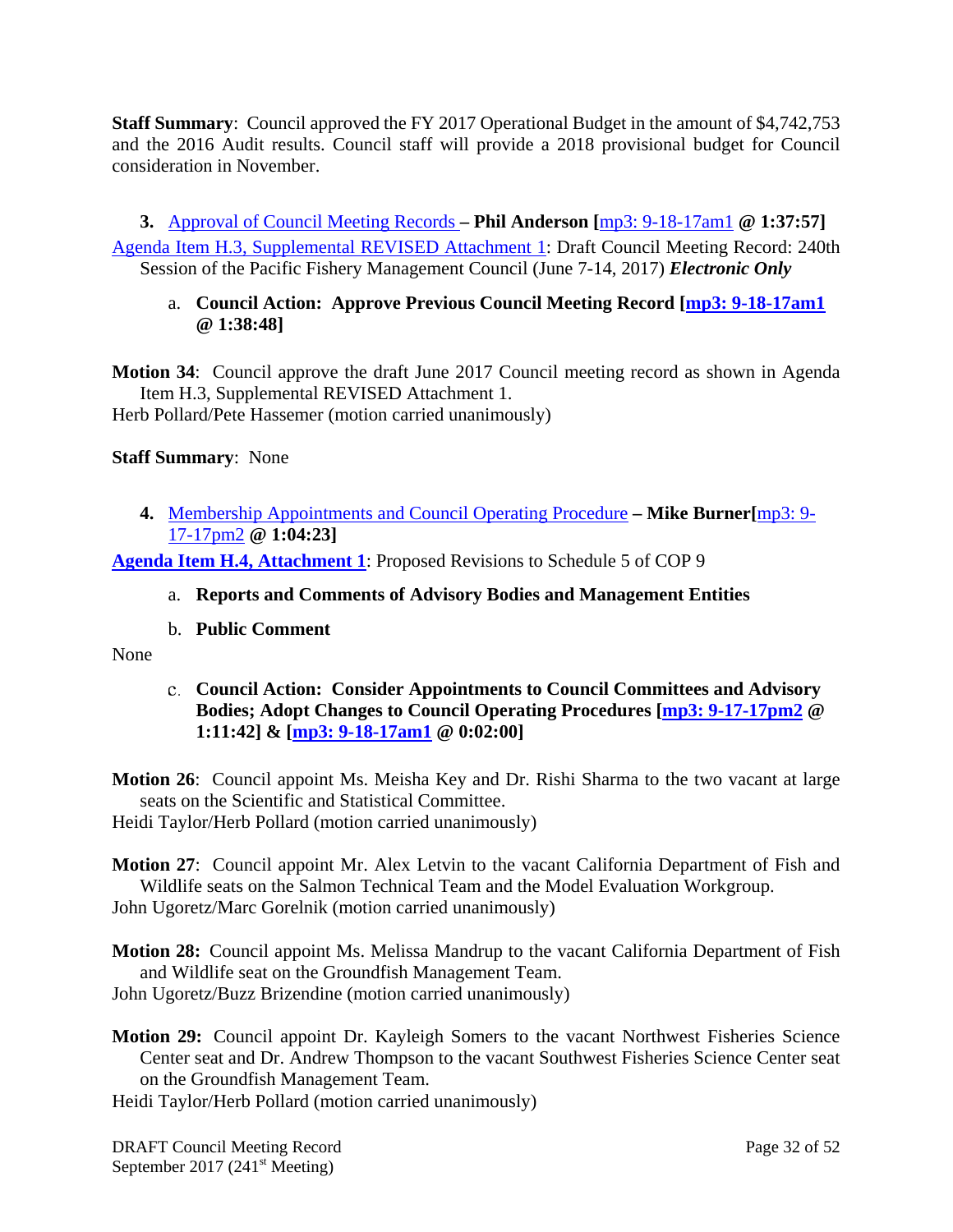**Motion 30:** Council reappoint Mr. Phil Anderson as the Council representative on the U.S. Section of the Joint Management Committee of the U.S. – Canada Pacific Hake/Whiting Agreement. David Crabbe/Marc Gorelnik (motion carried unanimously)

**Motion 31**: Council adopt the proposed changes in COP9 (shown in Agenda Item H.4. Attachment 1, proposed revisions to Schedule 5 of COP 9).

David Crabbe/Buzz Brizendine (motion carried unanimously)

**Staff Summary**: The Council reviewed and approved the following appointments:

● Mr. Phil Anderson was reappointed as the Council representative to the U.S. Section of the Joint Management Committee of the U.S. – Canada Pacific Hake/Whiting Agreement.

● Mr. Rich Lincoln was identified as the designee for the Council Chair appointment to the North Pacific Fisheries Commission.

• Ms. Meisha Key and Dr. Rishi Sharma were appointed to the two vacant at-large seats on the Scientific and Statistical Committee.

• Mr. Alex Letvin was appointed to the vacant California Department of Fish and Wildlife seats on the Salmon Technical Team and the Model Evaluation Workgroup.

● Ms. Melissa Mandrup was appointed to the vacant California Department of Fish and Wildlife seat on the Groundfish Management Team.

● Dr. Kayleigh Somers was appointed to the vacant Northwest Fisheries Science Center seat on the Groundfish Management Team.

● Dr. Andrew Thompson was appointed to the vacant Southwest Fisheries Science Center seat on the Groundfish Management Team.

Mr. Brent Paine has notified the Council of his intent to resign from the Groundfish Advisory Subpanel trawl at-large seat after the November 2017 Council meeting. Council staff will be accepting nominations to replace Mr. Paine for the remainder of the 2015-2018 term.

Additionally, new Council member Mr. Brad Pettinger has resigned his seat on the ad hoc Community Advisory Board and it is anticipated that the Council Chair will appoint a new representative at the November Council meeting.

The Council adopted changes to COP 9 - Schedule 5 regarding the biennial management cycle and activities related to highly migratory species (HMS) management as shown in [Attachment 1](http://www.pcouncil.org/wp-content/uploads/2017/08/H4_Att1_COP9_SCHEDULE_5_HMS_revisions_SEPT2017BB.pdf) contingent upon future approval of Amendment 4 to the HMS Fishery Management Plan by the Secretary of Commerce.

## <span id="page-32-0"></span>**5.** [Future Council Meeting Agenda and Workload Planning](http://www.pcouncil.org/wp-content/uploads/2017/08/H5__SitSum_CMAgendaPlanning_SEPT2017BB.pdf) **– Chuck Tracy [**[mp3: 9-18-](ftp://ftp.pcouncil.org/pub/R1709_September_2017_Recordings/9-18-17am2Copy.mp3) [17am2](ftp://ftp.pcouncil.org/pub/R1709_September_2017_Recordings/9-18-17am2Copy.mp3) **@ 0:00:04]**

[Agenda Item H.5, Attachment 1:](http://www.pcouncil.org/wp-content/uploads/2017/08/H5_Att1_YAG__SEPT2017BB.pdf) Pacific Council Workload Planning: Preliminary Year-at-a-Glance Summary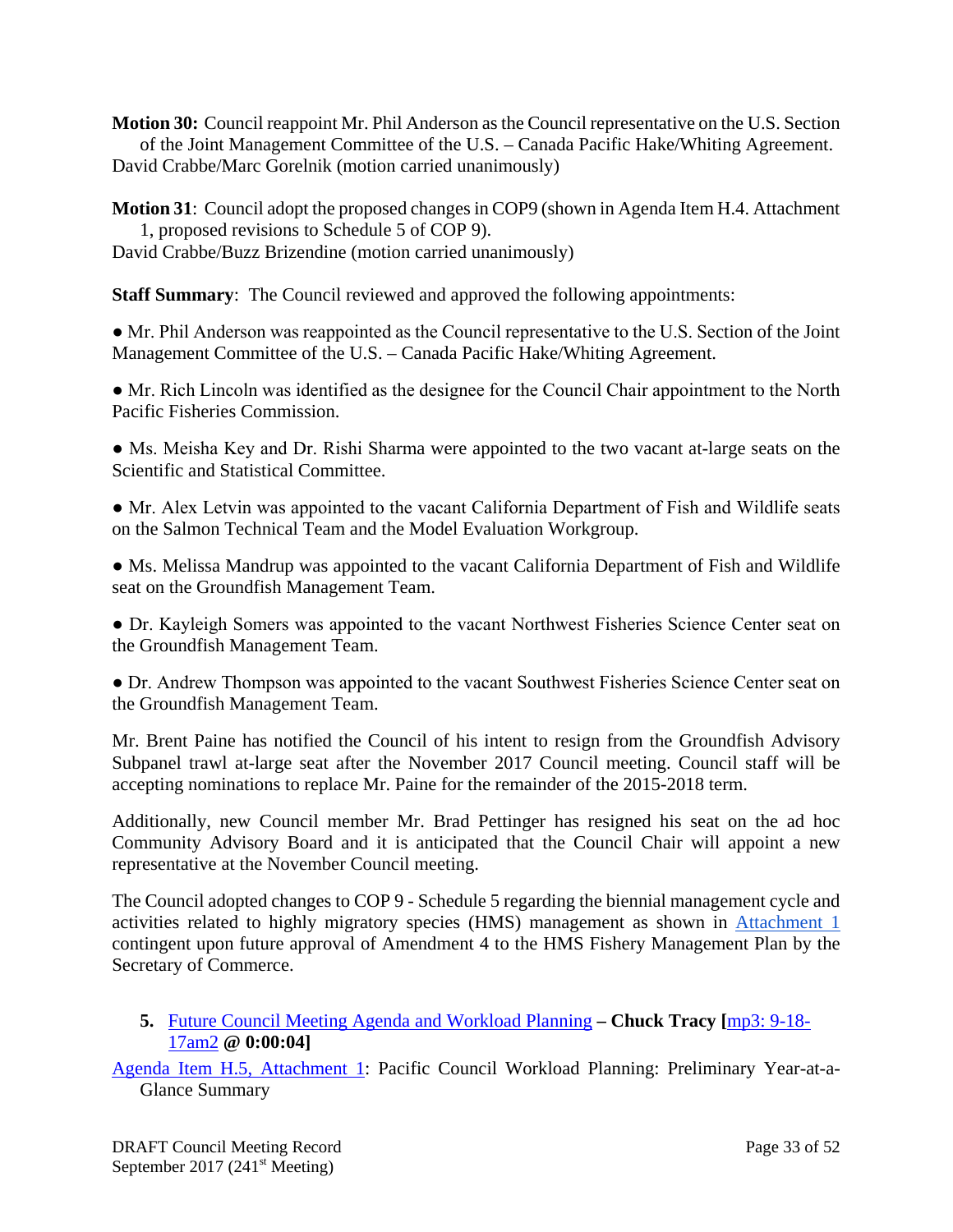[Agenda Item H.5, Attachment 2:](http://www.pcouncil.org/wp-content/uploads/2017/08/H5_Att2_Nov17QR_SEPT2017BB_v1.pdf) Draft Proposed Council Meeting Agenda, November 14-20, 2017 in Costa Mesa, California

[Agenda Item H.5, Attachment 3:](http://www.pcouncil.org/wp-content/uploads/2017/08/H5_Att3_GFworkload_SEPT2017BB.pdf) Groundfish Workload Priorities

[Agenda Item H.5, Supplemental Attachment 4:](http://www.pcouncil.org/wp-content/uploads/2017/09/H5_Sup_Att4_YAG_SEPT2017BB.pdf) Pacific Council Workload Planning: Preliminary Year-at-a-Glance Summary (*09/18/2017*)

[Agenda Item H.5., Supplemental Attachment 5:](http://www.pcouncil.org/wp-content/uploads/2017/09/H5_Sup_Att5_Nov17QR_SEPT2017BB.pdf) Draft Proposed Council Meeting Agenda, November 14-20, 2017 in Costa Mesa, California (*dated 09/18/2017*)

<span id="page-33-0"></span>[Agenda Item H.5, Supplemental Attachment 6:](http://www.pcouncil.org/wp-content/uploads/2017/09/H5_Sup_Att6_GFworkload_SEPT2017BB.pdf) Groundfish Workload (*09/18/2017*)

#### a. **Reports and Comments of Advisory Bodies and Management Entities [**[mp3: 9-](ftp://ftp.pcouncil.org/pub/R1709_September_2017_Recordings/9-18-17am2Copy.mp3) [18-17am2](ftp://ftp.pcouncil.org/pub/R1709_September_2017_Recordings/9-18-17am2Copy.mp3) **@ 0:03:06]**

[Agenda Item H.5.a, GMT Report 1](http://www.pcouncil.org/wp-content/uploads/2017/08/H5a_GMT_Rpt1_SEPT2017BB.pdf) [Agenda Item H.5.a, Supplemental EFH/RCA Project Team Report 1](http://www.pcouncil.org/wp-content/uploads/2017/09/H5a_Sup_EFH-RCA_ProjectTeam_Rpt1_SEPT2017BB.pdf) [Agenda Item H.5.a, Supplemental HMSMT Report 1](http://www.pcouncil.org/wp-content/uploads/2017/09/H5a_Sup_HMSMT_Rpt1_SEPT2017BB.pdf) [Agenda Item H.5.a, Supplemental GAP Report](http://www.pcouncil.org/wp-content/uploads/2017/09/H5a_Sup_GAP_Rpt1_SEPT2017BB.pdf)

## b. **Public Comment [**[mp3: 9-18-17am2](ftp://ftp.pcouncil.org/pub/R1709_September_2017_Recordings/9-18-17am2Copy.mp3) **@ 0:20:51]**

<span id="page-33-1"></span>Greg Boos, Cascadia Cross Border Law presented **[Agenda Item H.5.b, Supplemental Public](http://www.pcouncil.org/wp-content/uploads/2017/09/H5b_Sup_Pub_Prestn1_Fathali_SEPT2017BB.pdf)  [Presentation 1](http://www.pcouncil.org/wp-content/uploads/2017/09/H5b_Sup_Pub_Prestn1_Fathali_SEPT2017BB.pdf):** American Indians Born in Canada and the Right of Free Access to the United States (*Fathali*)

<span id="page-33-2"></span>c. **Council Action: Discussion and Guidance on Future Meeting Agenda and Workload Planning [**[mp3: 9-18-17am2](ftp://ftp.pcouncil.org/pub/R1709_September_2017_Recordings/9-18-17am2Copy.mp3) **@ 0:30:11]**

**Motion**: None

**Staff Summary**: None

#### <span id="page-33-3"></span>**Ecosystem-Based Management**

<span id="page-33-4"></span>**1. [Climate Vulnerability Assessment Report](http://www.pcouncil.org/wp-content/uploads/2017/08/I1__SitSum_Climate_Vulnerability_Assessment_SEPT2017BB.pdf) – Kit Dahl [\[mp3: 9-15-17pm1](ftp://ftp.pcouncil.org/pub/R1709_September_2017_Recordings/9-15-17pm1Copy.mp3) @ 0:01:17]**

<span id="page-33-5"></span>[Agenda Item I.1, Attachment 1:](http://www.pcouncil.org/wp-content/uploads/2017/08/I1_Att1_CVA_Methods_TechMemo_SEPT2017BB.pdf) Methodology for Assessing the Vulnerability of Marine Fish and Shellfish Species to a Changing Climate

**a. California Current Ecosystem Climate Vulnerability Report – Michelle McClure [**[mp3: 9-15-17pm1](ftp://ftp.pcouncil.org/pub/R1709_September_2017_Recordings/9-15-17pm1Copy.mp3) **@ 0:07:04]**

<span id="page-33-6"></span>[Agenda Item I.1.a, Supplemental NWFSC and SWFSC Presentation 1:](http://www.pcouncil.org/wp-content/uploads/2017/09/I1a_Sup_NWFSC_SWFSC_Prestn1_McClure_SEPT2017BB.pdf) California Current Fish Climate Vulnerability Assessment (*McClure*)

**b. Reports and Comments of Advisory Bodies and Management Entities [**[mp3: 9-](ftp://ftp.pcouncil.org/pub/R1709_September_2017_Recordings/9-15-17pm1Copy.mp3) [15-17pm1](ftp://ftp.pcouncil.org/pub/R1709_September_2017_Recordings/9-15-17pm1Copy.mp3) **@ 0:33:23]**

[Agenda Item I.1.b, Supplemental SSC Report 1](http://www.pcouncil.org/wp-content/uploads/2017/09/I1b_Sup_SSC_Rpt1_Climate_Vulnerability_Assessment_Final_SEPT2017BB.pdf) [Agenda Item I.1.b, Supplemental EWG Report 1](http://www.pcouncil.org/wp-content/uploads/2017/09/I1b_Sup_EWG_Rpt1_SEPT2017BB.pdf) [Agenda Item I.1.b, Supplemental EAS Report 1](http://www.pcouncil.org/wp-content/uploads/2017/09/I1b_Sup_EAS_Rpt1_SEPT2017BB.pdf) [Agenda Item I.1.b, Supplemental HC Report 1](http://www.pcouncil.org/wp-content/uploads/2017/09/I1b_Sup_HC_Rpt1_SEPT2017BB.pdf)

## **c. Public Comment [**[mp3: 9-15-17pm1](ftp://ftp.pcouncil.org/pub/R1709_September_2017_Recordings/9-15-17pm1Copy.mp3) **@ 0:47:48]**

<span id="page-33-7"></span>Corey Ridings, Ocean Conservancy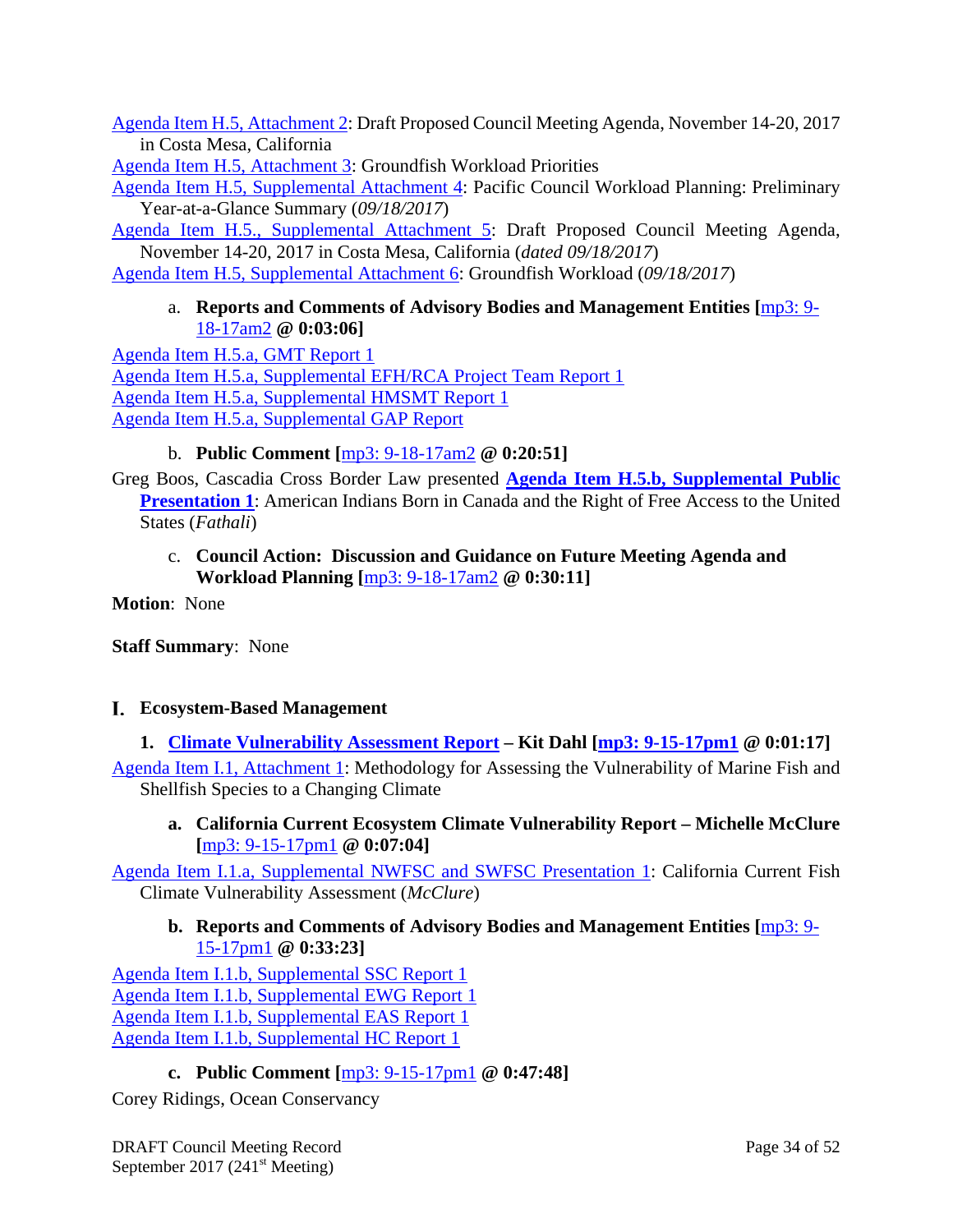## <span id="page-34-0"></span>**Council Discussion and Comments as appropriate [**[mp3: 9-15-17pm1](ftp://ftp.pcouncil.org/pub/R1709_September_2017_Recordings/9-15-17pm1Copy.mp3) **@ 0:50:58] Motion**: None

## **Staff Summary**: None

- <span id="page-34-2"></span><span id="page-34-1"></span>**2. [Fishery Ecosystem Plan Initiatives: Scoping and Selection](http://www.pcouncil.org/wp-content/uploads/2017/08/I2__SitSum_Ecosystem_Initiative_Scoping_SEPT2017BB.pdf) – Kit Dahl [\[mp3: 9-15-](ftp://ftp.pcouncil.org/pub/R1709_September_2017_Recordings/9-15-17pm1Copy.mp3) [17pm1](ftp://ftp.pcouncil.org/pub/R1709_September_2017_Recordings/9-15-17pm1Copy.mp3) @ 0:55:12]**
	- **Reports and Comments of Advisory Bodies and Management Entities [\[mp3: 9-](ftp://ftp.pcouncil.org/pub/R1709_September_2017_Recordings/9-15-17pm1Copy.mp3) [15-17pm1](ftp://ftp.pcouncil.org/pub/R1709_September_2017_Recordings/9-15-17pm1Copy.mp3) @ 0:59:05] & [\[mp3: 9-15-17pm2](ftp://ftp.pcouncil.org/pub/R1709_September_2017_Recordings/9-15-17pm2Copy.mp3) @ 0:00:15]**

Agenda Item [I.2.a, Ad Hoc Ecosystem Workgroup Report 1](http://www.pcouncil.org/wp-content/uploads/2017/08/I2a_EWG_Rpt1_Initiatives_081517_SEPT2017BB.pdf) [Agenda Item I.2.a, Supplemental EWG Presentation 1](ftp://ftp.pcouncil.org/pub/Briefing%20Books/Briefing_Books/BB_0917/I_Ecosystem_Sept2017/I2a_Sup_EWG_Prestn1_preBrief_deReynier_SEPT2017BB.mp4) (*deReynier, pre-recorded MP3 video presentation*) [Agenda Item I.2.a, Supplemental EWG Report 2](http://www.pcouncil.org/wp-content/uploads/2017/09/I2a_Sup_EWG_Rpt2_SEPT2017BB.pdf) [Agenda Item I.2.a, Supplemental EAS Report 1](http://www.pcouncil.org/wp-content/uploads/2017/09/I2a_Sup_EAS_Rpt1_SEPT2017BB.pdf) [Agenda Item I.2.a, Supplemental SSC Report 1](http://www.pcouncil.org/wp-content/uploads/2017/09/I2a_Sup_SSC_Rpt1_SEPT2017BB.pdf) [Agenda Item I.2.a, Supplemental HC Report 1](http://www.pcouncil.org/wp-content/uploads/2017/09/I2a_Sup_HC_Rpt1_SEPT2017BB.pdf) [Agenda Item I.2.a, Supplemental CPSMT Report 1](http://www.pcouncil.org/wp-content/uploads/2017/09/I2a_Sup_CPSMT_Rpt1_SEPT2017BB.pdf) [Agenda Item I.2.a, Supplemental CPSAS Report 1](http://www.pcouncil.org/wp-content/uploads/2017/09/I2a_Sup_CPSAS_Rpt1_SEPT2017BB.pdf) [Agenda Item I.2.a, Supplemental GMT Report 1](http://www.pcouncil.org/wp-content/uploads/2017/09/I2a_Sup_GMT_Rpt1_SEPT2017BB.pdf) [Agenda Item I.2.a, Supplemental GAP Report 1](http://www.pcouncil.org/wp-content/uploads/2017/09/I2a_Sup_GAP_Rpt1_SEPT2017BB.pdf) [Agenda Item I.2.a, Supplemental HMSAS Report 1](http://www.pcouncil.org/wp-content/uploads/2017/09/I2a_Sup_HMSAS_Rpt1_FEP_initiatives_SEPT2017BB.pdf) [Agenda Item I.2.a, Supplemental SAS Report 1](http://www.pcouncil.org/wp-content/uploads/2017/09/I2a_Sup_SAS_Rpt1_scoping_EcoInitiatives_SEPT2017BB.pdf)

## **Public Comment [\[mp3: 9-15-17pm2](ftp://ftp.pcouncil.org/pub/R1709_September_2017_Recordings/9-15-17pm2Copy.mp3) @ 0:09:54]**

<span id="page-34-3"></span>[Agenda Item I.2.b, Supplemental Public Comment 1](http://www.pcouncil.org/wp-content/uploads/2017/09/I2b_Sup_PubCom1_SEPT2017BB.pdf)

<span id="page-34-4"></span>Corey Ridings (Ocean Conservancy), Gway Kirchner (The Nature Conservancy), Ben Enticknap (Oceana), Tom Rudolph (PEW Charitable Trusts) and Theresa Labriola (Wild Oceans)

## **Council Action: Review Scoping and Select a Final Initiative for Further Development [\[mp3: 9-15-17pm2](ftp://ftp.pcouncil.org/pub/R1709_September_2017_Recordings/9-15-17pm2Copy.mp3) @ 0:31:43]**

**Motion**: None

**Staff Summary**: The Council decided to begin work on the Fishery Ecosystem Plan Cross-Fishery Management Plan Climate Initiative based on the scope of work described in the [Ad Hoc](http://www.pcouncil.org/wp-content/uploads/2017/09/I2a_Sup_EWG_Rpt2_SEPT2017BB.pdf)  [Ecosystem Workgroup \(EWG\) Report.](http://www.pcouncil.org/wp-content/uploads/2017/09/I2a_Sup_EWG_Rpt2_SEPT2017BB.pdf) Over the next year, the EWG proposes organizing a series of webinars on the effects of climate variability/change on the California Current Ecosystem and preparing a report describing major Council decision types that may benefit from increased ecosystem science input. The Nature Conservancy has offered to sponsor a workshop to further the objectives of this initiative, and provide information in support of a climate initiative. The EWG recommends this workshop occur in Spring 2018. At its September 2018 meeting, the Council would consider the input from these activities, its advisory bodies, and the public to narrow and focus the goals of this initiative, including the subject matter of potential Councilsponsored workshops proposed by the EWG.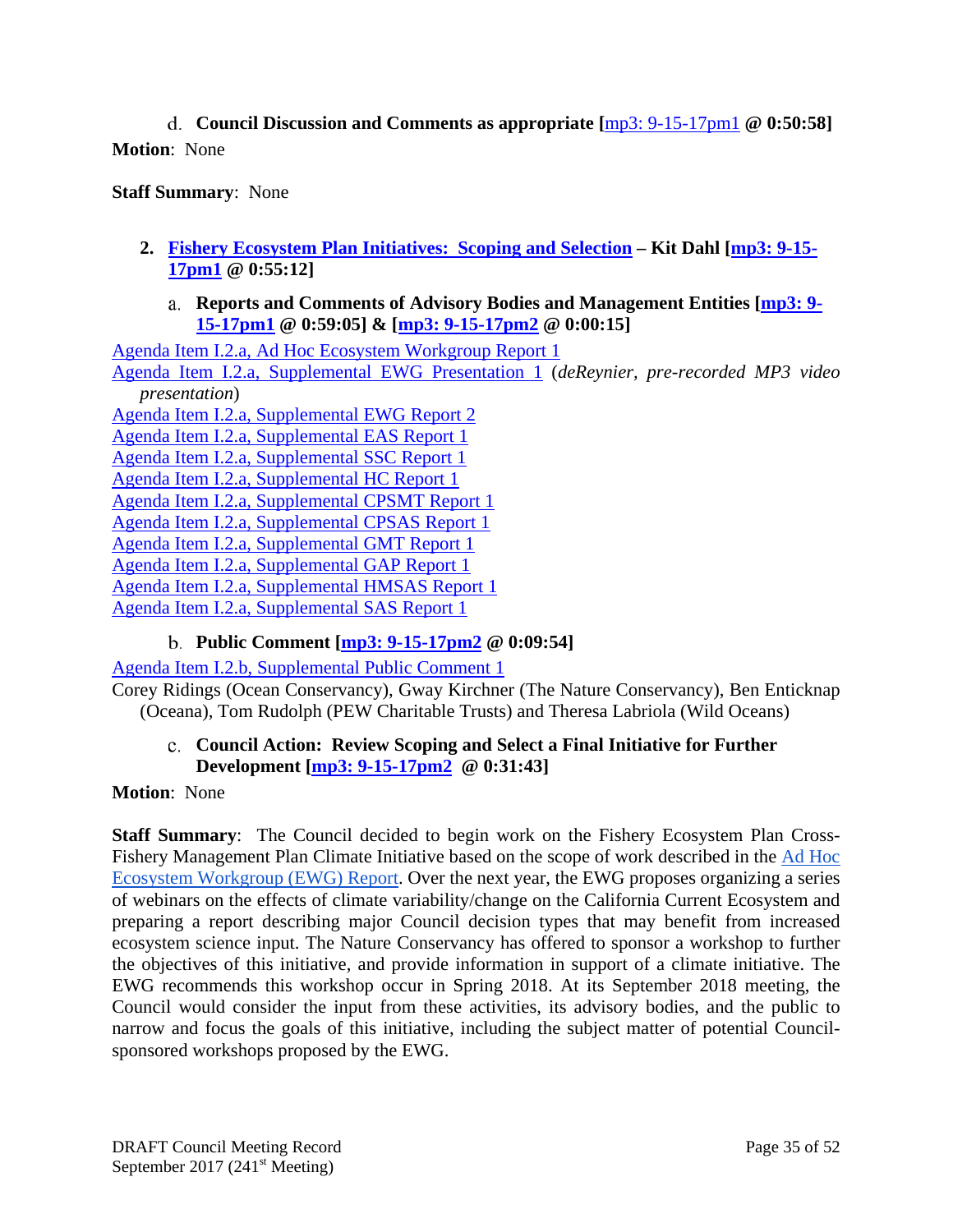## <span id="page-35-0"></span>**Highly Migratory Species Management**

<span id="page-35-1"></span>**1.** [National Marine Fisheries Service Report](http://www.pcouncil.org/wp-content/uploads/2017/08/J1__SitSum_NMFS_Report_HMS_SEPT2017BB.pdf) **– Kit Dahl [**[mp3: 9-16-17am3](ftp://ftp.pcouncil.org/pub/R1709_September_2017_Recordings/9-16-17am3Copy.mp3) **@ 0:00:26]**

## a. **Regulatory Activities – Heidi Taylor [**[mp3: 9-16-17am3](ftp://ftp.pcouncil.org/pub/R1709_September_2017_Recordings/9-16-17am3Copy.mp3) **@ 0:02:23]**

<span id="page-35-2"></span>[Agenda Item J.1.a, NMFS Report 1:](http://www.pcouncil.org/wp-content/uploads/2017/08/J1a_NMFS_Rpt1_SEPT2017BB.pdf) Report on Highly Migratory Species Regulatory Matters [Agenda Item J.1.a, NMFS Report 2:](http://www.pcouncil.org/wp-content/uploads/2017/08/J1a_NMFS_Rpt2_E-Only_SEPT2017BB.pdf) NMFS West Coast Region Updates Provided for the June 15, 2017, Pacific Offshore Take Reduction Team Webinar (*Electronic Only*)

[Agenda Item J.1.a, NMFS Report 3:](http://www.pcouncil.org/wp-content/uploads/2017/08/J1a_NMFS_Rpt3_SEPT2017BB.pdf) Letter from Assistant Administrator Chris Oliver to Executive Director Chuck Tracy Responding to Council Recommendations for the Western and Central North Pacific Ocean Stock of Striped Marlin

[Agenda Item J.1.a, Supplemental NMFS Report 4:](http://www.pcouncil.org/wp-content/uploads/2017/09/J1a_Sup_NMFS_Rpt4_SEPT2017BB.pdf) HMS Activities

[Agenda Item J.1.a, Supplemental NMFS Report 5:](http://www.pcouncil.org/wp-content/uploads/2017/09/J1a_Sup_NMFS_Rpt5_NOA_A5_SEPT2017BB.pdf) Notice of Availability and Proposed Rule to Implement Amendment 5 to the HMS Fishery Management Plan: Federal Limited Entry Drift Gillnet Permit

## <span id="page-35-3"></span>b. **Science Center Activities –Gerard DiNardo**

## <span id="page-35-4"></span>c. **Reports and Comments of Advisory Bodies and Management Entities**

d. **Public Comment [**[mp3: 9-16-17am3](ftp://ftp.pcouncil.org/pub/R1709_September_2017_Recordings/9-16-17am3Copy.mp3) **@ 0:06:39]**

<span id="page-35-6"></span><span id="page-35-5"></span>[Agenda Item J.1.d, Supplemental Public Comment 1](http://www.pcouncil.org/wp-content/uploads/2017/09/J1d_Sup_PubCom1_SEPT2017BB.pdf) Geoff Shester, Oceana

e. **Council Discussion**

**Motion**: None

#### **Staff Summary**: None

- <span id="page-35-8"></span><span id="page-35-7"></span>**2.** [Swordfish Management Project Planning](http://www.pcouncil.org/wp-content/uploads/2017/08/J2__SitSum_Swordfish_Project_Planning_SEPT2017BB.pdf) **– Kit Dahl [**[mp3: 9-16-17pm1](ftp://ftp.pcouncil.org/pub/R1709_September_2017_Recordings/9-16-17pm1Copy.mp3) **@ 0:13:08]**
	- a. **Reports and Comments of Advisory Bodies and Management Entities [**[mp3: 9-](ftp://ftp.pcouncil.org/pub/R1709_September_2017_Recordings/9-16-17pm1Copy.mp3) [16-17pm1](ftp://ftp.pcouncil.org/pub/R1709_September_2017_Recordings/9-16-17pm1Copy.mp3) **@ 0:20:35]**

[Agenda Item J.2.a, Supplemental NMFS Report 1](http://www.pcouncil.org/wp-content/uploads/2017/09/J2a_Sup_NMFS_Rpt1_With2Attachments_SEPT2017BB.pdf) [Agenda Item J.2.a, Supplemental HMSAS Report 1](http://www.pcouncil.org/wp-content/uploads/2017/09/J2a_Sup_HMSAS_Rpt1_SEPT2017BB.pdf)

## b. **Public Comment [**[mp3: 9-16-17pm1](ftp://ftp.pcouncil.org/pub/R1709_September_2017_Recordings/9-16-17pm1Copy.mp3) **@ 0:41:53]**

<span id="page-35-9"></span>[Agenda Item J.2.b, Public Comment 1](http://www.pcouncil.org/wp-content/uploads/2017/08/J2b_PubCom1_SEPT2017BB.pdf) [Agenda Item J.2.b, Supplemental Public Comment 2](http://www.pcouncil.org/wp-content/uploads/2017/09/J2b_Sup_PubCom2_SEPT2017BB.pdf) [Agenda Item J.2.b, Supplemental Public Comment 3](http://www.pcouncil.org/wp-content/uploads/2017/09/J2b_Sup_PubCom3_SEPT2017BB.pdf) Geoff Shester, Oceana presented [Agenda Item J.2.b, Supplemental Public Presentation 2:](http://www.pcouncil.org/wp-content/uploads/2017/09/J2b_Sup_Pub_Prestn2_Shester_Oceana_SEPT2017BB.pdf) (*Shester, Oceana*) Jonathan Gonzalez, Pacific Seafood presented [Agenda Item J.2.b, Supplemental Public](http://www.pcouncil.org/wp-content/uploads/2017/09/J2b_Sup_Pub_Prestn1_Gonzalez_PacificSeafood_SEPT2017BB.pdf)  [Presentation 1:](http://www.pcouncil.org/wp-content/uploads/2017/09/J2b_Sup_Pub_Prestn1_Gonzalez_PacificSeafood_SEPT2017BB.pdf) (*Gonzalez, Pacific Seafood*) Steve Marx, PEW Charitable Trusts Gary Burke, CFSB Theresa Labriola, Wild Oceans

Melissa Mahoney, Environmental Defense Fund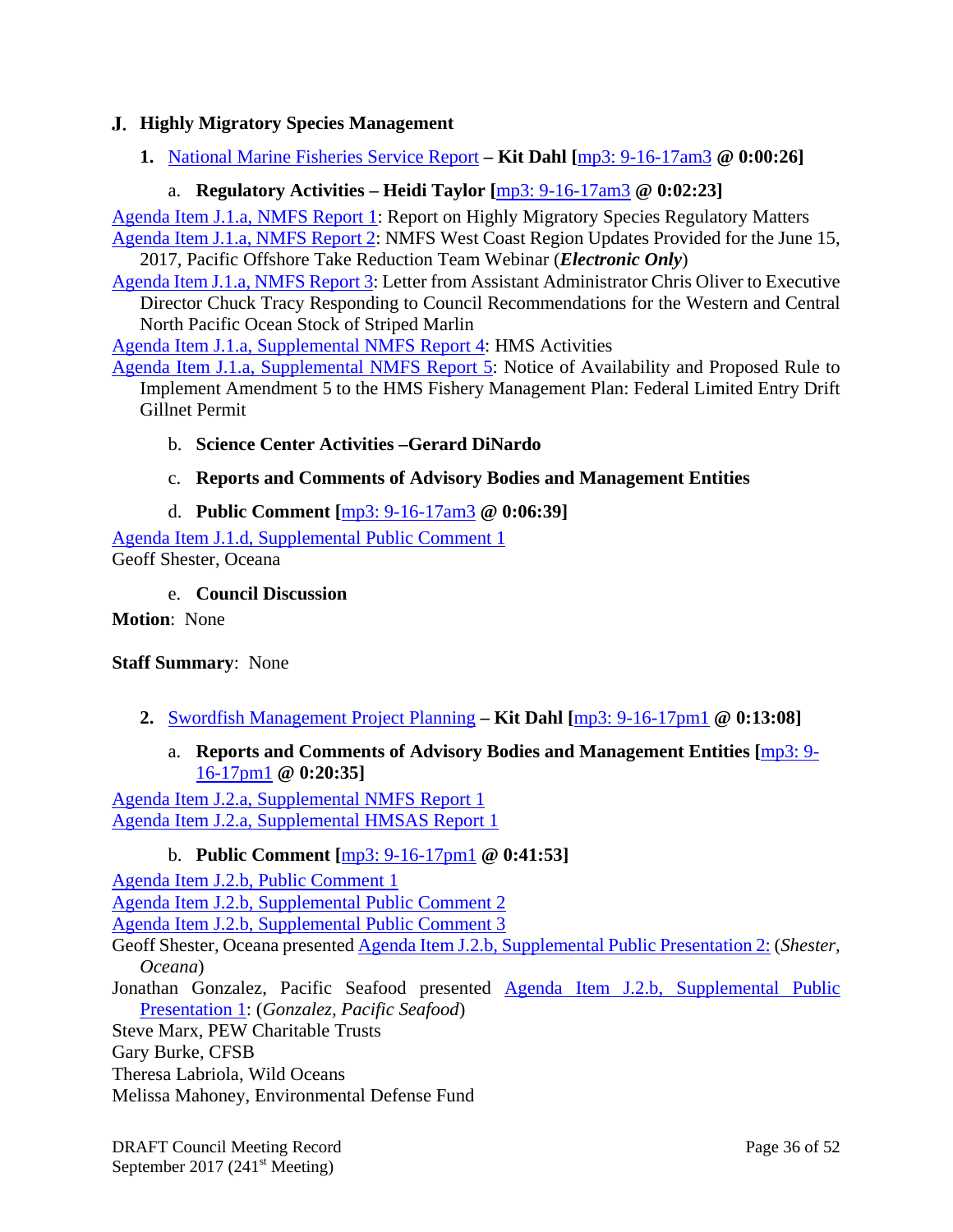<span id="page-36-0"></span>Nathan Perez, F/V Gold Coast Cassie Burdyshaw, Turtle Island Restoration Network

- c. **Council Action: Discussion and Guidance on Future Swordfish Fishery Management Including: 1) Drift Gillnet Fishery Monitoring Provisions, 2) Observer and Logbook Data Reporting Improvements for Deep-Set Buoy (DSBG) Gear Exempted Fishing Permits (EFPs), 3) Update on DSBG EFP Permitting Process and Timeline, and 4) Other Issues as Appropriate [\[mp3: 9-](ftp://ftp.pcouncil.org/pub/R1709_September_2017_Recordings/9-16-17pm1Copy.mp3) [16-17pm1](ftp://ftp.pcouncil.org/pub/R1709_September_2017_Recordings/9-16-17pm1Copy.mp3) @ 1:28:56] & [\[mp3: 9-16-17pm2](ftp://ftp.pcouncil.org/pub/R1709_September_2017_Recordings/9-16-17pm2Copy.mp3) @ 0:00:00]**
- **Motion 17 [\[mp3: 9-16-17pm1](ftp://ftp.pcouncil.org/pub/R1709_September_2017_Recordings/9-16-17pm1Copy.mp3) @ 1:32:31]**: Council use the following purpose and need statements for consideration of the range of alternatives related to monitoring in the DGN fishery stemming from the September 2015 Council decision.

The purpose of the proposed action is to require full accountability in the DGN fishery to incentivize the cleanest fishing practices related to minimizing bycatch and reducing interactions with protected species (marine turtles, birds and mammals) in the DGN fishery, while maintaining an economically viable west coast based swordfish fishery.

The proposed action is needed to document bycatch and protected species interactions for future evaluation and costs and benefits of the use of DGN gear relative to other gears targeting swordfish. The evaluation will inform future Council and industry decision-making on any need and design of management measures. It also will allow the Council to better evaluate the catch vs. bycatch fishery performance standards it established for the fishery in 2015. This action addresses the following National Standards: National Standard 9 and Section 303 of the Magnuson-Stevens Act to minimize bycatch and bycatch mortality and conserve non-target species to the extent practicable; as well as National Standard 1 on optimum yield; and National Standard 7 on cost benefit.

Caren Braby/Rich Lincoln

**Amendment 1 [\[mp3: 9-16-17pm1](ftp://ftp.pcouncil.org/pub/R1709_September_2017_Recordings/9-16-17pm1Copy.mp3) @ 1:58:23]:** Strike out the following "The purpose of the proposed action is to require full accountability in the DGN fishery to incentivize the cleanest fishing practices related to minimizing bycatch and reducing interactions with protected species (marine turtles, birds and mammals) in the DGN fishery, while maintaining an economically viable west coast based swordfish fishery." And add the following as underlined: The proposed action to require 100% monitoring in the DGN fishery is needed to document bycatch and protected species interactions for future evaluation and costs and benefits of the use of DGN gear relative to other gears targeting swordfish.

Marci Yaremko/Marc Gorelnik (motion carried, Ms. Taylor, Mr. Hassemer, Mr. Pettinger, Ms. Lowman, and Mr. Pollard voted no)

Motion 17 (as amended) was withdrawn with consent of the second.

**Motion 18 [\[mp3: 9-16-17pm1](ftp://ftp.pcouncil.org/pub/R1709_September_2017_Recordings/9-16-17pm1Copy.mp3) @ 2:36:08]:** Council adopt the following purpose and need statements for consideration of the range of alternatives related to monitoring in the DGN fishery stemming from the September 2015 Council decision.

The purpose of the action is to ensure adequate information is being collected from the DGN fishery to support Council decision making on management measures.

The proposed action is needed to document bycatch and protected species interactions for evaluation of costs and benefits of the use of DGN gear. The evaluation will inform future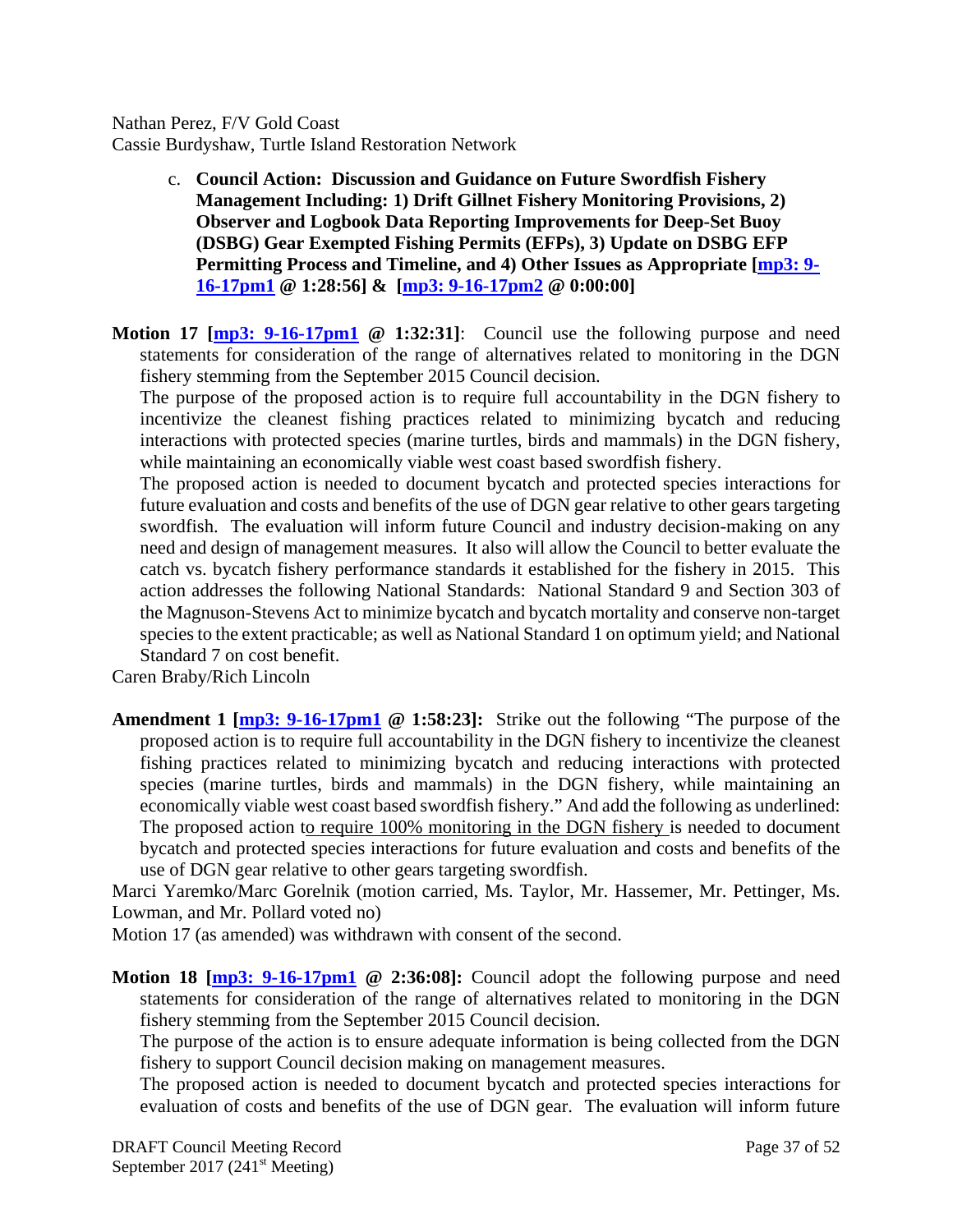council and industry decision-making on any need and design of management measures. It also will allow the Council to better evaluate catch vs. bycatch fishery performance standards it established for the fishery in 2015. This action addresses the following National Standards: National Standard 9 and Section 303 of the Magnuson-Stevens Act to minimize bycatch and bycatch mortality and conserve non-target species to the extent practicable; as well as National Standard 1 on optimum yield; and National Standard 7 on cost benefit.

Caren Braby/Rich Lincoln (motion carried unanimously)

**Staff Summary**: The Council adopted a revised purpose and need statement for the range of alternatives it adopted in September 2015 related for enhanced monitoring (human observers or electronic monitoring) of the drift gillnet (DGN) fishery as follows:

The purpose of the action is to ensure adequate information is being collected from the DGN fishery to support Council decision-making on management measures. The proposed action is needed to document bycatch and protected species interactions for evaluation of costs and benefits of the use of DGN gear. The evaluation will inform future Council and industry decision-making on any need and design of management measures. It also will allow the Council to better evaluate the catch versus bycatch fishery performance standards it established for the fishery in 2015. This action addresses the following National Standards: National Standard 9 and Section 303 of the Magnuson-Stevens Act to minimize bycatch and bycatch mortality and conserve non-target species to the extent practicable; as well as National Standard 1 on optimum yield; and National Standard 7 on cost benefit.

The September 2015 Council action included protected species hard caps for the DGN fishery, which were not implemented; without a revised purpose and need statement specific to fishery monitoring, NMFS could not further consider fishery monitoring alternatives, since the rationale was tied to hard cap management. The revised purpose and need statement will allow NMFS to further analyze monitoring alternatives, including any use of new or updated technology and consideration of unobservable vessel issues.

<span id="page-37-0"></span>**3.** [Recommendations for International Management Activities](http://www.pcouncil.org/wp-content/uploads/2017/08/J3__SitSum_Intl_Mgmt_SEPT2017BB.pdf) **– Kit Dahl [**[mp3: 9-16-](ftp://ftp.pcouncil.org/pub/R1709_September_2017_Recordings/9-16-17am3Copy.mp3) [17am3](ftp://ftp.pcouncil.org/pub/R1709_September_2017_Recordings/9-16-17am3Copy.mp3) **@ 0:08:42]**

[Agenda Item J.3, Attachment 1:](http://www.pcouncil.org/wp-content/uploads/2017/08/J3_Att1_Draft_Plenary_Rpt_ISC17_SEPT2017BB.pdf) Report of the Seventeenth Meeting of the International Scientific Committee for Tuna and Tuna-Like Species in the North Pacific Ocean

[Agenda Item J.3, Supplemental Attachment 2:](http://www.pcouncil.org/wp-content/uploads/2017/09/J3_Sup_Att2_WCPFC_outcomes_SEPT2017BB.pdf) WCPFC Northern Committee Outcomes [Agenda Item J.3, Supplemental Attachment 3:](http://www.pcouncil.org/wp-content/uploads/2017/09/J3_Sup_Att3_AlbacoreMSE_Announcement_SEPT2017BB.pdf) 3rd ISC North Pacific Albacore Management Strategy Evaluation Workshop October 17-19, 2017

<span id="page-37-1"></span>**a. Report from the International Scientific Committee for Tuna and Tuna-like Species in the North Pacific Ocean – Gerard DiNardo [**[mp3: 9-16-17am3](ftp://ftp.pcouncil.org/pub/R1709_September_2017_Recordings/9-16-17am3Copy.mp3) **@ 0:13:19]**

[Agenda Item J.3.a, NMFS Report 1](http://www.pcouncil.org/wp-content/uploads/2017/08/J3a_NMFS_Rpt1_Intl_Activities_SEPT2017BB.pdf)

[Agenda Item J.3.a, Supplemental NMFS Report 2:](http://www.pcouncil.org/wp-content/uploads/2017/09/J3a_Sup_NMFS_Rpt2_Outcomes_SEPT2017BB.pdf) Outcomes of the Northern Committee Meeting and the Joint Inter-American Tropical Tuna Commission and Western and Central Pacific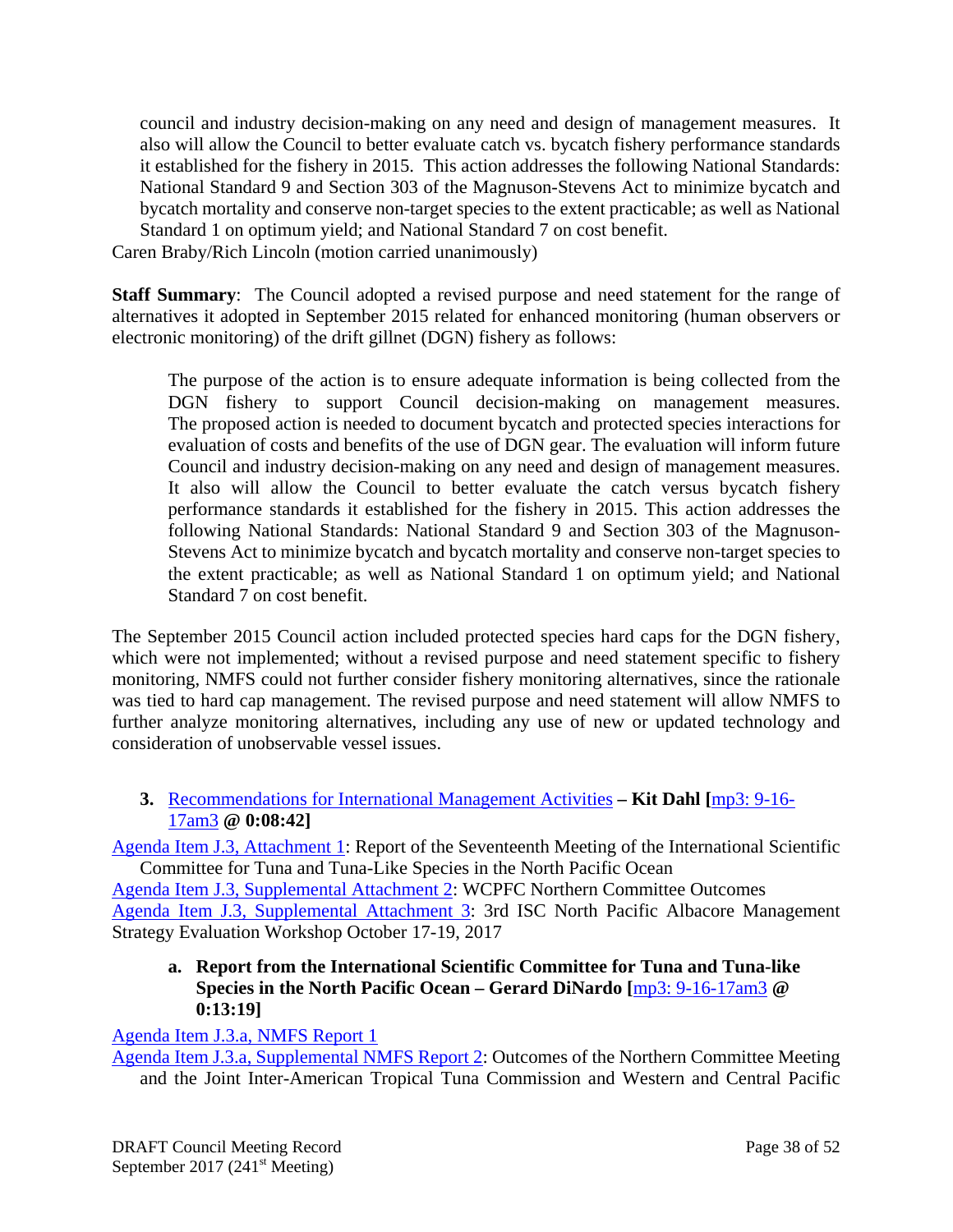Fisheries Commission Northern Committee Working Group Meeting on the Management of Pacific Bluefin Tuna

<span id="page-38-0"></span>[Agenda Item J.3.a, Supplemental NMFS SWFSC Presentation 1:](http://www.pcouncil.org/wp-content/uploads/2017/09/J3a_Sup_NMFS_SWFSC_Prestn1_DiNardo_SEPT2017BB.pdf) The 17th Meeting of the ISC & NC13: Activity Report (*DiNardo, ISC Chairman*)

- **b. Report from the Joint Session of the Western and Central Pacific Fisheries Commission Northern Committee and the Inter-American Tropical Tuna Commission Working Group on the Management of Pacific Bluefin Tuna – Dorothy Lowman [**[mp3: 9-16-17am3](ftp://ftp.pcouncil.org/pub/R1709_September_2017_Recordings/9-16-17am3Copy.mp3) **@ 0:45:05]**
- **c. Reports and Comments of Advisory Bodies and Management Entities [**[mp3: 9-](ftp://ftp.pcouncil.org/pub/R1709_September_2017_Recordings/9-16-17am3Copy.mp3) [16-17am3](ftp://ftp.pcouncil.org/pub/R1709_September_2017_Recordings/9-16-17am3Copy.mp3) **@ 0:51:40]**

<span id="page-38-1"></span>[Agenda Item J.3.a, Supplemental Joint CDFW-NMFS Report 1](http://www.pcouncil.org/wp-content/uploads/2017/09/J3a_Sup_Joint_CDFW_NMFS_Rpt1_Intl_SEPT2017BB.pdf) [Agenda Item J.3.c, Supplemental HMSMT Report 1](http://www.pcouncil.org/wp-content/uploads/2017/09/J3c_Sup_HMSMT_Rpt1_International_SEPT2017BB.pdf) [Agenda Item J.3.c, Supplemental HMSAS Report 1](http://www.pcouncil.org/wp-content/uploads/2017/09/J3c_Sup_HMSAS_Rpt1_International_SEPT2017BB.pdf)

**d. Public Comment [**[mp3: 9-16-17am3](ftp://ftp.pcouncil.org/pub/R1709_September_2017_Recordings/9-16-17am3Copy.mp3) **@ 1:30:14]**

<span id="page-38-2"></span>Doug Fricke Theresa Labriola, Wild Oceans Mike Conroy Donald Krebs and Nathan Perez

## <span id="page-38-3"></span>**e. Council Action: Consider Reports on International Activities and Provide Recommendations, as appropriate [**[mp3: 9-16-17pm1](ftp://ftp.pcouncil.org/pub/R1709_September_2017_Recordings/9-16-17pm1Copy.mp3) **@ 0:00:14]**

**Motion**: None

**Staff Summary**: The Council endorsed the outcomes of the Western and Central Pacific Fisheries Commission (WCPFC) Northern Committee meeting for rebuilding the Pacific bluefin tuna stock, and urged the U.S. to continue advocating for aggressive rebuilding of Pacific bluefin tuna at both the WCPFC and Inter-American Tropical Tuna Commission.

NMFS solicited Council recommendations on management measures for the U.S. domestic Pacific bluefin tuna quota. In 2017, catch exceeded 425 mt, the maximum allowed in any one year, and NMFS has prohibited landings for the remainder of the year. Since the U.S. quota is 600 mt for 2017-18, remaining quota for 2018 will be less than 130 mt. For this reason, the Council recommended a very small trip limit of around 1 mt in 2018 to account for incidental catch and discourage a directed fishery. The Council also encouraged NMFS to consider allowing a small amount of incidental landings for the remainder for 2017; otherwise, fish that will be unavoidably caught will have to be discarded.

<span id="page-38-4"></span>**4.** [Fishery Management Plan Amendment 4: Status Determination Criteria Final Action](http://www.pcouncil.org/wp-content/uploads/2017/08/J4__SitSum_HMS_FMP_Amdmt4_SEPT2017BB.pdf) **– Kit Dahl [**[mp3: 9-16-17pm2](ftp://ftp.pcouncil.org/pub/R1709_September_2017_Recordings/9-16-17pm2Copy.mp3) **@ 0:15:14]**

[Agenda Item J.4, Attachment 1:](http://www.pcouncil.org/wp-content/uploads/2017/08/J4_Att1_HMS_FMP_ProposedinFinalForm_SEPT2017BB.pdf) HMS FMP Showing Proposed Amendment Changes in Final Form

[Agenda Item J.4, Attachment 2:](http://www.pcouncil.org/wp-content/uploads/2017/08/J4_Att2_E-Only_HMS_FMP_ProposedinLEGALBLACKLINE_SEPT2017BB.pdf) HMS FMP Showing Proposed Amendment Changes in Legal Blackline (*Electronic Only*)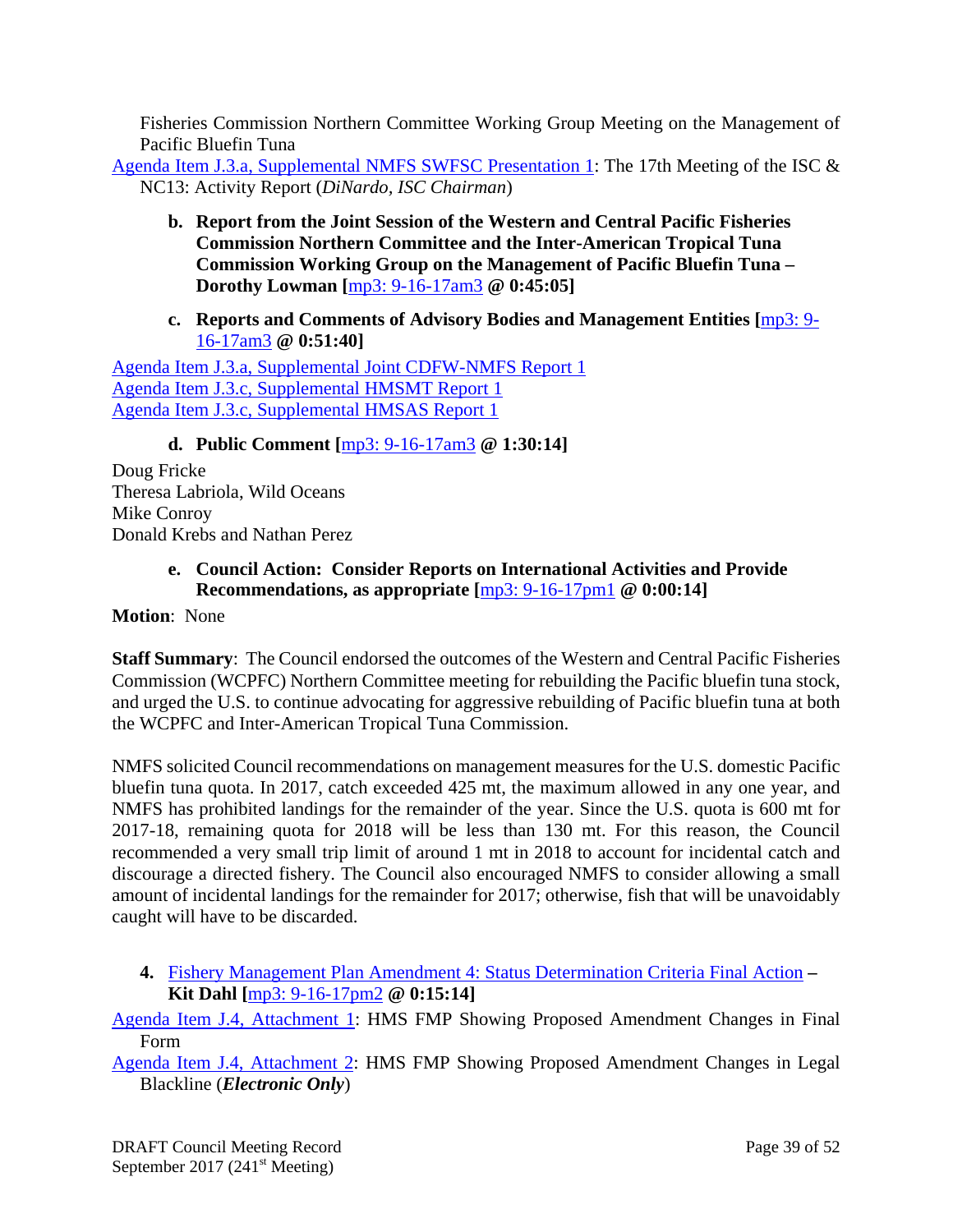**a. Reports and Comments of Advisory Bodies and Management Entities [**[mp3: 9-](ftp://ftp.pcouncil.org/pub/R1709_September_2017_Recordings/9-16-17pm2Copy.mp3) [16-17pm2](ftp://ftp.pcouncil.org/pub/R1709_September_2017_Recordings/9-16-17pm2Copy.mp3) **@ 0:21:30]**

<span id="page-39-0"></span>[Agenda Item J.4.a, HMSMT Report 1](http://www.pcouncil.org/wp-content/uploads/2017/08/J4a_HMSMT_Rpt1_Amdmt4_SEPT2017BB.pdf) [Agenda Item J.4.a, Supplemental NMFS Report 1](http://www.pcouncil.org/wp-content/uploads/2017/09/J4a_Sup_NMFS_Rpt1_Amdt4_SEPT2017BB.pdf) [Agenda Item J.4.a, Supplemental HMSAS Report 1](http://www.pcouncil.org/wp-content/uploads/2017/09/J4a_Sup_HMSAS_Rpt1_SEPT2017BB.pdf)

## **b. Public Comment [**[mp3: 9-16-17pm2](ftp://ftp.pcouncil.org/pub/R1709_September_2017_Recordings/9-16-17pm2Copy.mp3) **@ 0:59:10]**

<span id="page-39-2"></span><span id="page-39-1"></span>Steve Marx, PEW Charitable Trusts

## **c. Council Action: Adopt Final Highly Migratory Species Fishery Management Plan Amendment 4 [**[mp3: 9-16-17pm2](ftp://ftp.pcouncil.org/pub/R1709_September_2017_Recordings/9-16-17pm2Copy.mp3) **@ 1:03:27]**

## **Motion 19 [\[mp3: 9-16-17pm2](ftp://ftp.pcouncil.org/pub/R1709_September_2017_Recordings/9-16-17pm2Copy.mp3) @ 1:03:46]:** Council:

- 1. Adopt the final Highly Migratory Species Fishery Management Plan Amendment 4 language as reflected in Agenda Item J.4, Attachment 2, with the following changes:
	- a. Under 4.1.1.4 Determining if Overfishing is occurring or a Stock is overfished (p. 39), retain a revised version of the first sentence: "The Council will monitor each managed HMS stock and determine annually, if possible, if with regard to whether overfishing is occurring and whether the stock is overfished."
	- b. Add a table to the HMS SAFE that includes the stock-specific optimum yields (OYs) specified when the FMP was approved as referenced in Section 4.3 optimum yield (p. 40), so there is a reference point for comparison with the updated OY specifications in the HMS SAFE.
- 2. Approve the Highly Migratory Species Management Team's recommended changes, as described in Agenda Item J.4, HMSMT Report 1, except as follows:
	- a. On page 2, under 4.2,  $2^{nd}$  paragraph, retain "The SSC will review these estimates," but preface it with "At the request of the Council, the SSC will…."
	- b. Under 4.2, for unassessed stocks with catch history and additional information on relative abundance or stock productivity, revise the reference to Team's role to: "The HMSMT reviews the best available stockwide catch data…" and delete the phrase, "When a status determination is deemed necessary." [The revised sentence would begin with "The Council may recommend…."]
	- c. Under 4.2 for unassessed stocks with catch history but lacking further information on relative stock abundance or productivity, revise the reference to the Team's role to: "The HMSMT reviews the best available stockwide catch data…" and delete the phrase, "When a status determination is deemed necessary." [The revised sentence would begin with "The Council may recommend...."
	- d. Under 4.2 revise the last sentence to: "No matter the method used to estimate MSY or select a proxy, the relative impact of U.S. west coast fisheries may help to inform the Council's recommendations."

Michele Culver/Rich Lincoln (motion carried unanimously)

**Staff Summary**: The Council took final action to adopt [proposed changes to the FMP under](http://www.pcouncil.org/wp-content/uploads/2017/08/J4_Att2_E-Only_HMS_FMP_ProposedinLEGALBLACKLINE_SEPT2017BB.pdf)  [Amendment 4](http://www.pcouncil.org/wp-content/uploads/2017/08/J4_Att2_E-Only_HMS_FMP_ProposedinLEGALBLACKLINE_SEPT2017BB.pdf) including the [additional changes proposed by the Highly Migratory Species](http://www.pcouncil.org/wp-content/uploads/2017/08/J4a_HMSMT_Rpt1_Amdmt4_SEPT2017BB.pdf)  [Management Team](http://www.pcouncil.org/wp-content/uploads/2017/08/J4a_HMSMT_Rpt1_Amdmt4_SEPT2017BB.pdf) with some [additional modifications](http://www.pcouncil.org/wp-content/uploads/2017/09/J4_CouncilAction_September2017.pdf) to the text.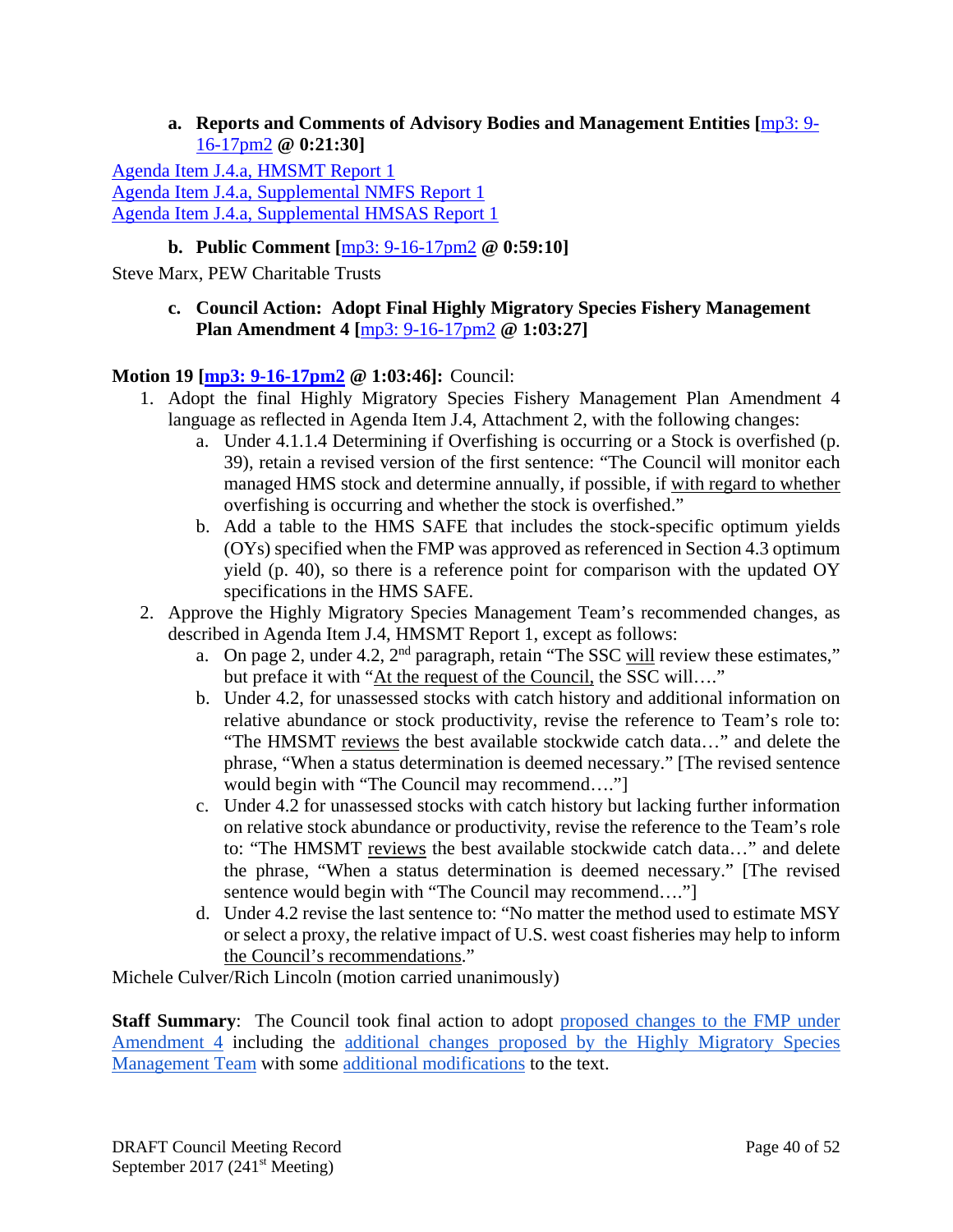<span id="page-40-0"></span>5. [Proposed Deep-Set Buoy Gear Exempted Fishing Permits](http://www.pcouncil.org/wp-content/uploads/2017/08/J5__SitSum_DSBG_EFPs_SEPT2017BB.pdf) **– Kit Dahl** [mp3: 9-17-17am3 @ 0:00:19]

[Agenda Item J.5, Attachment 1:](http://www.pcouncil.org/wp-content/uploads/2017/08/J5_Att_01_June2017_DSBG_EFP_recommendations1706_SEPT2017BB.pdf) Council June 2017 Recommendations on Deep-Set Buoy Gear Exempted Fishing Permit Issuance

[Agenda Item J.5, Attachment 2:](http://www.pcouncil.org/wp-content/uploads/2017/08/J5_Att_02_Sept2017_EFP_applications_summary_SEPT2017BB.pdf) Summary of Deep-Set Buoy Gear Exempted Fishing Permit Applications Submitted for the September 2017 Council Meeting

[Agenda Item J.5, Attachment 3:](http://www.pcouncil.org/wp-content/uploads/2017/08/J5_Att03_DSBG_EFP_application_Ball_update_1708_SEPT2017BB.pdf) Letter from Mr. Bob Ball with Requested Additional Information [Agenda Item J.5, Attachment 4:](http://www.pcouncil.org/wp-content/uploads/2017/08/J5_Att04_DSBG_EFP_application_Lutoshkin_resubmit_1708_SEPT2017BB.pdf) Resubmitted DSBG EFP Application from A. Lutoshkin [Agenda Item J.5, Attachment 5:](http://www.pcouncil.org/wp-content/uploads/2017/08/J5_Att05_DSBG_EFP_application_Rynkevic_resubmit_1708_SEPT2017BB.pdf) Resubmitted DSBG EFP Application from R. Rynkevic [Agenda Item J.5, Attachment 6:](http://www.pcouncil.org/wp-content/uploads/2017/08/J5_Att06_DSBG_EFP_application_Sokolova_resbumit_1708_SEPT2017BB.pdf) Resubmitted DSBG EFP Application from T. Sokolova [Agenda Item J.5, Attachment 7:](http://www.pcouncil.org/wp-content/uploads/2017/08/J5_Att07_DSBG_EFP_application_Ellis_1708_SEPT2017BB.pdf) DSBG EFP Application from R. Ellis [Agenda Item J.5, Attachment 8:](http://www.pcouncil.org/wp-content/uploads/2017/08/J5_Att08_DSBG_EFP_application_Foster_1708_SEPT2017BB.pdf) DSBG EFP Application from J. Foster [Agenda Item J.5, Attachment 9:](http://www.pcouncil.org/wp-content/uploads/2017/08/J5_Att09_DSBG_EFP_application_Hall_Crivello_1708_SEPT2017BB.pdf) DSBG EFP Application from J. Hall and F. Crivello, III [Agenda Item J.5, Attachment 10:](http://www.pcouncil.org/wp-content/uploads/2017/08/J5_Att10_DSBG_EFP_application_Porter_Joshua_1708_SEPT2017BB.pdf) DSBG EFP Application from Joshua Porter [Agenda Item J.5, Attachment 11:](http://www.pcouncil.org/wp-content/uploads/2017/08/J5_Att11_DSBG_EFP_application_Porter_Justin_1708_SEPT2017BB.pdf) DSBG EFP Application from Justin Porter [Agenda Item J.5, Attachment 12:](http://www.pcouncil.org/wp-content/uploads/2017/08/J5_Att12_DSBG_EFP_application_Rasmussen_1708_SEPT2017BB.pdf) DSBG EFP Application from A. Rasmussen [Agenda Item J.5,](http://www.pcouncil.org/wp-content/uploads/2017/08/J5_Att13_DSBG_EFP_application_Sidenko_1708_SEPT2017BB.pdf) Attachment 13: DSBG EFP Application from A. Sidenko [Agenda Item J.5, Attachment 14:](http://www.pcouncil.org/wp-content/uploads/2017/08/J5_Att14_DSBG_EFP_application_Smith_1708_SEPT2017BB.pdf) DSBG EFP Application from M. Smith [Agenda Item J.5, Attachment 15:](http://www.pcouncil.org/wp-content/uploads/2017/08/J5_Att15_DSBG_EFP_application_Tafoya_1708_SEPT2017BB.pdf) DSBG EFP Application from M. Tofoya

## <span id="page-40-1"></span>a. **Reports and Comments of Advisory Bodies and Management Entities [mp3: 9- 17-17am3 @ 0:03:26]**

[Agenda Item J.5.a, Supplemental HMSMT Report 1](http://www.pcouncil.org/wp-content/uploads/2017/09/J5a_Sup_HMSMT_Rpt1_EFPs_SEPT2017BB.pdf) [Agenda Item J.5.a, Supplemental HMSMT Presentation 1:](http://www.pcouncil.org/wp-content/uploads/2017/09/J5a_Sup_HMSMT_Prestn1_Hellmers_SEPT2017BB.pdf) Proposed Deep-Set Buoy Gear Exempted Fishing Permits (*Hellmers*)

<span id="page-40-2"></span>[Agenda Item J.5.a, Supplemental HMSAS Report 1](http://www.pcouncil.org/wp-content/uploads/2017/09/J5a_Sup_HMSAS_Rpt1_EFPs_SEPT2017BB.pdf)

## b. **Public Comment [mp3: 9-17-17am3 @ 0:03:26]**

<span id="page-40-3"></span>[Agenda Item J.5.b, Supplemental Public Comment 1](http://www.pcouncil.org/wp-content/uploads/2017/09/J5b_Sup_PubCom1_SEPT2017BB.pdf) Theresa Labriola, Wild Oceans

## c. **Council Action: Provide Recommendations to National Marine Fisheries Service on Exempted Fishing Permit Applications to Test Deep-Set Buoy Gear [\[mp3: 9-17-17am3 @ 0:13:37\]](ftp://ftp.pcouncil.org/pub/R1709_September_2017_Recordings/9-17-17am3Copy.mp3)**

**Motion 24 [\[mp3: 9-17-17am3 @ 0:](ftp://ftp.pcouncil.org/pub/R1709_September_2017_Recordings/9-17-17am3Copy.mp3)**2**4:33]**: Council forward the HMSMT recommendations on the current list of applicants to NMFS for action. John Ugoretz/Marc Gorelnik (motion carried unanimously)

**Staff Summary**: The Council reviewed 13 Deep-Set Buoy Gear Exempted Fishing Permit (EFP) applications and forwarded 12 to NMFS for issuance based on [recommendations from the Highly](http://www.pcouncil.org/wp-content/uploads/2017/09/J5a_Sup_HMSMT_Rpt1_EFPs_SEPT2017BB.pdf)  [Migratory Species Management Team \(HMSMT\)](http://www.pcouncil.org/wp-content/uploads/2017/09/J5a_Sup_HMSMT_Rpt1_EFPs_SEPT2017BB.pdf). Those EFPs recommended for preliminary approval by the HMSMT will be forwarded to NMFS with the expectation that applicants will provide the requested additional information directly to NMFS. NMFS will report back on receipt of the requested information and the Council would then make their final recommendation for issuance of those EFPs.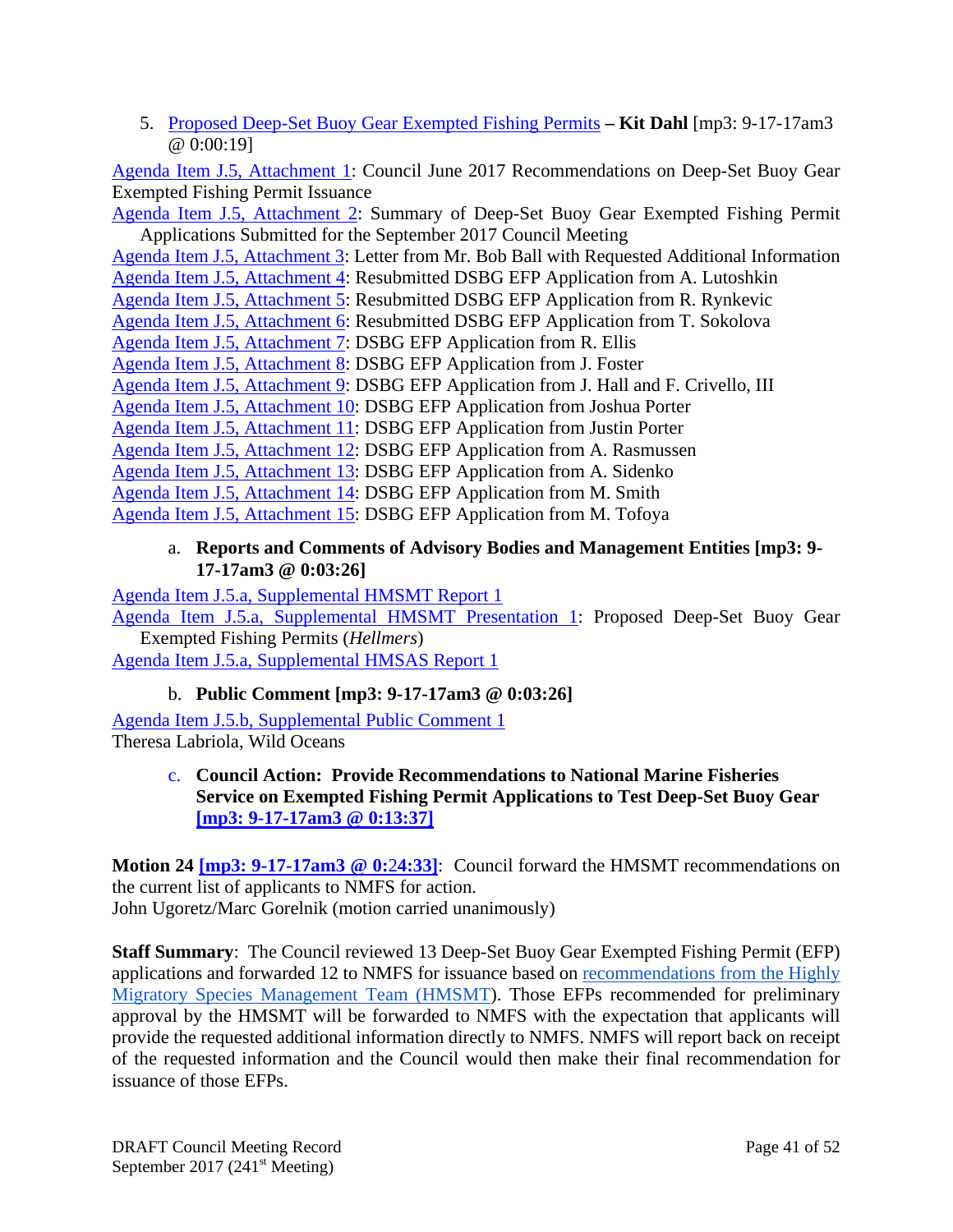- <span id="page-41-0"></span>**6. [Authorization of Deep-Set Buoy Gear and Federal Permitting –](http://www.pcouncil.org/wp-content/uploads/2017/08/J6__SitSum_DSBG_ROA_adopt_SEPT2017BB.pdf) Kit Dahl [\[mp3: 9-](ftp://ftp.pcouncil.org/pub/R1709_September_2017_Recordings/9-17-17pm1Copy.mp3) [17-17pm1](ftp://ftp.pcouncil.org/pub/R1709_September_2017_Recordings/9-17-17pm1Copy.mp3) @ 0:00:03]**
	- **Reports and Comments of Advisory Bodies and Management Entities [\[mp3: 9-](ftp://ftp.pcouncil.org/pub/R1709_September_2017_Recordings/9-17-17pm1Copy.mp3) [17-17pm1 @ 0:05:19\]](ftp://ftp.pcouncil.org/pub/R1709_September_2017_Recordings/9-17-17pm1Copy.mp3)**

<span id="page-41-1"></span>[Agenda Item J.6.a, Supplemental CFGC Report 1:](http://www.pcouncil.org/wp-content/uploads/2017/09/J6a_Sup_CFGC_Rpt1_SEPT2017BB.pdf) Letter from the California Fish and Game Commission re: Request to consider the range of alternatives for deep-set buoy gear, including linked buoy gear, and authorize use of this gear type

[Agenda Item J.6.a, HMSMT Report 1](http://www.pcouncil.org/wp-content/uploads/2017/08/J6a_HMSMT_Rpt1_Revised_DSBG_ROA_SEPT2017BB.pdf)

[Agenda Item J.6.a, Supplemental HMSMT Report 2](http://www.pcouncil.org/wp-content/uploads/2017/09/J6a_Sup_HMSMT_Rpt2_DSBG_ROAsup.201709_SEPT2017BB.pdf)

[Agenda Item J.6.a, Supplemental HMSMT Presentation 1:](http://www.pcouncil.org/wp-content/uploads/2017/09/J6a_Sup_HMSMT_Prestn1_Hellmers_SEPT2017BB.pdf) Authorization of Deep-Set Buoy Gear and Federal Permitting

[Agenda Item J.6.a, Supplemental EC Report 1](http://www.pcouncil.org/wp-content/uploads/2017/09/J6a_Sup_EC_Rpt1_SEPT2017BB.pdf)

<span id="page-41-2"></span>[Agenda Item J.6.a , Supplemental HMSAS Report 1](http://www.pcouncil.org/wp-content/uploads/2017/09/J6a_Sup_HMSAS_Rpt1_DSBG_ROA_SEPT2016BB.pdf)

## **Public Comment [\[mp3: 9-17-17pm1 @ 0:50:57\]](ftp://ftp.pcouncil.org/pub/R1709_September_2017_Recordings/9-17-17pm1Copy.mp3)**

[Agenda Item J.6.b, Public Comment 1](http://www.pcouncil.org/wp-content/uploads/2017/08/J6b_PubCom1_SEPT2017BB.pdf)

[Agenda Item J.6.b, Supplemental Public Comment 2](http://www.pcouncil.org/wp-content/uploads/2017/09/J6b_Sup_PubCom2_Full_E-Only_SEPT2017BB.pdf) (*Full Version E-Only*)

[Agenda Item J.6.b, Supplemental Public Comment 3](http://www.pcouncil.org/wp-content/uploads/2017/09/J6b_Sup_PubCom3_SEPT2017BB.pdf)

Theresa Labriola, Wild Oceans

Donald Krebs, Fisherman

Alexis Jackson, The Nature Conservancy

Nathan Perez, F/V Goldcoast

Steve Marx, PEW Charitable Trusts

c. **Council Action: Review and Adopt the Preliminary Range of Alternatives for Authorizing a Federal West Coast Swordfish Deep-Set Buoy Gear Fishing Including Federal Permitting [\[mp3: 9-17-17pm2](ftp://ftp.pcouncil.org/pub/R1709_September_2017_Recordings/9-17-17pm2Copy.mp3) @ 0:00:14]**

## **Motion 25** [**[mp3: 9-17-17pm2](ftp://ftp.pcouncil.org/pub/R1709_September_2017_Recordings/9-17-17pm2Copy.mp3)** @ 0:15:08]: Council would:

- 1) Define DSBG and Permits, for the purpose of analysis as follows:
	- a. *Possession*
		- i. Permits will be issued to an individual entity
		- ii. Individual entities may hold multiple permits, but permits may not be stacked on a single vessel
		- iii. The permit holder will assign the permit to a specific vessel
		- iv. The permit holder will not be required to be onboard the vessel
	- b. *Renewal*
		- i. Permits will be valid for one fishing year and expire if not renewed
	- c. *Transfer*
		- i. Transfer of permits will be prohibited until such as time as the Council feels the fishery has reached a stable state and that transfer would benefit management
	- d. Gear Description
		- i. The definition used in the HMSMT report (J.6.a HMSMT Report 1) of SBG and LBG will be used
		- ii. Gear would be marked as described in the supplemental EC report (J.6.a Supplemental EC Report 1)
	- e. Gear Tending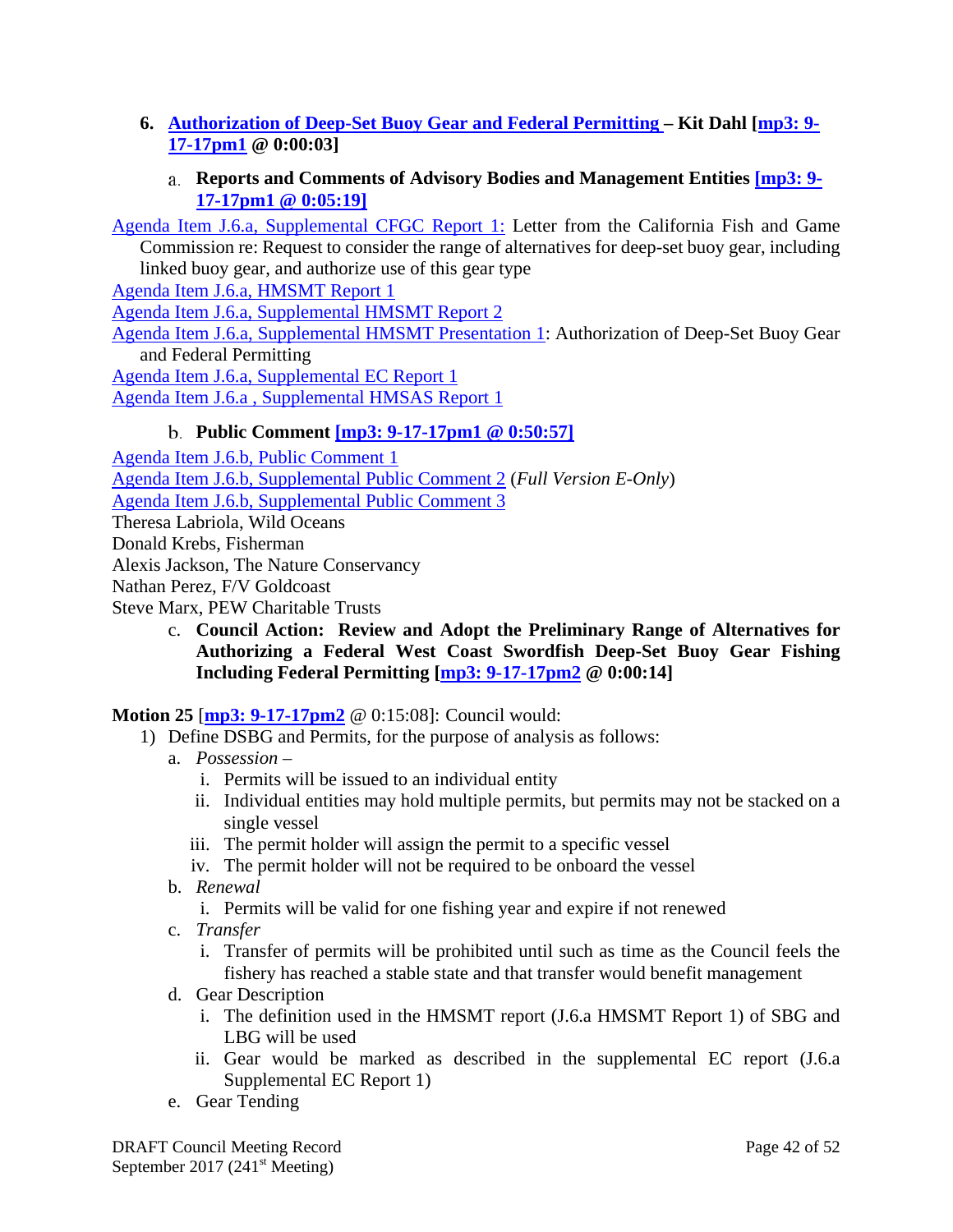- i. Require that all gear be within a 5 nm diameter area and that the vessel be no more than 3 nm from the nearest piece of gear
- f. Gear Deployment/Retrieval
	- i. Gear may not be deployed prior to local sunrise
	- ii. All gear must be onboard the vessel no later than 3 hours after local sunset
- g. Multiple Gears
	- i. Multiple gears may be used on a trip. All landings must be tagged or marked to identify the gear used.
- h. Geographic Area
	- i. All Federal waters offshore California and Oregon
- i. Fishery Timing
	- i. No restrictions within the existing fishing season/statistical year
- j. Species
	- i. All legal HMS are allowed
- k. Fishery Monitoring
	- i. Logbooks will be required
	- ii. All monitoring requirements in the HMS FMP will be followed
- 2) The Range of Alternatives for consideration under NEPA will include:
	- a. Permitting
		- i. Open Access
		- ii. Open Access north of Point Conception and Limited Entry South of Point Conception
			- 1. Limited Entry South of Point Conception Alternatives
				- a. Capacity
					- i. 50 permits
					- ii. 150 permits
				- iii. 250 permits
				- b. Qualifications to obtain permits
					- i. No qualifications
					- ii. Only HMS permittees
				- iii. Only persons with demonstrated swordfish fishery participation to be allocated based on criteria defined by the Council

John Ugoretz/Buzz Brizendine

Amendment 1 [**[mp3: 9-17-17pm2](ftp://ftp.pcouncil.org/pub/R1709_September_2017_Recordings/9-17-17pm2Copy.mp3)** @ 0:47:08]**:** Council amend the main motion to add an option under "Capacity" for 10 limited entry permits

Caren Braby/Herb Pollard (amendment carried unanimously) Motion as amended carried unanimously

**Staff Summary:** The Council adopted a [range of alternatives](http://www.pcouncil.org/wp-content/uploads/2017/09/J6_CouncilAction_September2017.pdf) for authorization of deep-set buoy gear and Federal permitting, and provided guidance to the HMSMT on the analysis. The Council is scheduled to review the analysis, further refine the range of alternatives, and possibly select a preliminary preferred alternative at its March 2018 meeting.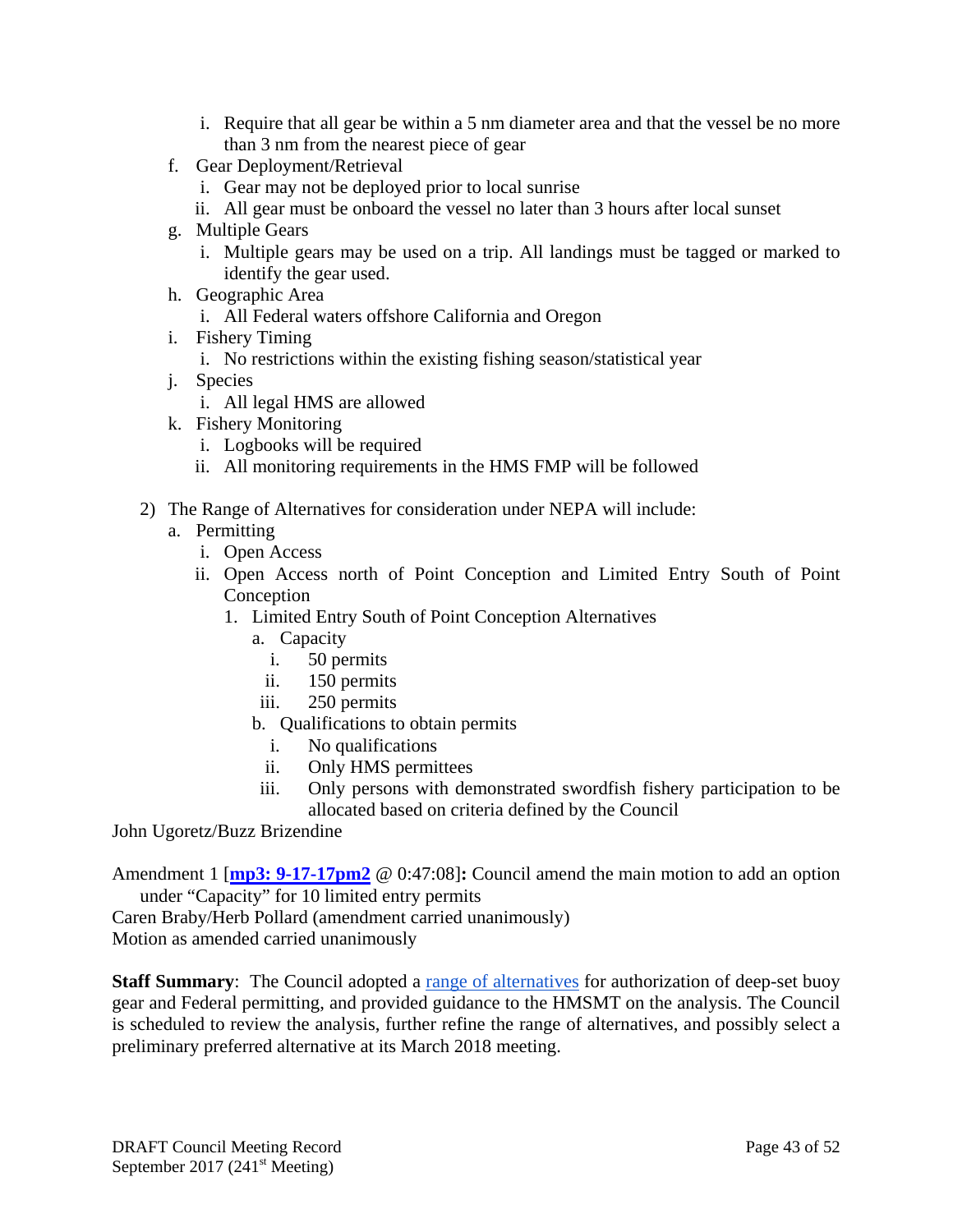## <span id="page-43-0"></span>**INFORMATIONAL REPORTS**

[Informational Report 1:](http://www.pcouncil.org/wp-content/uploads/2017/08/IR_1_SK_Grant_Announcement_SEPT2017BB.pdf) Saltonstall-Kennedy Grant Program – 2018 SK Grant Competition is Currently Open

[Informational Report 2:](http://www.pcouncil.org/wp-content/uploads/2017/08/IR_2_NMFS-List_of_Foreign_Fisheries_for_Public_Comment_SEPT2017BB.pdf) NMFS Published Draft List of Foreign Fisheries for Public Comment [Supplemental Informational Report 3:](http://www.pcouncil.org/wp-content/uploads/2017/09/Sup_IR_3_Quinault_Anchovy_Request_SEPT2017BB.pdf) Quinault Indian Nation Anchovy Request

[Supplemental Informational Report 4:](http://www.pcouncil.org/wp-content/uploads/2017/09/Sup_IR_4_MREP_info_report_SEPT2017BB.pdf) Informational Report on the Marine Resources Education Program

<span id="page-43-1"></span>[Supplemental Informational Report 5:](http://www.pcouncil.org/wp-content/uploads/2017/09/Sup_IR_5_In-Season_Salmon_Harvest_Rpt_SEPT2017BB.pdf) Status Report of the 2017 Ocean Salmon Fisheries Off Washington, Oregon, and California; preliminary data through August 31, 2017

#### **VOTING LOG**

**Motion 1**: Adopt the agenda as shown in [Agenda Item A.5, September](http://www.pcouncil.org/wp-content/uploads/2017/08/A5__Agenda_SEPT2017BB.pdf) 11-18, 2017 Dorothy Lowman/Buzz Brizendine (Motion carried unanimously)

**Motion 2**: Approve the draft terms of reference for the 2018 acoustic-trawl survey methodology review as shown in [Agenda Item C.1, Attachment 1:](http://www.pcouncil.org/wp-content/uploads/2017/08/C1_Att1_Methodology_ToR_SEPT2017BB.pdf) Draft Terms of Reference for the 2018 Acoustic-Trawl Survey Methodology Review, September 2017, and include the recommendations of the SSC in [Agenda Item C.1.a, Supplemental SSC Report,](http://www.pcouncil.org/wp-content/uploads/2017/09/C1a_Sup_SSC_Rpt1_ToR_SEPT2017BB.pdf) September 2017.

Michael Clark/Michele Culver (motion carries unanimously)

**Motion 3**: Council direct staff to prepare two letters, one to the Federal Energy Regulatory Commission (FERC) and the other to the California Department of Water Resources (DWR), relating to essential fish habitat for fall Chinook and the operation of the Oroville Dam and related facilities.

The letter to DWR should:

- **1.** Set forth the Council's prerogative under Section  $305(b)(3)$  of the Magnuson-Stevens Act to "comment on and make recommendations to . . . any Federal or State agency concerning any [proposed] activity . . . that, in the view of the Council, may affect the habitat, including essential fish habitat, of a fishery resource under its authority."
- 2. Inform DWR that:
	- the Council manages the Sacramento fall Chinook and that this stock's largest contribution to the fishery comes from the Feather River;
	- the sole suitable spawning habitat for natural reproduction on the Feather River is in the "low flow channel," an eight-mile stretch from the Fish Barrier Dam down to the Thermalito Afterbay Outlet;
	- habitat below the Thermalito Afterbay Outlet (the "high flow channel") is presently unsuitable for fall Chinook spawning primarily because of lethally high water temperatures;
	- proposed activities under a Settlement Agreement will eliminate some or all of the currently available and essential spawning habitat for the fall Chinook on the Feather River through placement of a segregation weir; and
	- the proposed weir will also prevent fall Chinook from directly reaching the fish hatchery.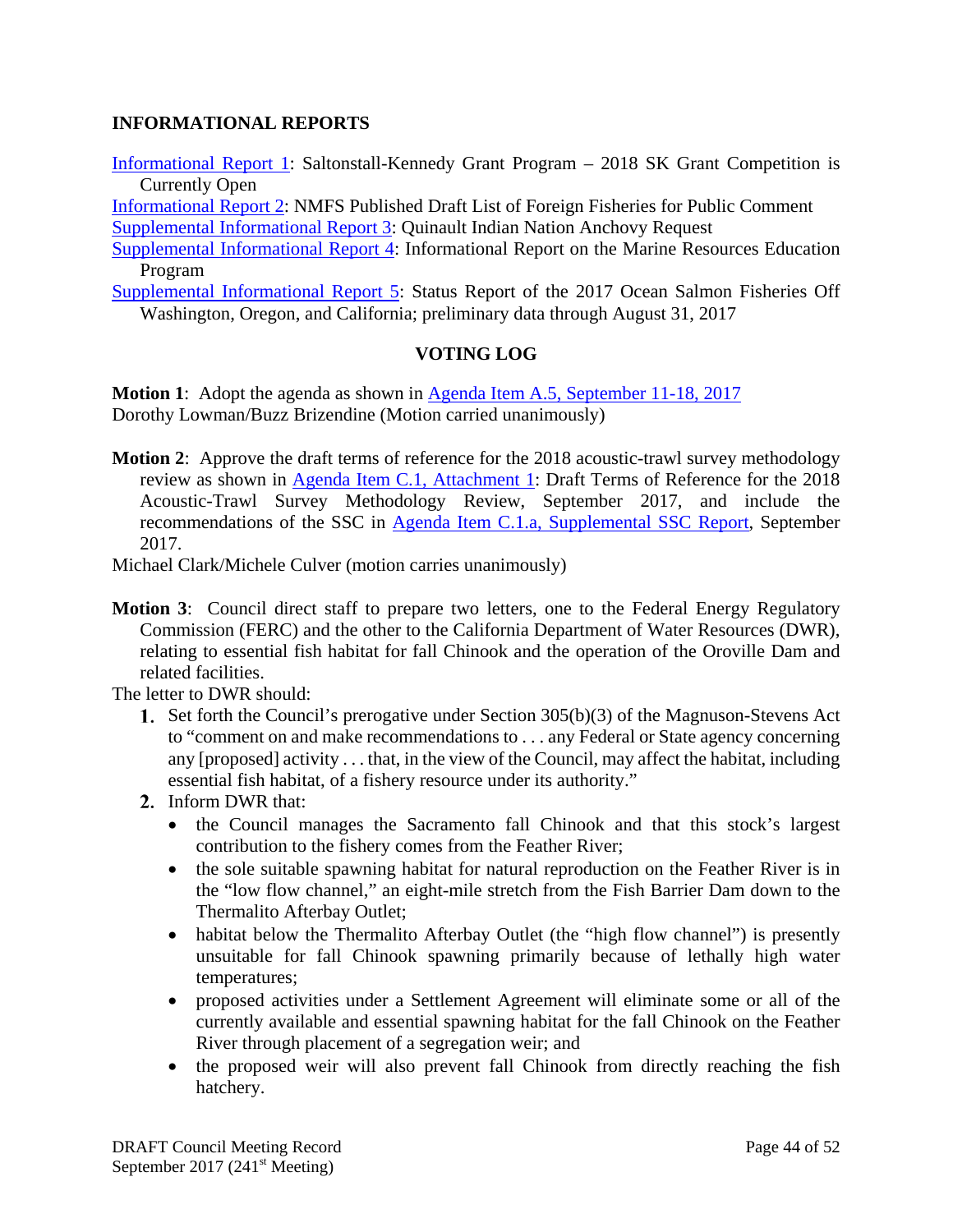- Encourage DWR to expedite implementation of the NFMS BiOp and Settlement Agreement Articles for temperature changes and habitat alterations to the low-flow and high flow channels prior to license renewal. [\(HC Recommendation No. 1, revised\)](http://www.pcouncil.org/wp-content/uploads/2017/09/D1a_Sup_HC_Rpt1_SEPT2017BB.pdf). Request that DWR proceed immediately with planning and other work that does not require advance FERC approval. To the extent that any work such as construction requires FERC approval, ask that DWR seek such approval during pendency of its relicensing application.
- 2. Encourage DWR to expedite the temperature changes to the low flow channel immediately, in compliance with the California State Water Quality Control Board request. [\(HC](http://www.pcouncil.org/wp-content/uploads/2017/09/D1a_Sup_HC_Rpt1_SEPT2017BB.pdf)  [Recommendation No. 3\)](http://www.pcouncil.org/wp-content/uploads/2017/09/D1a_Sup_HC_Rpt1_SEPT2017BB.pdf).
- 3. Encourage DWR to prioritize developing methods to ensure that daily maximum temperatures are not exceeded. [\(HC Recommendation No. 4\)](http://www.pcouncil.org/wp-content/uploads/2017/09/D1a_Sup_HC_Rpt1_SEPT2017BB.pdf).
- 4. Continue to advocate for near-future solutions that directly (rather than indirectly) reduce water temp in the high flow channel. [\(HC Recommendation No. 5\)](http://www.pcouncil.org/wp-content/uploads/2017/09/D1a_Sup_HC_Rpt1_SEPT2017BB.pdf).
- 5. Assess reasons for reduced spawning in the high flow channel. (HC Recommendation No. [6\)](http://www.pcouncil.org/wp-content/uploads/2017/09/D1a_Sup_HC_Rpt1_SEPT2017BB.pdf).

The letter to FERC should:

- 1. Set forth the Council's prerogative under Section 305(b)(3) of the Magnuson-Stevens Act to "comment on and make recommendations to . . . any Federal or State agency concerning any [proposed] activity . . . that, in the view of the Council, may affect the habitat, including essential fish habitat, of a fishery resource under its authority."
- 2. Inform FERC that:
	- the Council manages the Sacramento fall Chinook and that this stock's largest contribution to the fishery comes from the Feather River;
	- the sole suitable spawning habitat for natural reproduction on the Feather River is in the "low flow channel," an eight-mile stretch from the Fish Barrier Dam down to the Thermalito Afterbay Outlet;
	- habitat below the Thermalito Afterbay Outlet (the "high flow channel") is presently unsuitable for fall Chinook spawning primarily because of lethally high water temperatures;
	- proposed activities under a Settlement Agreement will eliminate some or all of the currently available and essential spawning habitat for the fall Chinook on the Feather River through placement of a segregation weir; and
	- the proposed weir will also prevent fall Chinook from directly reaching the fish hatchery.
- **3.** Request that FERC:
	- require that suitable replacement habitat for fall Chinook, including thermal remediation, be in place before the implementation of the segregation weir;
	- require that provisions for continued hatchery fish production be implemented prior to implementation of the segregation weir; and
	- authorize DWR to proceed immediately with improvements to fish habitat, including satisfactory spawning temperature in the high-flow channel and low-flow channel, prior to renewal of operating license.

Marc Gorelnik/Rich Lincoln (motion carried, Ms. Yaremko and Mr. Lockhart abstained)

**Motion 4**: Council approve the following alternatives for proposed changes to the Pacific Halibut Catch Sharing Plan for public Review: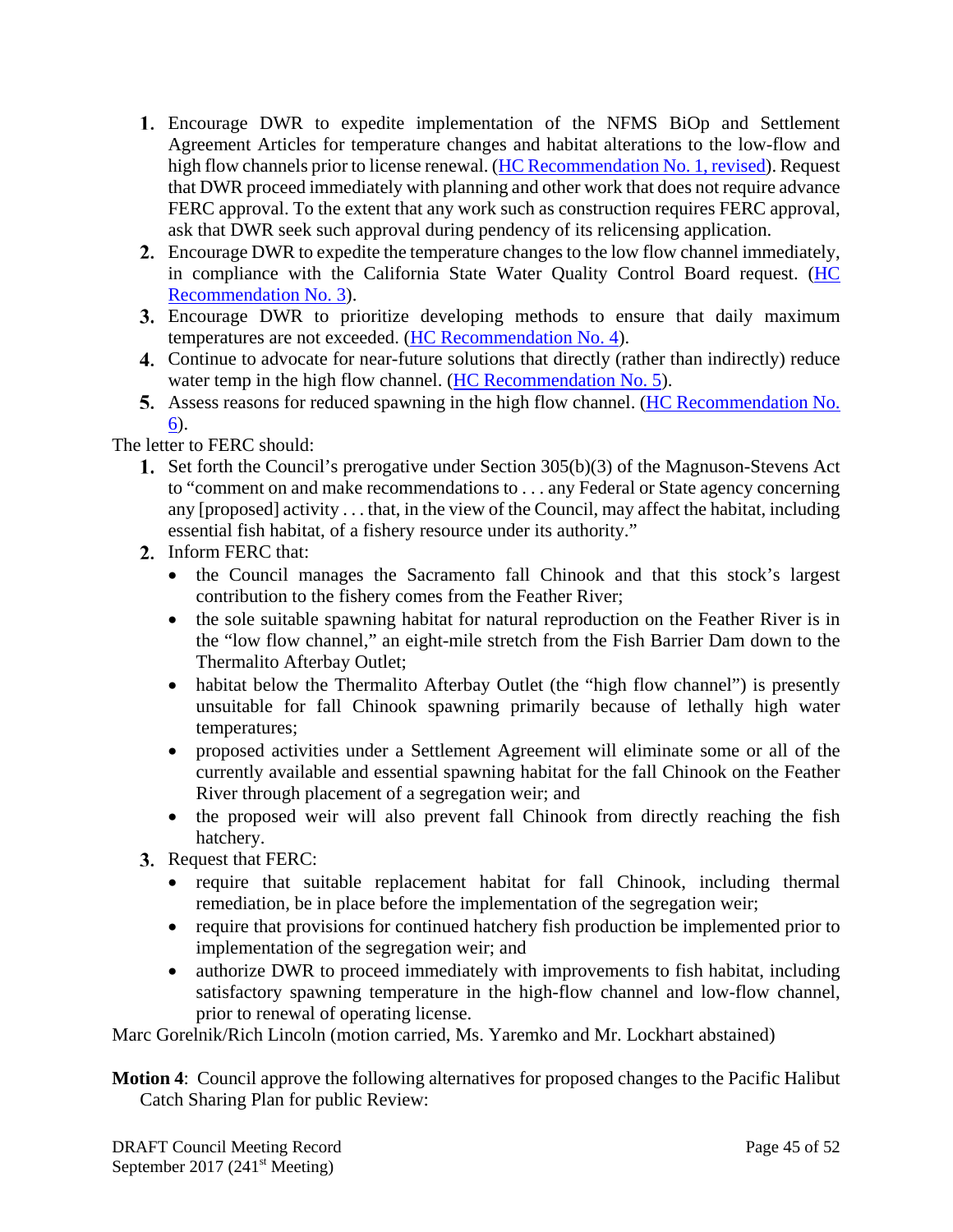- 1. For the Washington recreational fishery, retain the current statewide season structure (i.e., manage the north coast, south coast and Puget Sound subareas under a common season) with either:
	- c. *Status Quo Quota Management*: Each subarea receives and is managed to archive, but not exceed, its own separate allocation or
	- d. *Shared Quota Management*: The south coast, north coast and Puget Sound subarea quotas are pooled and managed under a shared quota to provide a minimum of four days for an initial statewide season. Following that initial statewide season, the remaining quota would be distributed among the subareas using status quo allocation formulas.
- 2. Regarding the incidental halibut retention allowance in the sablefish fishery north of Point Chehalis, revise the catch sharing as follows:
	- a. When the Area 2A TAC is less than 1.5 million pounds, follow the status quo allocation formula up to a maximum allocation of 50,000 pounds. When the Area 2A TAC is 1.5 million pounds are more, increase the maximum allocation to 70,000 pounds.
- 3. Analyze a range of annual bag limit alternatives for the Washington recreational fishery of two to six fish per angler.
- 4. For the Columbia River subarea recreational halibut fishery, change the days of the week that the all depth fishery would be open to Thursday, Friday and Sunday.

Michele Culver/Rich Lincoln (motion carried unanimously)

- **Motion 5:** Council adopt for public review proposed changes for the 2018 Pacific Halibut Catch Sharing Plan and 2018 annual fishery regulations Alternatives 1a, 1b, and 1c, along with status quo for management of the Oregon Central Coast Subarea as contained in [Agenda Item G.1.b,](http://www.pcouncil.org/wp-content/uploads/2017/08/G1b_ODFW_Rpt1_SEPT2017BB.pdf)  [ODFW Report 1, September 2017.](http://www.pcouncil.org/wp-content/uploads/2017/08/G1b_ODFW_Rpt1_SEPT2017BB.pdf)
- Maggie Sommer/Dorothy Lowman (motion as amended carried unanimously)
- **Motion 6**: Council preliminarily approve the following off-year science improvement workshops with further discussion and final approval scheduled for November 2017. Using Agenda Item [E.2.a Supplemental SSC Report 1:](http://www.pcouncil.org/wp-content/uploads/2017/09/E2a_Sup_SSC_Rpt1_SEPT2017BB.pdf) The follow-up workshop on catch reconstruction, transboundary issues; conditional age at length data; and follow-up on productivity workshop Michele Culver/Rich Lincoln (motion carried unanimously)

**Motion 7:** Reconsider Motion 5 from Agenda Item G.1. Pacific Halibut Maggie Sommer/Herb Pollard (motion carried unanimously)

**Motion 8**: Council preliminarily approve stock assessment methodology review topics as described in [Agenda Item E.3.a, Supplemental SSC Report 1,](http://www.pcouncil.org/wp-content/uploads/2017/09/E3a_Sup_SSC_Rpt1_SEPT2017BB.pdf) [Supplemental GMT Report 1,](http://www.pcouncil.org/wp-content/uploads/2017/09/E3a_Sup_GMT_Rpt1_SEPT2017BB.pdf) [Supplemental GAP Report 1,](http://www.pcouncil.org/wp-content/uploads/2017/09/E3a_Sup_GAP_Rpt1_SEPT2017BB.pdf) and the recreational fisheries data CPUE from [Agenda Item](http://www.pcouncil.org/wp-content/uploads/2017/09/E2a_Sup_GMT_Rpt1_OffYearScience_SEPT2017BB.pdf)  [E.2.a, Supplemental GMT Report 1](http://www.pcouncil.org/wp-content/uploads/2017/09/E2a_Sup_GMT_Rpt1_OffYearScience_SEPT2017BB.pdf) for further consideration in November.

Michele Culver/Rich Lincoln (motion carried unanimously)

**Motion 9:** Council put forth for public review the following preliminary preferred alternatives:

- The alternative calculation method put forth in Agenda Item E.6.a Supplemental GMT [Report 1](http://www.pcouncil.org/wp-content/uploads/2017/09/E6a_Sup_GMT_Rpt1_SEPT2017BB.pdf) for the Pacific Halibut Discard Mortality Rates for bottom trawl vessels using EM
- A third party provider model for video review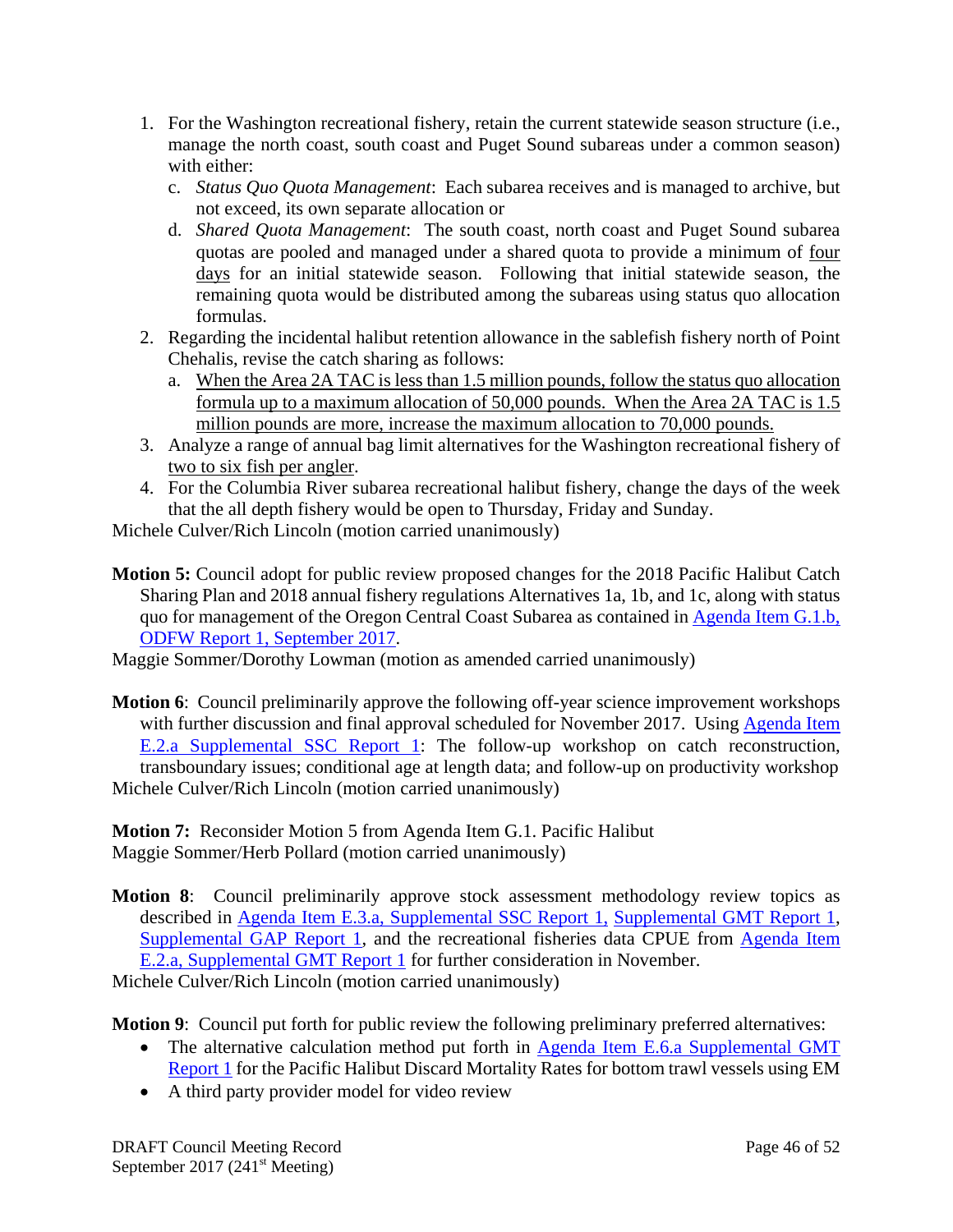Dorothy Lowman/Maggie Sommer (motion carried unanimously)

- **Motion 10**: Council approve the WDFW revised process and timeline described in [Agenda Item](http://www.pcouncil.org/wp-content/uploads/2017/08/E7a_WDFW_Rpt1_SEPT2017BB.pdf)  [E.7.a, WDFW Report 1,](http://www.pcouncil.org/wp-content/uploads/2017/08/E7a_WDFW_Rpt1_SEPT2017BB.pdf) and approve the following items for further analysis and consideration:
	- Purpose and Need statements in [Agenda Item E.7, Attachment 4,](http://www.pcouncil.org/wp-content/uploads/2017/08/E8_Att4_POP_STAR_Panel_Report-FINAL_SEPT2017BB.pdf) except as noted below and in the following alternatives
		- 1. Meeting the at-sea whiting fishery bycatch needs
			- Alternatives listed in [E.7.a, CAB Report 1, September 2017](http://www.pcouncil.org/wp-content/uploads/2017/08/E7a_CAB_Rpt1_SEPT2017BB.pdf) ("CAB Report"). For 1.d, restrict review to the at-sea bycatch species.
			- Process for each as described in E.7.a Supplemental GMT Report 1, September [2017 \("GMT report"\)](http://www.pcouncil.org/wp-content/uploads/2017/09/E7a_Sup_GMT_Rpt1_SEPT2017BB.pdf)
		- 2. Trawl Sablefish area management
			- Recommend CAB revise the Purpose and Need Statement to address guidance in
			- [E.7.a, Supplemental NMFS Report 2 \("NMFS Report"\)](http://www.pcouncil.org/wp-content/uploads/2017/09/E7a_Sup_NMFS_Rpt2_SEPT2017BB.pdf)
			- CAB alternatives
			- Consider with gear switching as a follow-on Action
		- 3. Revising shoreside IFQ accumulation limits
			- CAB Alternatives (as bookends)
			- GMT Recommended process
		- 4. Meeting shoreside IFQ sector harvest complex needs
			- CAB Alternatives except remove:
			- Increase quota issued and
			- Change management tools for some species
			- Area Restriction alternative for Relief from QP limits
			- For post season trading, include an end date
			- Add an alternative to revisit the provision which expires all QP not moved to vessel accounts by Sept 1st, as suggested in NMFS Report
			- GMT Recommended process
		- 5. Gear Switching
			- No action
			- Cap on amount of sablefish quota used with fixed gear (percentage based)
			- Reserved a portion of sablefish quota for use only with trawl gear (percentage based)
			- Consider with Sablefish Area Management as follow-on action
		- 6. (#7 in CAB report) AMP pass-though
			- Continue the pass-through until an alternative use of AMP is implemented
			- GMT Recommended process

Maggie Sommers/Joanna Grebel (motion carried unanimously)

**Motion 11**: Council adopt, for gear switching, a control date of 9/15/2017.

Maggie Sommers/Brad Pettinger (motion carried, Ms. Grebel, Mr. Brizendine, and Mr. Gorelnik voted no)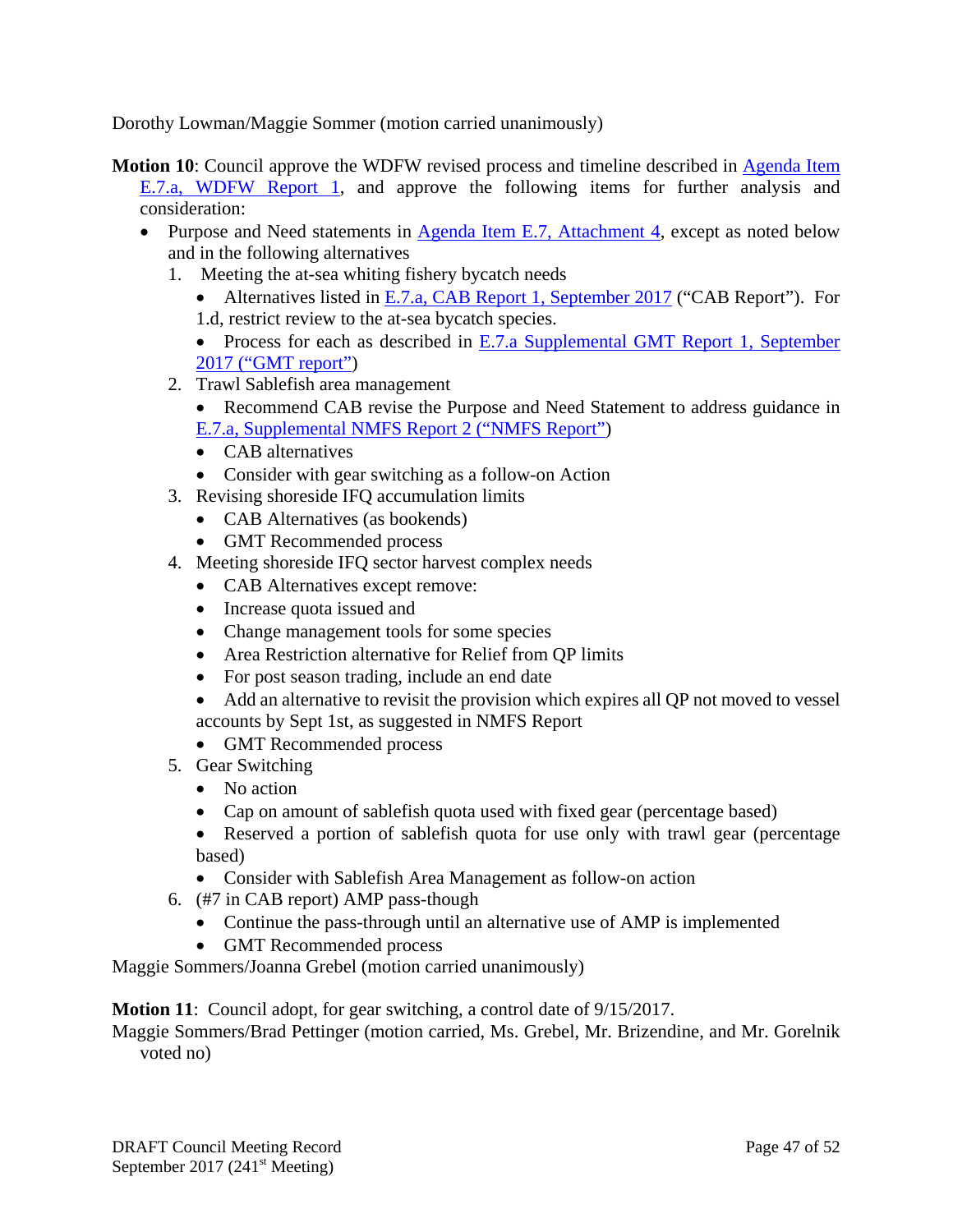- **Motion 12:** Council approve the Purpose and Need statement and the alternatives for the Catcher-Processor accumulation limits as described in [Agenda Item E.7 Attachment 4](http://www.pcouncil.org/wp-content/uploads/2017/08/E7_Att4_Follow-on_Action_DiscussionDoc_SEPT2017BB.pdf) for analysis and further consideration as a follow-on action
- Michele Culver/Rich Lincoln (motion carried unanimously)
- **Motion 13:** Council approve the Research and Data needs and Catch Share reviews chapters as described in **E.7** Attachment 2 with the **GMT** recommended changes, the FMP Amendment language on the as-sea set asides as described in [Agenda Item E.7 Attachment 5](http://www.pcouncil.org/wp-content/uploads/2017/08/E7_Att5_A21-3_SEPT2017BB.pdf) and Agenda [Item E.7, Attachment 3.](http://www.pcouncil.org/wp-content/uploads/2017/08/E7_Att3_E-Only_CommunitiesDoc_Updated_Table_8.18.2017_SEPT2017BB.pdf)

Michele Culver/Rich Lincoln (motion carried unanimously)

- **Motion 14**: Council recommend approval of the overall approach and provisions applying to both trawl Exempted Fishing Permits as described in [Agenda Item E.4.d, Supplemental Staff](http://www.pcouncil.org/wp-content/uploads/2017/09/E4d_Sup_Staff_Rpt_EFP_Summary_Final_09152017v2_SEPT2017BB.pdf)  [Report, September 2017.](http://www.pcouncil.org/wp-content/uploads/2017/09/E4d_Sup_Staff_Rpt_EFP_Summary_Final_09152017v2_SEPT2017BB.pdf)
- Maggie Sommer/Brad Pettinger (motion carried, Mr. Lockhart abstained and Mr. Pettinger recused himself)

**Motion 15:** Council approve the following additional EFP activities and the following additional EFP constraints for the areas south of 42°:

- 5. An exemption that would allow use of midwater gear to target non-whiting from Jan 1- May 15 in the RCA, seaward of the RA and shoreward of the RCA, in the area from 42<sup>°</sup> to 40° 10', and
- 6. An exemption that would allow use of midwater gear to target non-whiting in the RCA south of 40° 10' (the gear is already allowed seaward in regulation. The gear would not be allowed shoreward, as proposed by applicants)
- 7. Should the SFFT bottom trawl exemption (e.g., the 2017 EFP) be allowed to extend South of 42° (post the 2018 salmon forecast; see item 2 from Agenda Item E.4.d, Supplemental Staff Report): this gear would be authorized shoreward of the RCA from  $42^{\circ}$  to  $40^{\circ}$  10', from the time of issuance through the end of the year.
- 8. For all EFP activities authorized in items 1, 2, and 3 above that occur South of 42°, an 80 fish Chinook bycatch cap shall apply

Marci Yaremko/Buzz Brizendine (motion carried, Mr. Lockhart abstained and Mr. Pettinger recused himself)

**Motion 16**: Council adopt as final stock assessments and catch only updates endorsed by the SSC for 2019-2020 management, as shown in [Agenda Item E.8.a, Supplemental SSC Report 1,](http://www.pcouncil.org/wp-content/uploads/2017/09/E8a_Sup_SSC_Rpt1_Stock_Assessments_SEPT2017BB.pdf)  [September 2017.](http://www.pcouncil.org/wp-content/uploads/2017/09/E8a_Sup_SSC_Rpt1_Stock_Assessments_SEPT2017BB.pdf)

Corey Niles/Joanna Grebel (motion as amended carried unanimously)

**Motion 17** (as amended) was withdrawn with consent of the second

**Motion 18:** Council adopt the following purpose and need statements for consideration of the range of alternatives related to monitoring in the DGN fishery stemming from the September 2015 Council decision.

The purpose of the action is to ensure adequate information is being collected from the DGN fishery to support Council decision making on management measures.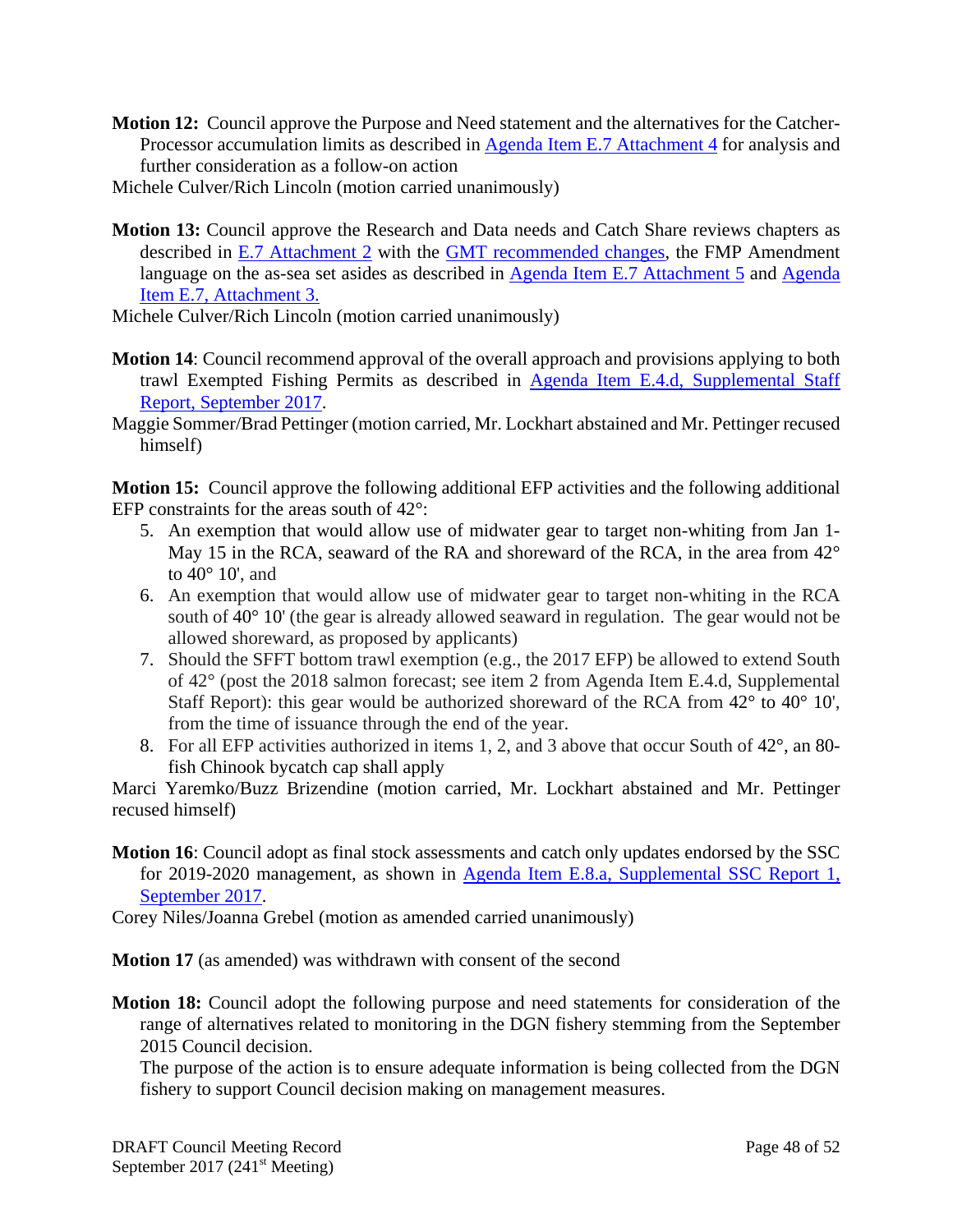The proposed action is needed to document bycatch and protected species interactions for evaluation of costs and benefits of the use of DGN gear. The evaluation will inform future council and industry decision-making on any need and design of management measures. It also will allow the Council to better evaluate catch vs. bycatch fishery performance standards it established for the fishery in 2015. This action addresses the following National Standards: National Standard 9 and Section 303 of the Magnuson-Stevens Act to minimize bycatch and bycatch mortality and conserve non-target species to the extent practicable; as well as National Standard 1 on optimum yield; and National Standard 7 on cost benefit.

Caren Braby/Rich Lincoln (motion carried unanimously)

## **Motion 19:** Council:

- 1. Adopt the final Highly Migratory Species Fishery Management Plan Amendment 4 language as reflected in [Agenda Item J.4, Attachment 2,](http://www.pcouncil.org/wp-content/uploads/2017/08/J4_Att2_E-Only_HMS_FMP_ProposedinLEGALBLACKLINE_SEPT2017BB.pdf) with the following changes:
	- a. Under 4.1.1.4 Determining if Overfishing is occurring or a Stock is overfished (p. 39), retain a revised version of the first sentence: "The Council will monitor each managed HMS stock and determine annually, if possible, if with regard to whether overfishing is occurring and whether the stock is overfished."
	- b. Add a table to the HMS SAFE that includes the stock-specific OYs specified when the FMP was approved as referenced in Section 4.3 Optimum Yield (p. 40), so there is a reference point for comparison with the updated OY specifications in the HMS SAFE.
- 2. Approve the Highly Migratory Species Management Team's recommended changes, as described in [Agenda Item J.4, HMSMT Report 1,](http://www.pcouncil.org/wp-content/uploads/2017/08/J4a_HMSMT_Rpt1_Amdmt4_SEPT2017BB.pdf) except as follows:
	- c. On page 2, under 4.2,  $2<sup>nd</sup>$  paragraph, retain "The SSC will review these estimates," but preface it with "At the request of the Council, the SSC will…."
	- d. Under 4.2, for unassessed stocks with catch history and additional information on relative abundance or stock productivity, revise the reference to Team's role to: "The HMSMT reviews the best available stockwide catch data…" and delete the phrase, "When a status determination is deemed necessary." [The revised sentence would begin with "The Council may recommend…."]
	- e. Under 4.2 for unassessed stocks with catch history but lacking further information on relative stock abundance or productivity, revise the reference to the Team's role to: "The HMSMT reviews the best available stockwide catch data…" and delete the phrase, "When a status determination is deemed necessary." [The revised sentence would begin with "The Council may recommend...."
	- f. Under 4.2 revise the last sentence to: "No matter the method used to estimate MSY or select a proxy, the relative impact of U.S. west coast fisheries may help to inform the Council's recommendations."

Michele Culver/Rich Lincoln (motion carried unanimously)

**Motion 20**: Council adopt the 2019-2020 OFLs, stock categories and sigma values as provided in [Agenda Item E.9 Supplemental Attachment 6, September 2017,](http://www.pcouncil.org/wp-content/uploads/2017/09/E9_Sup_Att6_2019-20HarvestSpex_SEPT2017BB.pdf) as recommended by the SSC in [E.9.a, Supplemental SSC Report 1, September 2017.](http://www.pcouncil.org/wp-content/uploads/2017/09/E9a_Sup_SSC_Rpt1_SEPT2017BB.pdf)

Maintain default harvest control rules, except adopt for preliminary analysis the following additional alternative s recommended by the GAP in [E.9.a, Supplemental GAP report,](http://www.pcouncil.org/wp-content/uploads/2017/09/E9a_Sup_GAP_Rpt1_SEPT2017BB.pdf)  [September 2017:](http://www.pcouncil.org/wp-content/uploads/2017/09/E9a_Sup_GAP_Rpt1_SEPT2017BB.pdf)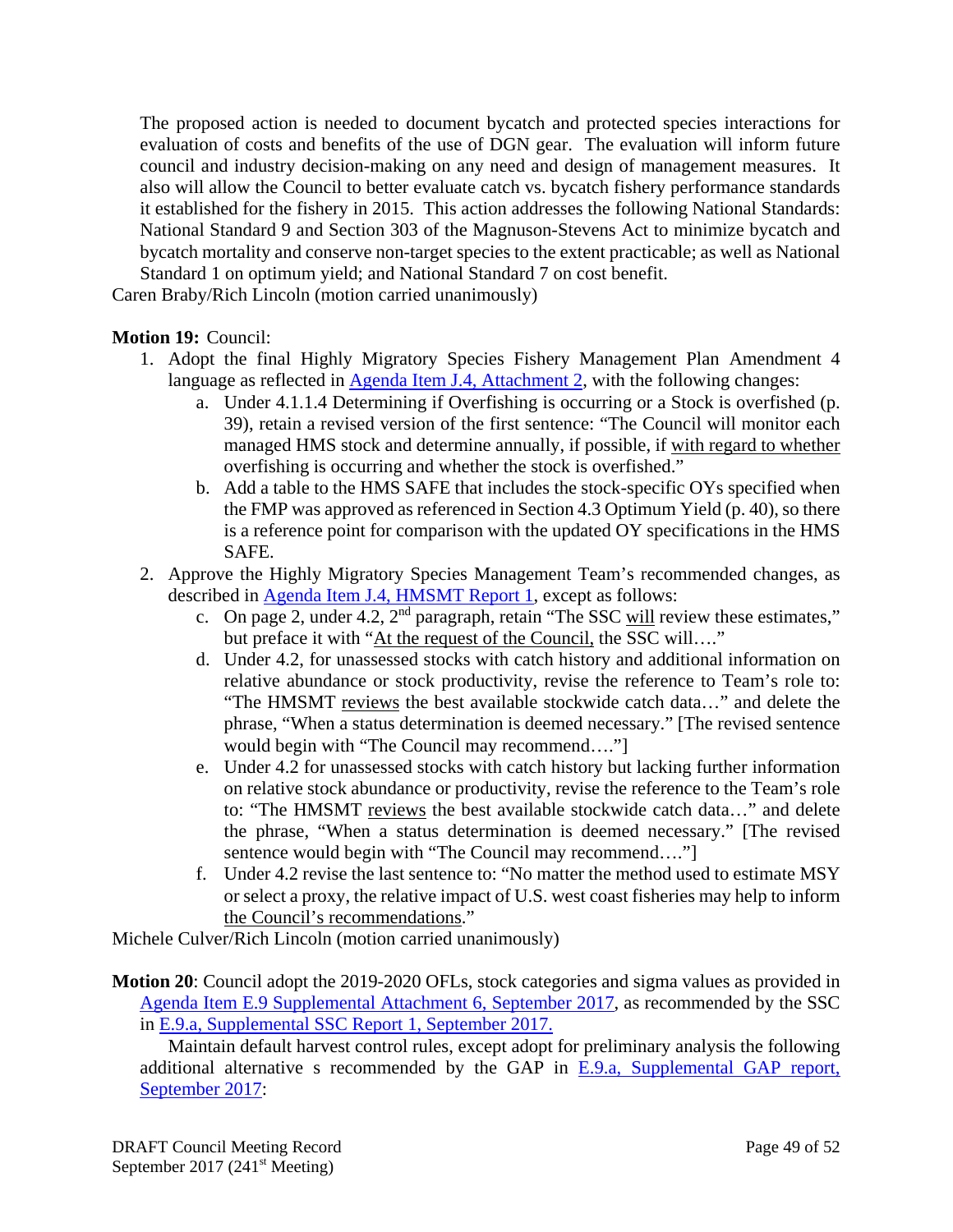- For Lingcod South,  $P^*$  of 0.45
- For California Scorpionfish, ACL=ABC  $(P^* = 0.45)$

Joanna Grebel/Buzz Brizendine (motion carried unanimously)

- **Motion 21:** Council adopt Preliminary Management Measures in Table 1 of the GMT Report [\(Agenda Item E.9 a, Supplemental GMT Report 1, September 2017\)](http://www.pcouncil.org/wp-content/uploads/2017/09/E9a_Sup_GMT_Rpt1_SEPT2017BB.pdf). Analyses pertaining to exemptions from or changes to depth restrictions for the commercial Pacific halibut fishery would apply to Oregon and California only.
	- Add an option for the commercial Pacific halibut fishery to add a VMS requirement and a declaration process.
	- Add an option for the commercial Pacific halibut fishery moving the nearshore RCA boundary from 100 to 75 fathom coastwide.
	- Add an option to modify the commercial non trawl RCA 100 fathom boundary in Oregon to create cut outs.

Joanna Grebel/Marc Gorelnik (motion as amended, carried unanimously)

**Motion 22:** For 2019-2020 Groundfish management measures, add the following stock complex alternative for further analysis:

• Create a new stock complex composed of Oregon Kelp Greenling and Oregon Cabezon.

Maggie Sommers/Dorothy Lowman (motion carried unanimously)

**Motion 23:** Add modifications and or corrections to existing RCA lines as described in **Agenda** [Item E.9.a, Supplemental CDFW Report 1.](http://www.pcouncil.org/wp-content/uploads/2017/09/E9a_Sup_CDFW_Rpt1_Spex_SEPT2017BB.pdf)

Joanna Grebel/Marc Gorelnik (motion carried unanimously)

**Motion 24**: Council forward the HMSMT recommendations on the current list of applicants to NMFS for action.

John Ugoretz/Marc Gorelnik (motion carried unanimously)

#### **Motion 25**: Council would:

- 3) Define DSBG and Permits, for the purpose of analysis as follows:
	- a. *Possession*
		- i. Permits will be issued to an individual entity
		- ii. Individual entities may hold multiple permits, but permits may not be stacked on a single vessel
		- iii. The permit holder will assign the permit to a specific vessel
		- iv. The permit holder will not be required to be onboard the vessel
	- b. *Renewal*
		- i. Permits will be valid for one fishing year and expire if not renewed
	- c. *Transfer*
		- i. Transfer of permits will be prohibited until such as time as the Council feels the fishery has reached a stable state and that transfer would benefit management
	- d. Gear Description
		- i. The definition used in the HMSMT report  $(J.6.a$  HMSMT Report 1) of SBG and LBG will be used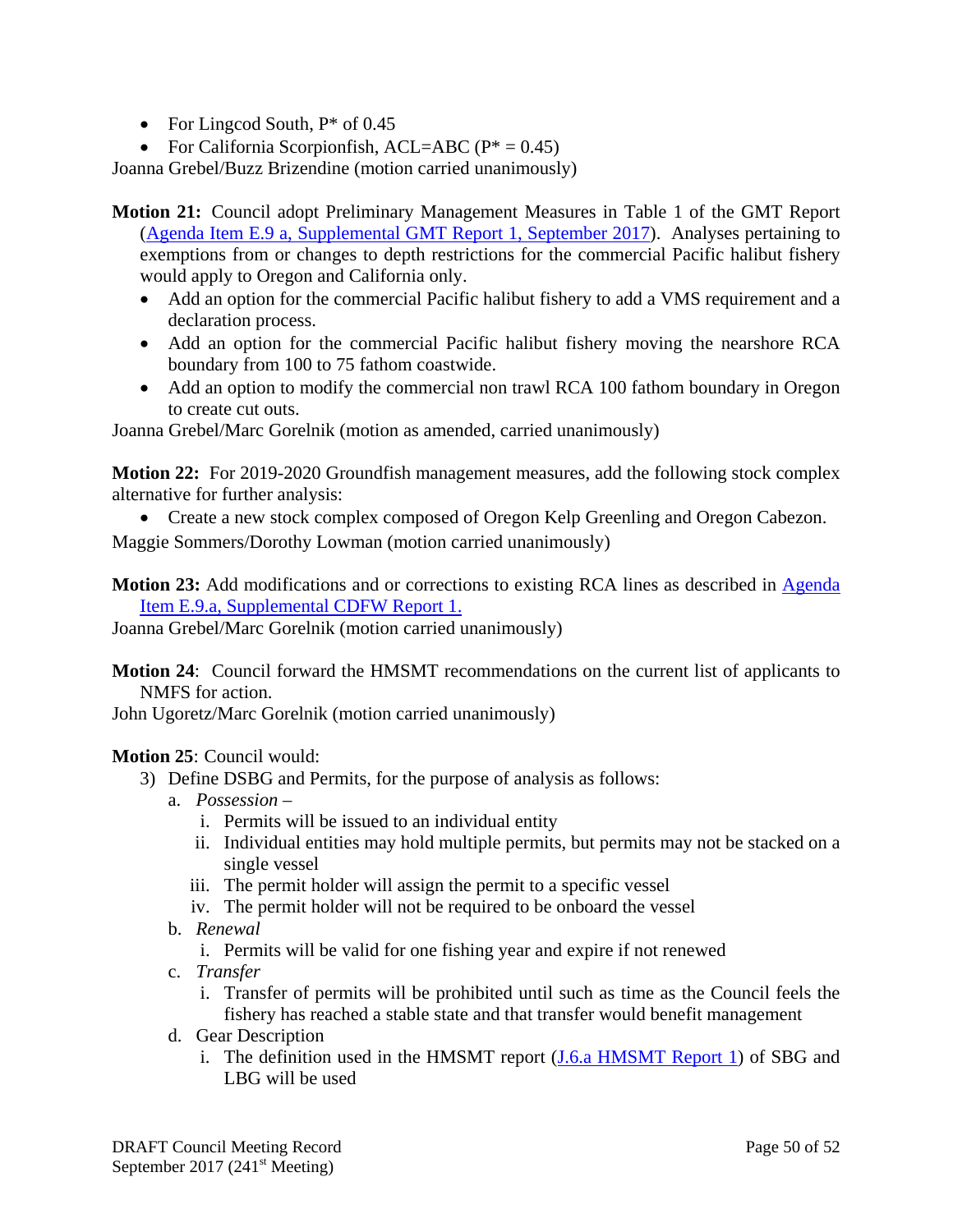- ii. Gear would be marked as described in the supplemental EC report [\(J.6.a](http://www.pcouncil.org/wp-content/uploads/2017/09/J6a_Sup_EC_Rpt1_SEPT2017BB.pdf)  [Supplemental EC Report 1\)](http://www.pcouncil.org/wp-content/uploads/2017/09/J6a_Sup_EC_Rpt1_SEPT2017BB.pdf)
- e. Gear Tending
	- i. Require that all gear be within a 5 nm diameter area and that the vessel be no more than 3 nm from the nearest piece of gear
- f. Gear Deployment/Retrieval
	- i. Gear may not be deployed prior to local sunrise
	- ii. All gear must be onboard the vessel no later than 3 hours after local sunset
- g. Multiple Gears
	- i. Multiple gears may be used on a trip. All landings must be tagged or marked to identify the gear used.
- h. Geographic Area
	- i. All Federal waters offshore California and Oregon
- i. Fishery Timing
	- i. No restrictions within the existing fishing season/statistical year
- j. Species
	- i. All legal HMS are allowed
- k. Fishery Monitoring
	- i. Logbooks will be required
	- ii. All monitoring requirements in the HMS FMP will be followed
- 4) The Range of Alternatives for consideration under NEPA will include:
	- l. Permitting
		- i. Open Access
		- ii. Open Access north of Point Conception and Limited Entry South of Point Conception
			- 1. Limited Entry South of Point Conception Alternatives
				- a. Capacity
					- i. 10 permits
					- ii. 50 permits
				- iii. 150 permits
				- iv. 250 permits
				- b. Qualifications to obtain permits
					- i. No qualifications
					- ii. Only HMS permittees
				- iii. Only persons with demonstrated swordfish fishery participation to be allocated based on criteria defined by the Council

John Ugoretz/Buzz Brizendine (Motion as amended carried unanimously)

**Motion 26**: Council appoint Ms. Meisha Key and Dr. Rishi Sharma to the two vacant at large seats on the Scientific and Statistical Committee.

Heidi Taylor/Herb Pollard (motion carried unanimously)

**Motion 27**: Council appoint Mr. Alex Letvin to the vacant California Department of Fish and Wildlife seats on the Salmon Technical Team and the Model Evaluation Workgroup.

John Ugoretz/Marc Gorelnik (motion carried unanimously)